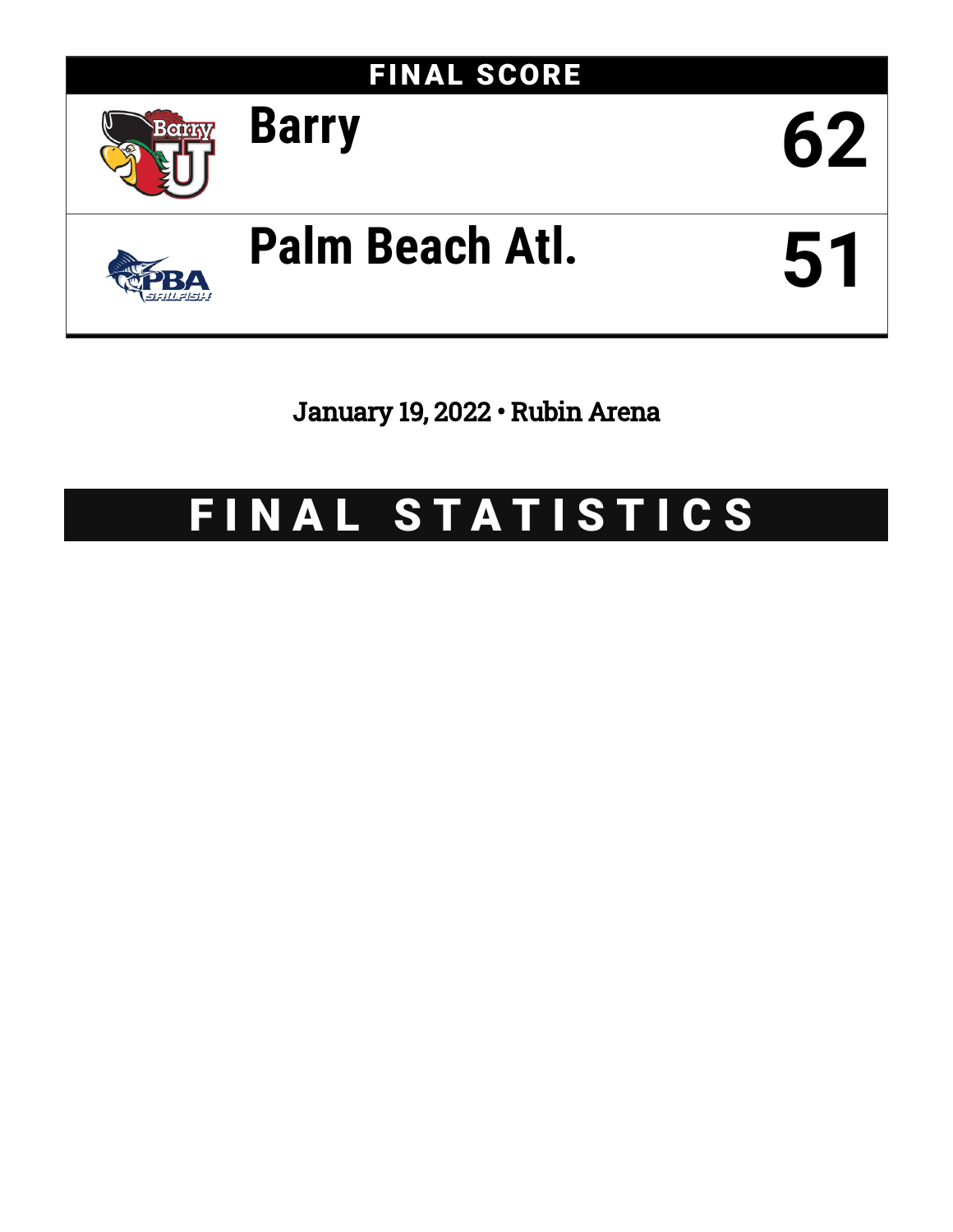# **Official Box Score Barry vs Palm Beach Atl. Game Totals -- Final Statistics January 19, 2022 at Rubin Arena**



# **Barry 62**

| No. | Plaver                    | S  | Pts           | FG       | 3FG      | FT        | 0R             | <b>DR</b>      | TR             | PF       | A        | TO       | <b>B</b> lk  | Stl          | Min | $+/-$          |
|-----|---------------------------|----|---------------|----------|----------|-----------|----------------|----------------|----------------|----------|----------|----------|--------------|--------------|-----|----------------|
| 04  | <b>FUSARI, CHIARA</b>     | G  | 2             | $0 - 10$ | $0 - 4$  | $2 - 4$   | 0              |                |                | 0        | 0        |          | 0            | 3            | 13  | $-3$           |
| 10  | PINK, ASHLEIGH            | G  |               | $2-6$    | $0 - 4$  | $3 - 3$   | 5              | 4              | 9              | 4        |          | 3        | $\mathbf{0}$ | 2            | 28  | 12             |
| 14  | POOL, ASHIA               | G  | 7             | $2 - 2$  | $0 - 0$  | $3 - 8$   | 3              | 1              | 4              | 0        | 3        | 2        | $\Omega$     | 2            | 24  | 4              |
| 24  | <b>BAENA, NEREA</b>       | F  | 9             | $2-6$    | $0 - 0$  | $5-6$     | $\overline{2}$ | 0              | $\overline{2}$ | 3        | 3        | 2        |              |              | 21  | $-5$           |
| 41  | <b>BOSECKER, TRINITY</b>  | F  | 11            | $3 - 12$ | $0 - 0$  | $5-6$     | 1              | 6              | 7              | 4        | 0        | 1        | 2            | 2            | 26  | $-4$           |
| 03  | THORNTON, DASIAH          | G  | 3             | $1 - 6$  | $1 - 4$  | $0-0$     |                | 0              | 1              | 2        | $\Omega$ | 0        | $\mathbf{0}$ | 0            | 9   | 1              |
| 05  | FOREMAN, AALIYAH          | G  | $\Omega$      | $0 - 1$  | $0 - 0$  | $0-0$     | 0              | 0              | $\Omega$       | 1.       | 0        | 0        | $\Omega$     | $\Omega$     | 9   | $\overline{2}$ |
| 11  | KAMPP, JOHANNA            | G  | $\Omega$      | $0 - 1$  | $0 - 0$  | $0 - 0$   |                | 1              | $\overline{2}$ |          | 0        | 1        | $\Omega$     | $\Omega$     | 10  | $\mathbf{0}$   |
| 15  | <b>SWINDELLS, HARRIET</b> | G  | 19            | $6 - 7$  | $5-6$    | $2 - 2$   | 0              | 2              | $\overline{2}$ |          | 3        | 2        | $\Omega$     |              | 27  | 21             |
| 20  | <b>FOWLER, TAYLOR</b>     | F. | $\mathcal{P}$ | $1 - 3$  | $0 - 0$  | $0 - 0$   |                | $\overline{2}$ | 3              | $\Omega$ | $\Omega$ | $\Omega$ | $\Omega$     | $\Omega$     | 12  | 9              |
| 21  | SANDISON, SKYELER         | C. | 2             | $1 - 3$  | $0 - 0$  | $0 - 0$   | 0              | 1              |                | 1        | $\Omega$ | 0        |              | 0            | 9   | 18             |
| 23  | FLEFIL, CAMILLA           | G  | $\mathbf{0}$  | $0 - 2$  | $0 - 2$  | $0 - 0$   |                | $\Omega$       |                | $\Omega$ | 1        | 1        | $\Omega$     | $\mathbf{0}$ | 10  | $\overline{4}$ |
|     | <b>TEAM</b>               |    |               |          |          |           | 2              | 6              | 8              | 0        |          | 0        |              |              |     |                |
|     | <b>TOTALS</b>             |    | 62            | 18-59    | $6 - 20$ | $20 - 29$ | 17             | 24             | 41             | 17       | 11       | 13       | 4            | 11           | 198 |                |

| <b>Shooting By Period</b><br>Period | FG        | FG%   | 3FG      | 3FG%     | FT        | FT%   | Last FG: 4th-00:57<br>Largest lead: By 19 at |
|-------------------------------------|-----------|-------|----------|----------|-----------|-------|----------------------------------------------|
| 1st Half                            | 8-34      | 24%   | $5-12$   | 42%      | 6-8       | 75%   | Technical Fouls: None.                       |
| 2nd Half                            | $10 - 25$ | 40%   | 1-8      | 13%      | 14-21     | 67%   |                                              |
| Game                                | $18 - 59$ | 30.5% | $6 - 20$ | $30.0\%$ | $20 - 29$ | 69.0% |                                              |

# **Palm Beach Atl. 51**

| No. | Player                   | S  | Pts | FG.      | 3FG      | FT        | ΟR | DR | TR             | PF             | A            | TO | Blk          | Stl          | Min | $+/-$        |
|-----|--------------------------|----|-----|----------|----------|-----------|----|----|----------------|----------------|--------------|----|--------------|--------------|-----|--------------|
| 04  | <b>GUTHRIE, SHEKINAH</b> | F. | 8   | $2-6$    | $0 - 0$  | 4-6       | 4  | 2  | 6              | 5              | 0            | 2  | $\Omega$     | 0            | 15  | $-4$         |
| 05  | AYUSO, KASH              | G  | 13  | $5 - 10$ | $1 - 4$  | $2 - 2$   |    |    | $\overline{2}$ | 4              | 0            | 3  | $\Omega$     |              | 34  | -8           |
| 12  | BENITEZ-ZAYAS, MARIA     | G  | 3   | $1 - 2$  | $0 - 0$  | $1 - 2$   | 0  |    |                | 3              | 3            | 0  | 0            |              | 18  | $\mathbf{0}$ |
| 22  | AALIM, CHELSEA           | G  | 0   | $0 - 4$  | $0 - 1$  | $0 - 0$   | 0  |    |                |                |              | 4  | $\mathbf{0}$ | $\mathbf{0}$ | 25  | -6           |
| 32  | <b>ESTELL, KAMRYN</b>    | F  | 2   | $1 - 3$  | $0 - 0$  | $0 - 0$   |    | 3  | 4              | 0              | 0            |    | 0            | 2            | 8   | 3            |
| 02  | <b>WILLIAMS, SIA</b>     | G  | 5   | $2 - 9$  | $1 - 5$  | $0 - 1$   |    | 0  |                | $\overline{2}$ | $\mathbf{0}$ | 4  | $\Omega$     | $\Omega$     | 27  | $-15$        |
| 10  | FLETCHER, MARIYAH        | F. |     | $1 - 4$  | $0 - 0$  | $5 - 11$  | 5  | 8  | 13             | 4              | 0            | 2  | $\Omega$     | 4            | 24  | $-10$        |
| 15  | DEMOREST, COURTNI        | G  | 0   | $0 - 0$  | $0 - 0$  | $0 - 0$   | 0  |    |                |                | 0            | 0  | $\Omega$     | $\Omega$     | 8   | $-3$         |
| 23  | MIDGET, JAHNAE           | G  | 13  | $4 - 14$ | $0 - 3$  | $5-6$     | 0  | 6  | 6              | $\overline{2}$ | 0            | 0  | $\Omega$     |              | 32  | $-23$        |
| 24  | <b>MARLOW, ALISA</b>     | F. | 0   | $0 - 2$  | $0 - 2$  | $0 - 0$   | 0  | 2  | 2              | 0              | 0            |    | 0            |              |     | -6           |
|     | <b>TEAM</b>              |    |     |          |          |           | 5  | 4  | 9              | $\Omega$       |              | 3  |              |              |     |              |
|     | <b>TOTALS</b>            |    | 51  | 16-54    | $2 - 15$ | $17 - 28$ | 17 | 29 | 46             | 22             | 4            | 20 | $\Omega$     | 10           | 198 |              |

| Game                                | 16-54    | 29.6% | $2 - 15$ | 13.3% | $17 - 28$ | 60.7% |              |
|-------------------------------------|----------|-------|----------|-------|-----------|-------|--------------|
| 2nd Half                            | $9 - 24$ | 38%   | $1 - 6$  | 17%   | 14-21     | 67%   |              |
| 1st Half                            | 7-30     | 23%   | 1-9      | 11%   | 3-7       | 43%   | Tech         |
| <b>Shooting By Period</b><br>Period | FG       | FG%   | 3FG      | 3FG%  | FT        | FT%   | Last<br>Larg |

*Last FG:* 4th-00:29 *Largest lead:* By 7 at *Technical Fouls:* None.

| Game Notes:                                              | <b>Score</b>                                   | 1st | 2nd             | 3rd | 4th | <b>TOT</b> | <b>Points</b>     | <b>BU</b>      | <b>PBA</b>     |
|----------------------------------------------------------|------------------------------------------------|-----|-----------------|-----|-----|------------|-------------------|----------------|----------------|
| Officials: Jose Medrano, Mevett Wooley, Lacca<br>Bromell | BU                                             | 11  | 16              | 18  |     | 62         | In the Paint      | 24             | 26             |
| Attendance: 62                                           | <b>PBA</b>                                     | 10  |                 | 13  | 20  | 51         | Off Turns         | 23             | 10             |
|                                                          |                                                |     |                 |     |     |            | 2nd Chance        |                |                |
| Start Time: 10:30 PM<br>Conference Game;                 | BU led for 24:57, PBA led for 13:55.           |     |                 |     |     |            | <b>Fast Break</b> |                |                |
|                                                          | Game was tied for 0:0.<br>Times tied: <b>0</b> |     | Lead Changes: 0 |     |     |            | Bench             | 26             | 25             |
|                                                          |                                                |     |                 |     |     |            | Per Poss          | 0.925<br>28/67 | 0.750<br>25/68 |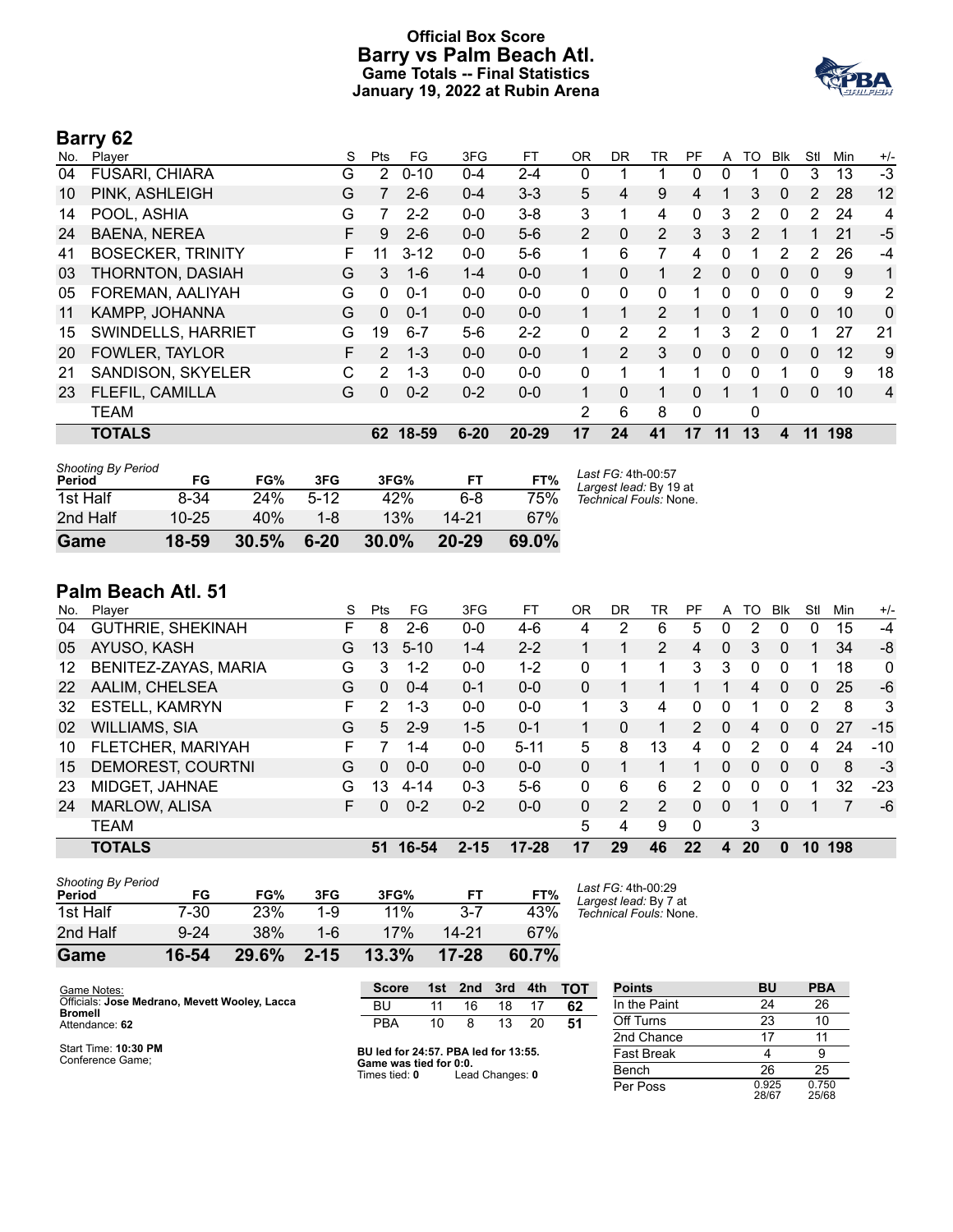# **Official Box Score Barry vs Palm Beach Atl. First Half Statistics Only January 19, 2022 at Rubin Arena**



# **Barry 27**

| No. | Plaver                   | S | <b>Pts</b>    | FG       | 3FG      | <b>FT</b> | <b>OR</b>      | <b>DR</b> | <b>TR</b>      | <b>PF</b> | A | <b>TO</b> | <b>Blk</b>   | Stl      | Min            | $+/-$        |
|-----|--------------------------|---|---------------|----------|----------|-----------|----------------|-----------|----------------|-----------|---|-----------|--------------|----------|----------------|--------------|
| 03  | THORNTON, DASIAH         | G | 3             | $1 - 3$  | $1 - 2$  | $0 - 0$   | 0              | $\Omega$  | $\Omega$       | $\Omega$  | 0 | 0         | $\Omega$     | 0        | 3              | 3            |
| 04  | <b>FUSARI, CHIARA</b>    | G |               | $0 - 9$  | $0 - 3$  | $1 - 2$   | 0              |           |                | $\Omega$  | 0 |           | 0            | 2        | 9              | $-5$         |
| 05  | FOREMAN, AALIYAH         | G | $\Omega$      | $0 - 1$  | $0 - 0$  | $0 - 0$   | $\Omega$       | 0         | $\Omega$       |           | 0 | 0         | $\Omega$     | $\Omega$ | 5              | 3            |
| 10  | PINK, ASHLEIGH           | G | $\mathcal{P}$ | $1 - 4$  | $0 - 3$  | $0 - 0$   | 4              | 0         | 4              |           |   |           | $\mathbf{0}$ | 2        | 16             | 8            |
| 11  | KAMPP, JOHANNA           | G | $\Omega$      | $0 - 0$  | $0 - 0$  | $0 - 0$   | $\Omega$       | 0         | $\mathbf{0}$   | $\Omega$  | 0 | 0         | $\mathbf{0}$ | $\Omega$ | 4              | 1            |
| 14  | POOL, ASHIA              | G |               | $0 - 0$  | $0 - 0$  | $1 - 2$   | $\overline{2}$ | 0         | $\overline{2}$ | $\Omega$  |   |           | $\mathbf{0}$ | 2        | 11             | 3            |
| 15  | SWINDELLS, HARRIET       | G | 14            | $5-5$    | $4 - 4$  | $0 - 0$   | 0              |           |                | 0         | 1 |           | $\Omega$     |          | 14             | 21           |
| 20  | <b>FOWLER, TAYLOR</b>    | F | $\Omega$      | $0 - 2$  | $0 - 0$  | $0 - 0$   | $\mathbf 1$    | 2         | 3              | 0         | 0 | 0         | $\mathbf{0}$ | 0        | 8              | 10           |
| 21  | SANDISON, SKYELER        | С | 2             | $1 - 2$  | $0 - 0$  | $0 - 0$   | 0              |           |                | 0         | 0 | 0         |              | 0        | 8              | 18           |
| 23  | FLEFIL, CAMILLA          | G | 0             | $0 - 0$  | $0 - 0$  | $0 - 0$   | $\Omega$       | 0         | $\mathbf{0}$   | $\Omega$  |   |           | $\mathbf{0}$ | $\Omega$ | $\overline{4}$ | $\Omega$     |
| 24  | <b>BAENA, NEREA</b>      | F | 2             | $0 - 3$  | $0 - 0$  | $2 - 2$   | 1              | 0         | 1              | 2         | 1 |           |              |          | 9              | $-5$         |
| 41  | <b>BOSECKER, TRINITY</b> | F | $\mathcal{P}$ | $0 - 5$  | $0 - 0$  | $2 - 2$   |                | 2         | 3              |           | 0 |           |              | 2        | 10             | $-6$         |
|     | <b>TEAM</b>              |   | 0             | $0 - 0$  | $0 - 0$  | $0 - 0$   | 0              | 4         | 4              | 0         | 0 | 0         | 0            | 0        | $\mathbf{0}$   | 0            |
|     | <b>TOTALS</b>            |   | 27            | $8 - 34$ | $5 - 12$ | $6 - 8$   | 9              | 11        | 20             | 5         | 5 | 7         | 3            | 10       | 100            | $\mathbf{0}$ |

| <b>Shooting By Period</b> |       |       |        |          |           |       |
|---------------------------|-------|-------|--------|----------|-----------|-------|
| Period                    | FG    | FG%   | 3FG    | 3FG%     | FТ        | FT%   |
| 1st Half                  | 8-34  | 24%   | $5-12$ | 42%      | հ-8       | 75%   |
| Game                      | 18-59 | 30.5% | $6-20$ | $30.0\%$ | $20 - 29$ | 69.0% |

*Last FG Half:* BU 2nd-00:14

# **Palm Beach Atl. 18**

| No. | Plaver                   | S  | Pts      | <b>FG</b> | 3FG     | <b>FT</b> | <b>OR</b> | <b>DR</b> | TR | PF           | A        | TO.            | <b>Blk</b> | Stl      | Min | $+/-$       |
|-----|--------------------------|----|----------|-----------|---------|-----------|-----------|-----------|----|--------------|----------|----------------|------------|----------|-----|-------------|
| 02  | <b>WILLIAMS, SIA</b>     | G  | 0        | $0 - 3$   | $0 - 2$ | $0 - 0$   |           | 0         |    | 0            | 0        | 4              | 0          | 0        | 12  | $-17$       |
| 04  | <b>GUTHRIE, SHEKINAH</b> | F. | 2        | 1-4       | $0 - 0$ | $0 - 0$   | 3         | 2         | 5  | 2            | 0        |                | 0          | 0        | 7   | 2           |
| 05  | AYUSO, KASH              | G  |          | $3 - 7$   | $1 - 3$ | $0 - 0$   | O         |           |    | 0            | 0        | 3              | 0          |          | 17  | -8          |
| 10  | FLETCHER, MARIYAH        | F. | 3        | $1 - 2$   | $0 - 0$ | $1 - 3$   | 4         | 2         | 6  | 2            | $\Omega$ |                | 0          |          | 10  | $-11$       |
| 12  | BENITEZ-ZAYAS, MARIA     | G  |          | $0 - 1$   | $0 - 0$ | $1 - 2$   | 0         | 1         | 1  | 2            | 0        | 0              | 0          | 0        | 10  | 2           |
| 15  | <b>DEMOREST, COURTNI</b> | G  | $\Omega$ | $0 - 0$   | $0 - 0$ | $0 - 0$   | 0         |           |    |              | 0        | 0              | $\Omega$   | $\Omega$ | 5   | $-4$        |
| 22  | AALIM, CHELSEA           | G  | 0        | $0 - 3$   | $0 - 1$ | $0 - 0$   | 0         | $\Omega$  | 0  | 0            |          | 4              | 0          | 0        | 12  | -3          |
| 23  | MIDGET, JAHNAE           | G  | 3        | $1 - 6$   | $0 - 2$ | $1 - 2$   | 0         | 3         | 3  | $\mathbf{0}$ | $\Omega$ | 0              | 0          | $\Omega$ | 15  | $-21$       |
| 24  | <b>MARLOW, ALISA</b>     | F  | 0        | $0 - 1$   | $0 - 1$ | $0 - 0$   | 0         | 2         | 2  | 0            | 0        | O              | 0          |          | 4   | $-2$        |
| 32  | <b>ESTELL, KAMRYN</b>    | F. | 2        | $1 - 3$   | $0 - 0$ | $0 - 0$   |           | 3         | 4  | 0            | $\Omega$ |                | $\Omega$   | 2        | 8   | 5           |
|     | <b>TEAM</b>              |    | $\Omega$ | $0 - 0$   | $0 - 0$ | $0 - 0$   | 3         | 3         | 6  | $\mathbf 0$  | $\Omega$ | $\overline{2}$ | $\Omega$   | $\Omega$ | 0   | $\mathbf 0$ |
|     | <b>TOTALS</b>            |    | 18       | $7 - 30$  | $1 - 9$ | $3 - 7$   | 12        | 18        | 30 | 7            |          | 16             | 0          | 5        | 100 | $\mathbf 0$ |

| <b>Shooting By Period</b><br>Period | FG    | FG%   | 3FG      | 3FG%  |           | FT%   |  |
|-------------------------------------|-------|-------|----------|-------|-----------|-------|--|
| 1st Half                            | 7-30  | 23%   | $1 - 9$  | 11%   | $3 - 7$   | 43%   |  |
| Game                                | 16-54 | 29.6% | $2 - 15$ | 13.3% | $17 - 28$ | 60.7% |  |

*Last FG Half:* PBA 2nd-07:21

| Game Notes:                                                     | <b>Score</b> | 1st | 2 <sub>nd</sub> | 3rd | 4th | <b>TOT</b> | <b>Points from (This Period)</b> |    | <b>BU PBA</b> |
|-----------------------------------------------------------------|--------------|-----|-----------------|-----|-----|------------|----------------------------------|----|---------------|
| Officials: Jose Medrano, Mevett Wooley, Lacca<br><b>Bromell</b> | BU           |     | 16              | 18  |     | 62         | In the Paint                     |    |               |
| Attendance: 62                                                  | PBA          | 10  |                 | 13  | 20  | -51        | Off Turns                        | 19 |               |
|                                                                 |              |     |                 |     |     |            | 2nd Chance                       |    |               |
| Start Time: 10:30 PM<br>Conference Game:                        |              |     |                 |     |     |            | <b>Fast Break</b>                |    |               |
|                                                                 |              |     |                 |     |     |            | Bench                            | 19 |               |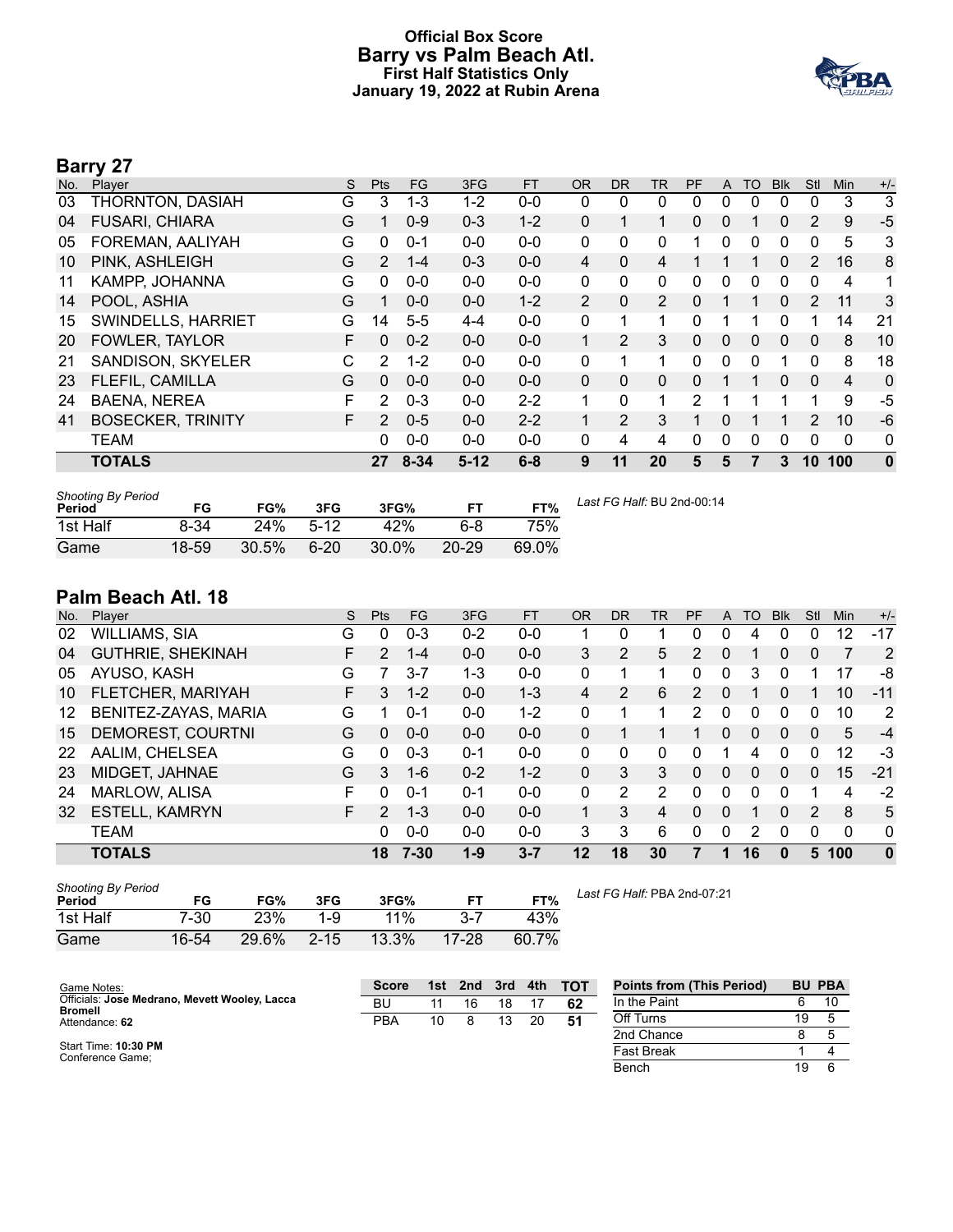# **Official Box Score Barry vs Palm Beach Atl. First Quarter Statistics Only January 19, 2022 at Rubin Arena**



# **Barry 11**

| No. | Plaver                    | S | <b>Pts</b> | <b>FG</b> | 3FG     | <b>FT</b> | <b>OR</b>    | DR.      | <b>TR</b> | <b>PF</b> | A            | TO           | <b>BIK</b> | Stl          | Min            | $+/-$        |
|-----|---------------------------|---|------------|-----------|---------|-----------|--------------|----------|-----------|-----------|--------------|--------------|------------|--------------|----------------|--------------|
| 04  | <b>FUSARI, CHIARA</b>     | G |            | $0 - 3$   | $0 - 1$ | $1 - 2$   | 0            |          |           | 0         | 0            |              |            |              | 6              | $-2$         |
| 10  | PINK, ASHLEIGH            | G | 0          | $0 - 1$   | $0 - 1$ | $0 - 0$   |              | $\Omega$ |           | 0         | $\mathbf{0}$ |              | 0          |              | 6              | $\mathbf 0$  |
| 14  | POOL, ASHIA               | G | 0          | $0 - 0$   | $0 - 0$ | $0-0$     | 0            | 0        | 0         | 0         | 0            | 0            | 0          | 0            | 3              | $-7$         |
| 24  | <b>BAENA, NEREA</b>       | F | 2          | $0 - 2$   | $0 - 0$ | $2 - 2$   |              | $\Omega$ | 1         | 0         |              | $\mathbf{0}$ |            |              |                | $-2$         |
| 41  | <b>BOSECKER, TRINITY</b>  | F | 0          | $0 - 2$   | $0 - 0$ | $0-0$     | 0            | 1        | 1         | 0         | 0            |              |            | 2            | 6              | $-4$         |
| 03  | <b>THORNTON, DASIAH</b>   | G | 3          | $1 - 3$   | $1 - 2$ | $0 - 0$   | $\mathbf{0}$ | $\Omega$ | 0         | 0         | $\mathbf{0}$ | $\mathbf{0}$ | 0          | $\mathbf{0}$ | 3              | 3            |
| 05  | FOREMAN, AALIYAH          | G | 0          | $0 - 0$   | $0 - 0$ | $0 - 0$   | 0            | 0        | 0         | 1         | 0            | $\Omega$     | 0          | 0            | 3              | 3            |
| 11  | KAMPP, JOHANNA            | G | $\Omega$   | $0 - 0$   | $0 - 0$ | $0 - 0$   | $\Omega$     | $\Omega$ | $\Omega$  | 0         | $\mathbf{0}$ | $\Omega$     | $\Omega$   | $\Omega$     | $\overline{4}$ | 1            |
| 15  | <b>SWINDELLS, HARRIET</b> | G | 3          | $1 - 1$   | $1 - 1$ | $0-0$     | 0            | 1        | 1         | 0         | 1            |              | 0          | $\Omega$     | 7              | 8            |
| 20  | <b>FOWLER, TAYLOR</b>     | F | 0          | $0 - 0$   | $0 - 0$ | $0 - 0$   | $\Omega$     | $\Omega$ | 0         | $\Omega$  | $\mathbf{0}$ | $\Omega$     | $\Omega$   | $\Omega$     | $\Omega$       | $\mathbf{0}$ |
| 21  | SANDISON, SKYELER         | C | 2          | $1 - 2$   | $0 - 0$ | $0 - 0$   | 0            | $\Omega$ | 0         | 0         | 0            | $\Omega$     | 1          | $\Omega$     | 4              | 5            |
| 23  | FLEFIL, CAMILLA           | G | $\Omega$   | $0 - 0$   | $0 - 0$ | $0 - 0$   | $\Omega$     | $\Omega$ | $\Omega$  | $\Omega$  |              | $\Omega$     | $\Omega$   | $\Omega$     | 1              | $\mathbf{0}$ |
|     | <b>TEAM</b>               |   |            | $0 - 0$   |         |           | $\Omega$     | 2        | 2         | 0         |              | 0            |            |              |                |              |
|     | <b>TOTALS</b>             |   | 11         | $3 - 14$  | $2 - 5$ | $3 - 4$   | $\mathbf{2}$ | 5        | 7         |           | 3            | 4            | 3          | 5            | 50             |              |

| <b>Shooting By Period</b><br>Period | FG       | FG%   | 3FG     | 3FG%  | FT        | FT%   |
|-------------------------------------|----------|-------|---------|-------|-----------|-------|
| 1st Half                            | $3 - 14$ | 21%   | $2 - 5$ | 40%   | $3-4$     | 75%   |
| 1st Half                            | 8-34     | 24%   | $5-12$  | 42%   | հ-8       | 75%   |
| Game                                | 18-59    | 30.5% | $6-20$  | 30.0% | $20 - 29$ | 69.0% |

# **Palm Beach Atl. 10**

| No. | Plaver                   | S  | Pts      | <b>FG</b> | 3FG     | <b>FT</b> | <b>OR</b> | <b>DR</b> | TR             | PF | A            | TO       | <b>B</b> lk | Stl          | Min | $+/-$        |
|-----|--------------------------|----|----------|-----------|---------|-----------|-----------|-----------|----------------|----|--------------|----------|-------------|--------------|-----|--------------|
| 04  | <b>GUTHRIE, SHEKINAH</b> | F  | 0        | $0 - 1$   | $0 - 0$ | $0-0$     | 2         | 2         | 4              | 2  | 0            |          | 0           | 0            | 3   |              |
| 05  | AYUSO, KASH              | G  |          | $3 - 5$   | $1 - 1$ | $0 - 0$   | 0         | 0         | 0              | 0  | $\mathbf{0}$ |          | 0           | $\mathbf{0}$ | 8   | $\mathbf{0}$ |
| 12  | BENITEZ-ZAYAS, MARIA     | G  | $\Omega$ | $0 - 1$   | $0 - 0$ | $0 - 0$   | 0         |           | 1              |    | 0            | 0        | 0           | 0            |     | 2            |
| 22  | AALIM, CHELSEA           | G  | $\Omega$ | $0 - 2$   | $0 - 1$ | $0 - 0$   | $\Omega$  | 0         | 0              | 0  | $\mathbf{0}$ | 2        | 0           | $\mathbf{0}$ | 4   | 5            |
| 32  | <b>ESTELL, KAMRYN</b>    | F  | 2        | $1 - 3$   | $0 - 0$ | $0-0$     | 1         | 2         | 3              | 0  | 0            |          | 0           | 2            | 7   | 5            |
| 02  | <b>WILLIAMS, SIA</b>     | G  | $\Omega$ | $0 - 2$   | $0 - 1$ | $0 - 0$   |           | 0         | 1.             | 0  | $\Omega$     | 2        | $\Omega$    | $\Omega$     | 5   | $-4$         |
| 10  | FLETCHER, MARIYAH        | F. | 0        | $0 - 1$   | $0 - 0$ | $0 - 0$   | 2         |           | 3              | 0  | 0            |          | 0           |              | 3   | -6           |
| 15  | DEMOREST, COURTNI        | G  | 0        | $0 - 0$   | $0 - 0$ | $0 - 0$   | 0         |           | $\mathbf 1$    |    | 0            | $\Omega$ | 0           | $\Omega$     | 5   | $-4$         |
| 23  | MIDGET, JAHNAE           | G  |          | $0 - 2$   | $0 - 1$ | $1 - 2$   | 0         | 2         | 2              | 0  | 0            | ∩        | 0           | 0            |     | -8           |
| 24  | <b>MARLOW, ALISA</b>     | F. | $\Omega$ | $0 - 0$   | $0 - 0$ | $0 - 0$   | $\Omega$  | 0         | 0              | 0  | $\mathbf{0}$ | $\Omega$ | $\Omega$    | $\Omega$     | 1   | $-2$         |
|     | <b>TEAM</b>              |    |          | $0 - 0$   |         |           | 2         | 0         | $\overline{2}$ | 0  |              | 1        |             |              |     |              |
|     | <b>TOTALS</b>            |    | 10       | $4 - 17$  | $1 - 4$ | $1 - 2$   | 8         | 9         | 17             | 4  | 0            | 8        | 0           | 3            | 50  |              |

| <b>Shooting By Period</b><br>Period | FG    | FG%   | 3FG      | 3FG%  | FТ      | FT%   |
|-------------------------------------|-------|-------|----------|-------|---------|-------|
| 1st Half                            | 4-17  | 24%   | 1-4      | 25%   | $1-2$   | 50%   |
| 1st Half                            | 7-30  | 23%   | 1-9      | 11%   | $3 - 7$ | 43%   |
| Game                                | 16-54 | 29.6% | $2 - 15$ | 13.3% | 17-28   | 60.7% |

| Game Notes:                                                     | <b>Score</b> | 1st. | 2nd | 3rd | 4th | <b>TOT</b> | <b>Points (This Period)</b> | <b>BU</b>     | <b>PBA</b>    |
|-----------------------------------------------------------------|--------------|------|-----|-----|-----|------------|-----------------------------|---------------|---------------|
| Officials: Jose Medrano, Mevett Wooley, Lacca<br><b>Bromell</b> | BL           | 11   | 16  | 18  |     | 62         | In the Paint                |               |               |
| Attendance: 62                                                  | PBA          | 10   |     | 13  | 20  | 51         | Off Turns                   |               |               |
|                                                                 |              |      |     |     |     |            | 2nd Chance                  |               |               |
| Start Time: 10:30 PM<br>Conference Game:                        |              |      |     |     |     |            | <b>Fast Break</b>           |               |               |
|                                                                 |              |      |     |     |     |            | Bench                       |               |               |
|                                                                 |              |      |     |     |     |            | Per Poss                    | 0.61'<br>5/18 | 0.500<br>5/20 |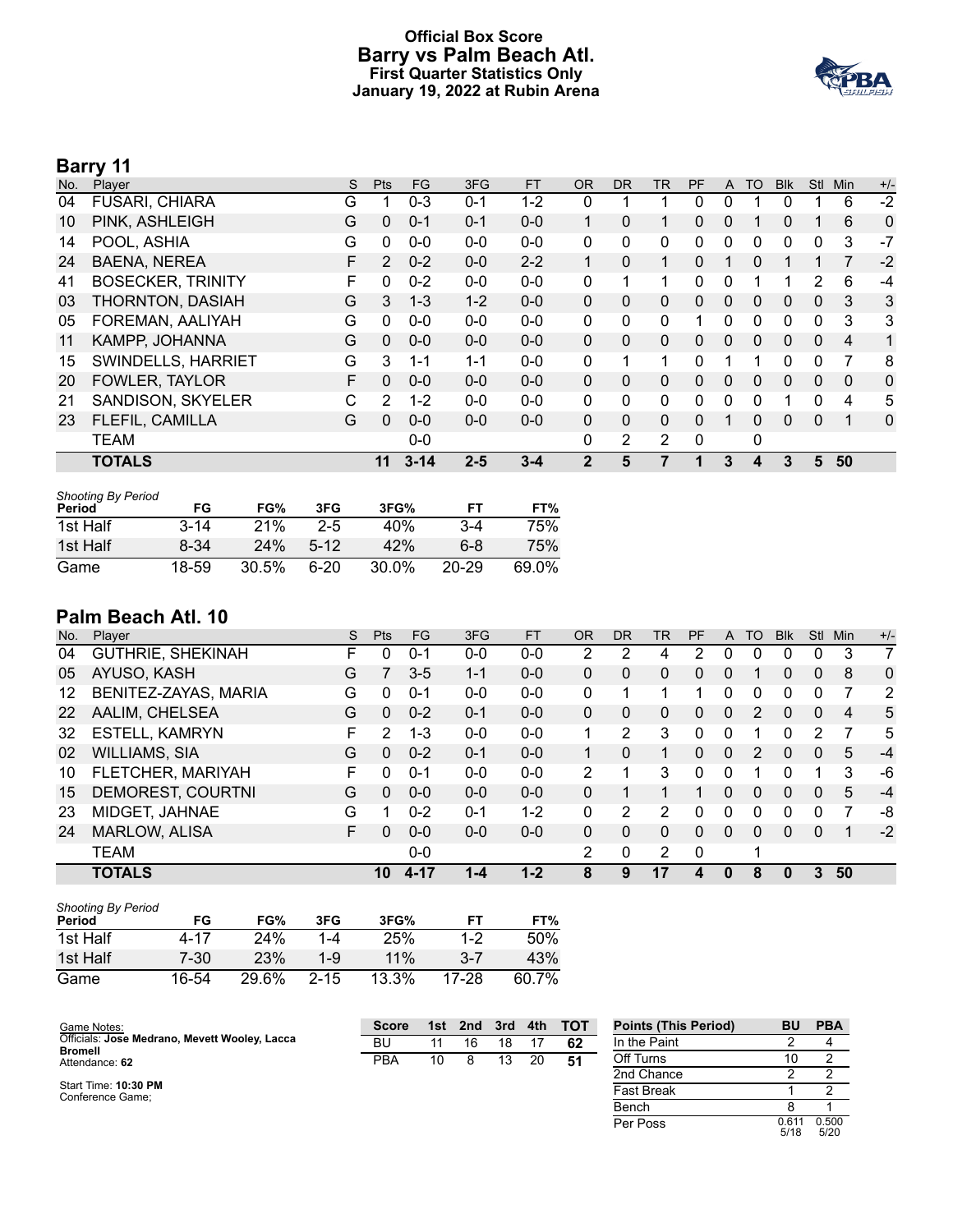# **Official Play-By-Play Barry vs Palm Beach Atl. First Quarter January 19, 2022 at Rubin Arena**



#### **Period 1**

<mark>Starters:</mark><br>Barry: 4 FUSARI,CHIARA (G); 10 PINK,ASHLEIGH (G); 14 POOL,ASHIA (G); 24 BAENA,NEREA (F); 41 BOSECKER,TRINITY (F);<br>Palm Beach Atl.: 4 GUTHRIE,SHEKINAH (F); 5 AYUSO,KASH (G); 12 BENITEZ-ZAYAS,MARIA (G); 22 AALIM,

| Time           | <b>VISITORS: Barry</b>             | <b>Score</b> | <b>Margin</b>  | HOME: Palm Beach Atl.                                            |
|----------------|------------------------------------|--------------|----------------|------------------------------------------------------------------|
| 09:51          | MISSED LAYUP by FUSARI, CHIARA     |              |                |                                                                  |
| 09:48          |                                    |              |                | REBOUND (DEF) by GUTHRIE, SHEKINAH                               |
| 09:31          |                                    |              |                | MISSED JUMPER by AALIM, CHELSEA                                  |
| 09:25          | REBOUND (DEF) by BOSECKER, TRINITY |              |                |                                                                  |
| 09:24          | TURNOVER by BOSECKER, TRINITY      |              |                |                                                                  |
| 09:24          |                                    |              |                | STEAL by ESTELL, KAMRYN                                          |
| 09:21          |                                    | $2 - 0$      | H <sub>2</sub> | GOOD! LAYUP by ESTELL, KAMRYN [FB]                               |
| 09:11          | MISSED JUMPER by BOSECKER, TRINITY |              |                |                                                                  |
| 09:08          |                                    |              |                | REBOUND (DEF) by GUTHRIE, SHEKINAH                               |
| 08:47          |                                    | $5-0$        | H <sub>5</sub> | GOOD! 3PTR by AYUSO, KASH                                        |
| 08:33          | MISSED LAYUP by BAENA, NEREA       |              |                |                                                                  |
| 08:30          | REBOUND (OFF) by PINK, ASHLEIGH    |              |                |                                                                  |
| 08:29          | TURNOVER by PINK, ASHLEIGH         |              |                |                                                                  |
| 08:14          |                                    |              |                | MISSED LAYUP by GUTHRIE, SHEKINAH                                |
| 08:11          |                                    |              |                | REBOUND (OFF) by GUTHRIE, SHEKINAH                               |
| 08:00          |                                    |              |                | MISSED 3PTR by AALIM, CHELSEA                                    |
| 07:57          |                                    |              |                | REBOUND (OFF) by ESTELL, KAMRYN                                  |
| 07:55          |                                    |              |                | MISSED LAYUP by ESTELL, KAMRYN                                   |
| 07:55          | BLOCK by BOSECKER, TRINITY         |              |                |                                                                  |
| 07:51          |                                    |              |                | REBOUND (OFF) by GUTHRIE, SHEKINAH                               |
| 07:50          |                                    | $7 - 0$      | H 7            | GOOD! LAYUP by AYUSO, KASH                                       |
| 07:31          | MISSED by BOSECKER, TRINITY        |              |                |                                                                  |
| 07:26          |                                    |              |                | REBOUND (DEF) by ESTELL, KAMRYN                                  |
| 07:20          |                                    |              |                | TURNOVER by AYUSO, KASH                                          |
| 07:20          | STEAL by BOSECKER, TRINITY         |              |                |                                                                  |
| 07:12          |                                    |              |                | FOUL by GUTHRIE, SHEKINAH                                        |
| 07:12          |                                    |              |                | SUB OUT: ESTELL, KAMRYN                                          |
| 07:12          |                                    |              |                | SUB IN: FLETCHER, MARIYAH                                        |
| 07:12<br>07:12 | SUB OUT: POOL, ASHIA               |              |                |                                                                  |
| 07:07          | SUB IN: SWINDELLS, HARRIET         |              |                |                                                                  |
| 07:04          | MISSED 3PTR by FUSARI, CHIARA      |              |                |                                                                  |
| 06:59          |                                    |              |                | REBOUND (DEF) by FLETCHER, MARIYAH<br>TURNOVER by AALIM, CHELSEA |
| 06:59          | STEAL by BAENA, NEREA              |              |                |                                                                  |
| 06:50          | MISSED 3PTR by PINK, ASHLEIGH      |              |                |                                                                  |
| 06:44          | REBOUND (OFF) by BAENA, NEREA      |              |                |                                                                  |
| 06:36          |                                    |              |                | FOUL by GUTHRIE, SHEKINAH                                        |
| 06:36          |                                    |              |                | SUB OUT: GUTHRIE, SHEKINAH                                       |
| 06:36          |                                    |              |                | SUB IN: MIDGET, JAHNAE                                           |
| 06:36          | SUB OUT: BOSECKER, TRINITY         |              |                |                                                                  |
| 06:36          | SUB IN: SANDISON, SKYELER          |              |                |                                                                  |
| 06:36          | GOOD! FT by BAENA, NEREA           | $7 - 1$      | H <sub>6</sub> |                                                                  |
| 06:36          | GOOD! FT by BAENA, NEREA           | $7 - 2$      | H <sub>5</sub> |                                                                  |
| 06:09          |                                    |              |                | TURNOVER by AALIM, CHELSEA                                       |
| 06:09          |                                    |              |                | SUB OUT: AALIM, CHELSEA                                          |
| 06:09          |                                    |              |                | SUB IN: WILLIAMS, SIA                                            |
| 05:57          | GOOD! LAYUP by SANDISON, SKYELER   | $7 - 4$      | H <sub>3</sub> |                                                                  |
| 05:57          | ASSIST by BAENA, NEREA             |              |                |                                                                  |
| 05:23          |                                    |              |                | MISSED JUMPER by WILLIAMS, SIA                                   |
| 05:18          |                                    |              |                | REBOUND (OFF) by FLETCHER, MARIYAH                               |
| 05:15          |                                    |              |                | MISSED JUMPER by AYUSO, KASH                                     |
| 05:11          |                                    |              |                | REBOUND (OFF) by FLETCHER, MARIYAH                               |
| 05:10          |                                    |              |                | MISSED LAYUP by FLETCHER, MARIYAH                                |
| 05:08          |                                    |              |                | REBOUND (OFF) by WILLIAMS, SIA                                   |
| 05:02          |                                    |              |                | MISSED 3PTR by MIDGET, JAHNAE                                    |
| 04:59          | REBOUND (DEF) by TEAM              |              |                |                                                                  |
| 04:59          |                                    |              |                | SUB OUT: AYUSO, KASH                                             |
| 04:59          |                                    |              |                | SUB OUT: FLETCHER, MARIYAH                                       |
| 04:59          |                                    |              |                | SUB IN: DEMOREST, COURTNI                                        |
| 04:59          |                                    |              |                | SUB IN: ESTELL, KAMRYN                                           |
| 04:48          | MISSED LAYUP by BAENA, NEREA       |              |                |                                                                  |
| 04:45          |                                    |              |                | REBOUND (DEF) by DEMOREST, COURTNI                               |
| 04:36          |                                    |              |                | MISSED JUMPER by MIDGET, JAHNAE                                  |
| 04:33          | REBOUND (DEF) by FUSARI, CHIARA    |              |                |                                                                  |
| 04:29          |                                    |              |                | FOUL by BENITEZ-ZAYAS, MARIA                                     |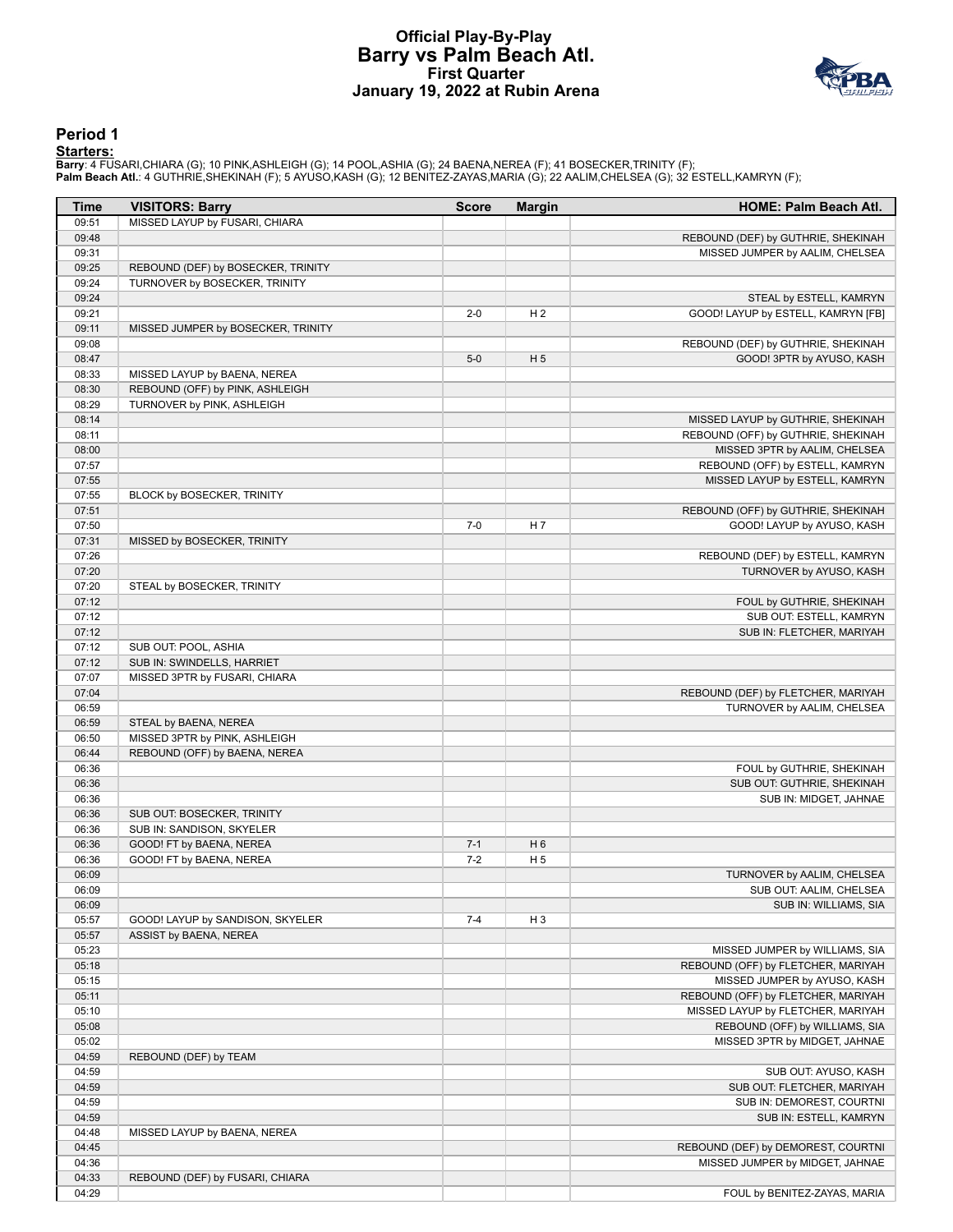| <b>Time</b>    | <b>VISITORS: Barry</b>              | <b>Score</b> | <b>Margin</b>  | <b>HOME: Palm Beach Atl.</b>                                            |
|----------------|-------------------------------------|--------------|----------------|-------------------------------------------------------------------------|
| 04:29          | SUB OUT: PINK, ASHLEIGH             |              |                |                                                                         |
| 04:29          | SUB IN: KAMPP, JOHANNA              |              |                |                                                                         |
| 04:29          | MISSED FT by FUSARI, CHIARA [FB]    |              |                |                                                                         |
| 04:29          | REBOUND (DEADB) by TEAM             |              |                |                                                                         |
| 04:29          | GOOD! FT by FUSARI, CHIARA [FB]     | $7 - 5$      | H <sub>2</sub> |                                                                         |
| 03:58          |                                     |              |                | MISSED LAYUP by BENITEZ-ZAYAS, MARIA                                    |
| 03:58          | BLOCK by SANDISON, SKYELER          |              |                |                                                                         |
| 03:58          |                                     |              |                | REBOUND (OFF) by TEAM                                                   |
| 03:58          |                                     |              |                | TURNOVER by TEAM                                                        |
| 03:55          | TURNOVER by FUSARI, CHIARA          |              |                |                                                                         |
| 03:55          |                                     |              |                | STEAL by ESTELL, KAMRYN                                                 |
| 03:51          |                                     |              |                | TURNOVER by WILLIAMS, SIA                                               |
| 03:51          | STEAL by FUSARI, CHIARA             |              |                |                                                                         |
| 03:48<br>03:46 | MISSED LAYUP by FUSARI, CHIARA      |              |                |                                                                         |
| 03:39          |                                     |              |                | REBOUND (DEF) by BENITEZ-ZAYAS, MARIA<br>MISSED LAYUP by ESTELL, KAMRYN |
| 03:39          | BLOCK by BAENA, NEREA               |              |                |                                                                         |
| 03:35          |                                     |              |                | REBOUND (OFF) by TEAM                                                   |
| 03:35          | SUB OUT: FUSARI, CHIARA             |              |                |                                                                         |
| 03:35          | SUB IN: THORNTON, DASIAH            |              |                |                                                                         |
| 03:30          |                                     |              |                | TURNOVER by WILLIAMS, SIA                                               |
| 03:17          | MISSED by SANDISON, SKYELER         |              |                |                                                                         |
| 03:14          |                                     |              |                | REBOUND (DEF) by ESTELL, KAMRYN                                         |
| 03:00          |                                     |              |                | MISSED 3PTR by WILLIAMS, SIA                                            |
| 02:57          | REBOUND (DEF) by SWINDELLS, HARRIET |              |                |                                                                         |
| 02:50          |                                     |              |                | FOUL by DEMOREST, COURTNI                                               |
| 02:50          |                                     |              |                | SUB OUT: BENITEZ-ZAYAS, MARIA                                           |
| 02:50          |                                     |              |                | SUB IN: AYUSO, KASH                                                     |
| 02:50          | SUB OUT: SANDISON, SKYELER          |              |                |                                                                         |
| 02:50          | SUB OUT: BAENA, NEREA               |              |                |                                                                         |
| 02:50          | SUB IN: FOREMAN, AALIYAH            |              |                |                                                                         |
| 02:50          | SUB IN: BOSECKER, TRINITY           |              |                |                                                                         |
| 02:48          | MISSED LAYUP by THORNTON, DASIAH    |              |                |                                                                         |
| 02:43          |                                     |              |                | REBOUND (DEF) by MIDGET, JAHNAE                                         |
| 02:23          |                                     |              |                | TURNOVER by ESTELL, KAMRYN                                              |
| 02:23          | STEAL by BOSECKER, TRINITY          |              |                |                                                                         |
| 02:04          | GOOD! 3PTR by THORNTON, DASIAH      | $7 - 8$      | V <sub>1</sub> |                                                                         |
| 02:04          | ASSIST by SWINDELLS, HARRIET        |              |                |                                                                         |
| 01:40          |                                     | $9 - 8$      | H <sub>1</sub> | GOOD! JUMPER by AYUSO, KASH                                             |
| 01:21          | MISSED 3PTR by THORNTON, DASIAH     |              |                |                                                                         |
| 01:18          |                                     |              |                | REBOUND (DEF) by MIDGET, JAHNAE                                         |
| 01:04          | FOUL by FOREMAN, AALIYAH            |              |                |                                                                         |
| 01:04          |                                     |              |                | SUB OUT: WILLIAMS, SIA                                                  |
| 01:04          |                                     |              |                | SUB OUT: ESTELL, KAMRYN                                                 |
| 01:04          |                                     |              |                | SUB IN: FLETCHER, MARIYAH                                               |
| 01:04<br>01:04 |                                     |              |                | SUB IN: MARLOW, ALISA<br>MISSED FT by MIDGET, JAHNAE                    |
| 01:04          |                                     |              |                | REBOUND (DEADB) by TEAM                                                 |
| 01:04          |                                     | $10 - 8$     | H <sub>2</sub> | GOOD! FT by MIDGET, JAHNAE                                              |
| 00:50          | TURNOVER by SWINDELLS, HARRIET      |              |                |                                                                         |
| 00:50          |                                     |              |                | STEAL by FLETCHER, MARIYAH                                              |
| 00:45          |                                     |              |                | TURNOVER by FLETCHER, MARIYAH                                           |
| 00:45          | STEAL by PINK, ASHLEIGH             |              |                |                                                                         |
| 00:38          | SUB OUT: KAMPP, JOHANNA             |              |                |                                                                         |
| 00:38          | SUB IN: PINK, ASHLEIGH              |              |                |                                                                         |
| 00:37          | GOOD! 3PTR by SWINDELLS, HARRIET    | $10 - 11$    | V <sub>1</sub> |                                                                         |
| 00:37          | ASSIST by FLEFIL, CAMILLA           |              |                |                                                                         |
| 00:32          | SUB OUT: THORNTON, DASIAH           |              |                |                                                                         |
| 00:32          | SUB IN: FLEFIL, CAMILLA             |              |                |                                                                         |
| 00:02          |                                     |              |                | MISSED JUMPER by AYUSO, KASH                                            |
| 00:01          | REBOUND (DEF) by TEAM               |              |                |                                                                         |

# **Barry 11, Palm Beach Atl. 10**

| <b>Points (This Period)</b> | BU            | PBA           |
|-----------------------------|---------------|---------------|
| In the Paint                |               |               |
| Off Turns                   | 10            |               |
| 2nd Chance                  |               |               |
| <b>Fast Break</b>           |               |               |
| Bench                       |               |               |
| Per Poss                    | 0.611<br>5/18 | 0.500<br>5/20 |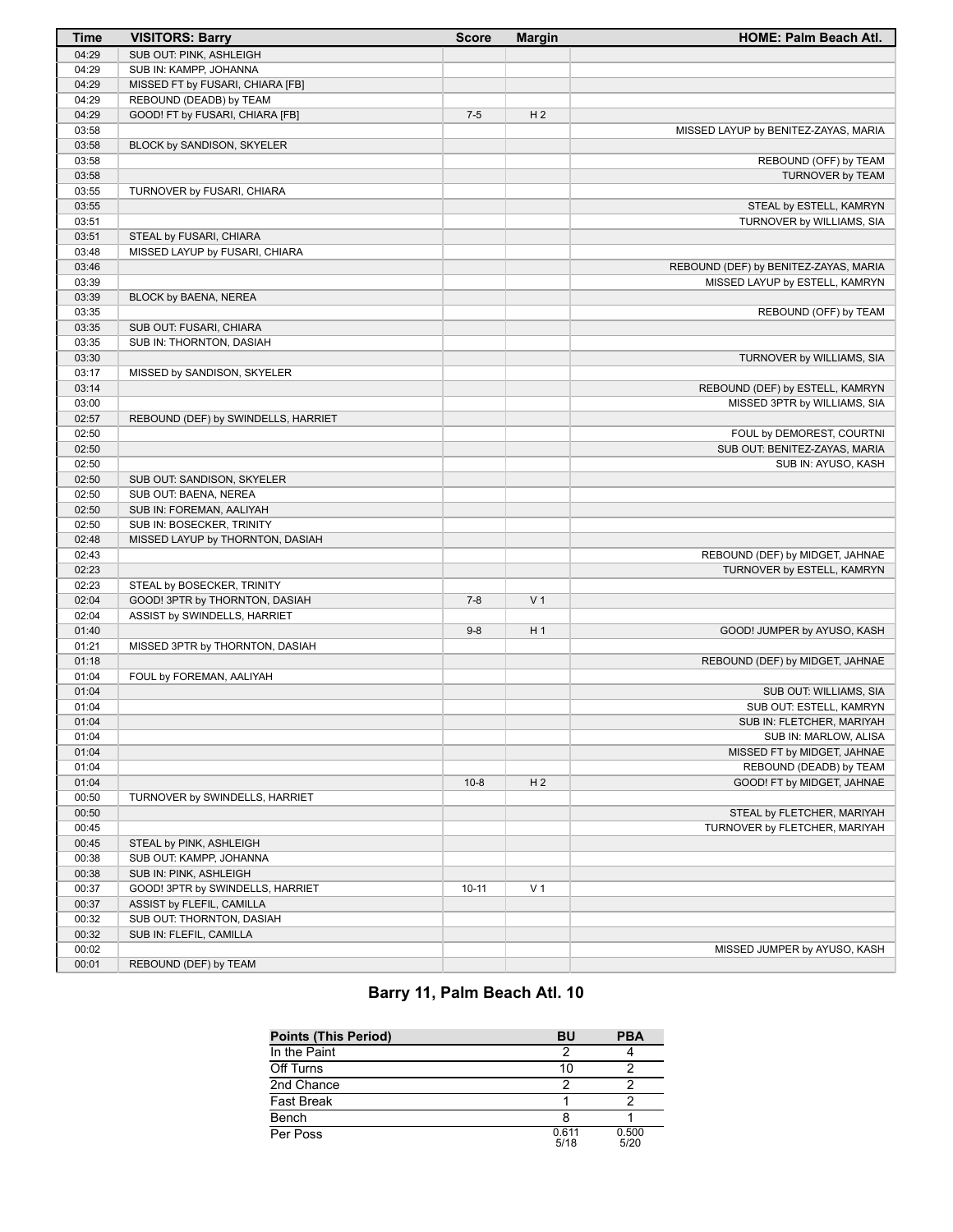# **Official Box Score Barry vs Palm Beach Atl. Second Quarter Statistics Only January 19, 2022 at Rubin Arena**



# **Barry 16**

| No. | Player                   | S | <b>Pts</b>     | <b>FG</b> | 3FG     | <b>FT</b> | <b>OR</b>    | DR.          | TR             | <b>PF</b> | A            | TO           | <b>BIK</b> | Stl          | Min          | $+/-$        |
|-----|--------------------------|---|----------------|-----------|---------|-----------|--------------|--------------|----------------|-----------|--------------|--------------|------------|--------------|--------------|--------------|
| 04  | <b>FUSARI, CHIARA</b>    | G | 0              | $0 - 6$   | $0 - 2$ | $0-0$     | 0            | 0            | 0              | 0         | 0            | $\Omega$     | 0          |              | 3            | $-3$         |
| 10  | PINK, ASHLEIGH           | G | $\overline{2}$ | $1 - 3$   | $0 - 2$ | $0 - 0$   | 3            | $\Omega$     | 3              |           |              | $\mathbf{0}$ | 0          |              | 10           | 8            |
| 14  | POOL, ASHIA              | G |                | $0 - 0$   | $0 - 0$ | $1 - 2$   | 2            | $\mathbf{0}$ | 2              | 0         |              |              | 0          | 2            | 8            | 10           |
| 24  | <b>BAENA, NEREA</b>      | F | 0              | $0 - 1$   | $0 - 0$ | $0 - 0$   | $\mathbf{0}$ | 0            | 0              | 2         | 0            |              | 0          | 0            | 2            | $-3$         |
| 41  | <b>BOSECKER, TRINITY</b> | F | 2              | $0 - 3$   | $0 - 0$ | $2 - 2$   | 1            |              | $\overline{2}$ |           | 0            | 0            | 0          | 0            | 4            | $-2$         |
| 03  | THORNTON, DASIAH         | G | $\Omega$       | $0 - 0$   | $0 - 0$ | $0 - 0$   | $\mathbf{0}$ | 0            | 0              | 0         | $\mathbf{0}$ | $\mathbf{0}$ | 0          | $\mathbf{0}$ | 0            | $\mathbf 0$  |
| 05  | FOREMAN, AALIYAH         | G | 0              | $0 - 1$   | $0 - 0$ | $0 - 0$   | 0            | 0            | 0              | 0         | 0            | 0            | 0          | $\Omega$     | 2            | 0            |
| 11  | KAMPP, JOHANNA           | G | 0              | $0 - 0$   | $0 - 0$ | $0 - 0$   | $\mathbf{0}$ | 0            | 0              | 0         | $\mathbf{0}$ | $\Omega$     | 0          | $\mathbf{0}$ | $\mathbf{0}$ | $\mathbf{0}$ |
| 15  | SWINDELLS, HARRIET       | G | 11             | $4 - 4$   | $3-3$   | $0 - 0$   | 0            | 0            | 0              | 0         | 0            | 0            | 0          |              |              | 13           |
| 20  | <b>FOWLER, TAYLOR</b>    | F | 0              | $0 - 2$   | $0 - 0$ | $0 - 0$   |              | 2            | 3              | 0         | $\mathbf{0}$ | $\mathbf{0}$ | 0          | $\Omega$     | 8            | 10           |
| 21  | SANDISON, SKYELER        | C | 0              | $0 - 0$   | $0 - 0$ | $0 - 0$   | 0            |              | 1              | 0         | 0            | 0            | 0          | $\Omega$     | 4            | 13           |
| 23  | FLEFIL, CAMILLA          | G | $\Omega$       | $0 - 0$   | $0 - 0$ | $0 - 0$   | $\mathbf{0}$ | 0            | 0              | 0         | $\Omega$     |              | 0          | $\Omega$     | 3            | $\mathbf 0$  |
|     | TEAM                     |   |                | $0 - 0$   |         |           | 0            | 2            | 2              | 0         |              | $\mathbf 0$  |            |              |              |              |
|     | <b>TOTALS</b>            |   | 16             | $5 - 20$  | $3 - 7$ | $3 - 4$   | 7            | 6            | 13             | 4         | $\mathbf{2}$ | 3            | 0          | 5            | 50           |              |

| <b>Shooting By Period</b><br>Period | FG        | FG%   | 3FG     | 3FG%  | FТ        | FT%   |
|-------------------------------------|-----------|-------|---------|-------|-----------|-------|
| 2nd Half                            | $5-20$    | 25%   | $3 - 7$ | 43%   | $3-4$     | 75%   |
| 2nd Half                            | $10 - 25$ | 40%   | $1 - 8$ | 13%   | 14-21     | 67%   |
| Game                                | 18-59     | 30.5% | $6-20$  | 30.0% | $20 - 29$ | 69.0% |

# **Palm Beach Atl. 8**

| No. | Plaver                   | S  | Pts      | FG.      | 3FG     | <b>FT</b> | <b>OR</b> | <b>DR</b> | TR             | PF | A            | TO       | <b>BIK</b> | Stl      | Min | $+/-$          |
|-----|--------------------------|----|----------|----------|---------|-----------|-----------|-----------|----------------|----|--------------|----------|------------|----------|-----|----------------|
| 04  | <b>GUTHRIE, SHEKINAH</b> | F  |          | 1-3      | $0 - 0$ | $0-0$     |           | 0         |                | 0  | 0            |          | 0          | 0        | 4   | $-5$           |
| 05  | AYUSO, KASH              | G  | $\Omega$ | $0 - 2$  | $0 - 2$ | $0 - 0$   | 0         |           | $\mathbf{1}$   | 0  | $\mathbf{0}$ | 2        | 0          |          | 9   | -8             |
| 12  | BENITEZ-ZAYAS, MARIA     | G  |          | $0 - 0$  | $0 - 0$ | $1 - 2$   | 0         | 0         | 0              |    | 0            | 0        | 0          | 0        | 3   | 0              |
| 22  | AALIM, CHELSEA           | G  | $\Omega$ | $0 - 1$  | $0 - 0$ | $0 - 0$   | 0         | 0         | 0              | 0  |              | 2        | 0          | $\Omega$ | 8   | -8             |
| 32  | <b>ESTELL, KAMRYN</b>    | F  | 0        | $0 - 0$  | $0 - 0$ | $0-0$     | 0         | 1         | 1              | 0  | 0            | 0        | 0          | $\Omega$ |     | 0              |
| 02  | <b>WILLIAMS, SIA</b>     | G  | $\Omega$ | $0 - 1$  | 0-1     | $0 - 0$   | 0         | 0         | 0              | 0  | $\Omega$     | 2        | 0          | $\Omega$ |     | $-13$          |
| 10  | FLETCHER, MARIYAH        | F. | 3        | 1-1      | $0 - 0$ | $1 - 3$   | 2         | 1         | 3              | 2  | 0            | 0        | 0          | 0        |     | -5             |
| 15  | DEMOREST, COURTNI        | G  | $\Omega$ | $0 - 0$  | $0 - 0$ | $0 - 0$   | 0         | $\Omega$  | 0              | 0  | $\Omega$     | $\Omega$ | 0          | $\Omega$ | 0   | $\Omega$       |
| 23  | MIDGET, JAHNAE           | G  | っ        | $1 - 4$  | $0 - 1$ | $0-0$     | $\Omega$  | 1         | 1              | 0  | 0            | $\Omega$ | 0          | $\Omega$ | 8   | $-13$          |
| 24  | <b>MARLOW, ALISA</b>     | F  | $\Omega$ | $0 - 1$  | $0 - 1$ | $0 - 0$   | 0         | 2         | $\overline{2}$ | 0  | $\Omega$     | $\Omega$ | $\Omega$   |          | 3   | $\overline{0}$ |
|     | <b>TEAM</b>              |    |          | $0 - 0$  |         |           |           | 3         | 4              | 0  |              | 1        |            |          |     |                |
|     | <b>TOTALS</b>            |    | 8        | $3 - 13$ | $0 - 5$ | $2 - 5$   | 4         | 9         | 13             | 3  | 1            | 8        | 0          | 2        | 50  |                |

| <b>Shooting By Period</b><br>Period | FG       | FG%   | 3FG      | 3FG%   | FТ      | FT%   |
|-------------------------------------|----------|-------|----------|--------|---------|-------|
| 2nd Half                            | $3 - 13$ | 23%   | 0-5      | $00\%$ | $2 - 5$ | 40%   |
| 2nd Half                            | $9 - 24$ | 38%   | $1 - 6$  | 17%    | 14-21   | 67%   |
| Game                                | 16-54    | 29.6% | $2 - 15$ | 13.3%  | 17-28   | 60.7% |

| Game Notes:                                                     | <b>Score</b> | 1st. | 2nd | 3rd | 4th | <b>TOT</b> | <b>Points (This Period)</b> | BU            | <b>PBA</b>    |
|-----------------------------------------------------------------|--------------|------|-----|-----|-----|------------|-----------------------------|---------------|---------------|
| Officials: Jose Medrano, Mevett Wooley, Lacca<br><b>Bromell</b> | BU           | 11   | 16  | 18  |     | 62         | In the Paint                |               |               |
| Attendance: 62                                                  | PBA          | 10   |     | 13  | 20  | 51         | Off Turns                   |               |               |
|                                                                 |              |      |     |     |     |            | 2nd Chance                  |               |               |
| Start Time: 10:30 PM<br>Conference Game;                        |              |      |     |     |     |            | <b>Fast Break</b>           |               |               |
|                                                                 |              |      |     |     |     |            | Bench                       |               |               |
|                                                                 |              |      |     |     |     |            | Per Poss                    | 0.889<br>7/18 | 0.400<br>4/20 |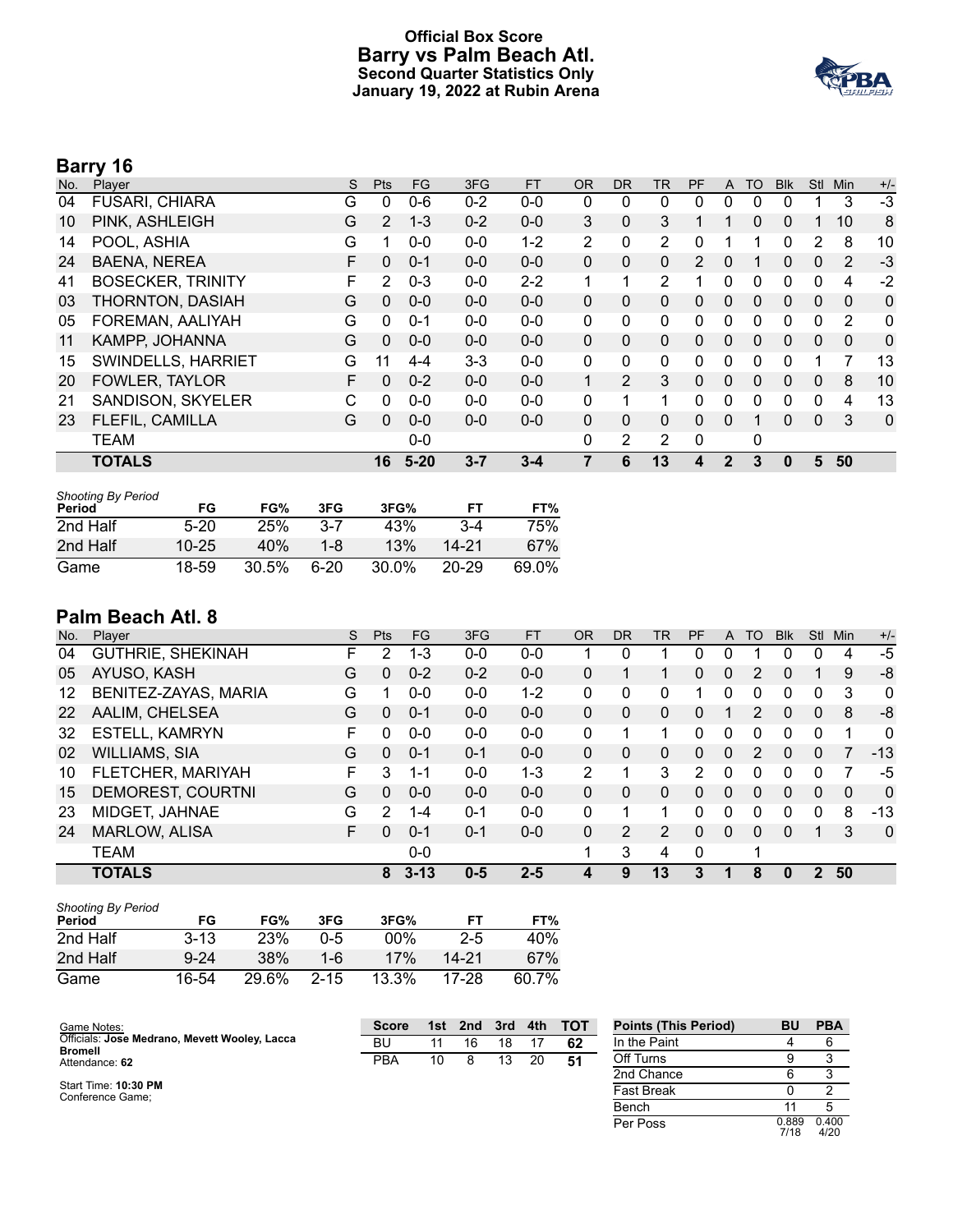# **Official Play-By-Play Barry vs Palm Beach Atl. Second Quarter January 19, 2022 at Rubin Arena**



### **Period 2**

<mark>Starters:</mark><br>Barry: 4 FUSARI,CHIARA (G); 10 PINK,ASHLEIGH (G); 14 POOL,ASHIA (G); 24 BAENA,NEREA (F); 41 BOSECKER,TRINITY (F);<br>Palm Beach Atl.: 4 GUTHRIE,SHEKINAH (F); 5 AYUSO,KASH (G); 12 BENITEZ-ZAYAS,MARIA (G); 22 AALIM,

| Time           | <b>VISITORS: Barry</b>                                 | <b>Score</b> | <b>Margin</b>  | HOME: Palm Beach Atl.                  |
|----------------|--------------------------------------------------------|--------------|----------------|----------------------------------------|
| 10:00          |                                                        |              |                | SUB OUT: DEMOREST, COURTNI             |
| 10:00          |                                                        |              |                | SUB IN: AALIM, CHELSEA                 |
| 09:55          |                                                        |              |                | TURNOVER by AYUSO, KASH                |
| 09:55          | STEAL by SWINDELLS, HARRIET                            |              |                |                                        |
| 09:48          | MISSED 3PTR by PINK, ASHLEIGH                          |              |                |                                        |
| 09:44          | REBOUND (OFF) by BOSECKER, TRINITY                     |              |                |                                        |
| 09:43          |                                                        |              |                | FOUL by FLETCHER, MARIYAH              |
| 09:43          | GOOD! FT by BOSECKER, TRINITY                          | $10 - 12$    | V <sub>2</sub> |                                        |
| 09:43          | GOOD! FT by BOSECKER, TRINITY                          | $10-13$      | $V_3$          |                                        |
| 09:23          |                                                        |              |                | MISSED 3PTR by MARLOW, ALISA           |
| 09:19          |                                                        |              |                | REBOUND (OFF) by TEAM                  |
| 09:09<br>08:52 | MISSED JUMPER by FOREMAN, AALIYAH                      |              |                | TURNOVER by AALIM, CHELSEA             |
| 08:49          |                                                        |              |                | REBOUND (DEF) by MIDGET, JAHNAE        |
| 08:39          |                                                        | $12 - 13$    | V <sub>1</sub> | GOOD! LAYUP by MIDGET, JAHNAE          |
| 08:22          | MISSED by BOSECKER, TRINITY                            |              |                |                                        |
| 08:19          | REBOUND (OFF) by PINK, ASHLEIGH                        |              |                |                                        |
| 08:08          | TURNOVER by FLEFIL, CAMILLA                            |              |                |                                        |
| 08:08          |                                                        |              |                | STEAL by MARLOW, ALISA                 |
| 08:00          |                                                        |              |                | MISSED JUMPER by AALIM, CHELSEA        |
| 07:59          |                                                        |              |                | REBOUND (OFF) by FLETCHER, MARIYAH     |
| 07:59          |                                                        | $14-13$      | H <sub>1</sub> | GOOD! LAYUP by FLETCHER, MARIYAH       |
| 07:59          | FOUL by BOSECKER, TRINITY                              |              |                |                                        |
| 07:59          |                                                        |              |                | SUB OUT: MIDGET, JAHNAE                |
| 07:59          |                                                        |              |                | SUB IN: GUTHRIE, SHEKINAH              |
| 07:59          | SUB OUT: FOREMAN, AALIYAH                              |              |                |                                        |
| 07:59          | SUB OUT: SWINDELLS, HARRIET                            |              |                |                                        |
| 07:59          | SUB OUT: FLEFIL, CAMILLA                               |              |                |                                        |
| 07:59          | SUB OUT: BOSECKER, TRINITY                             |              |                |                                        |
| 07:59          | SUB IN: FUSARI, CHIARA                                 |              |                |                                        |
| 07:59          | SUB IN: POOL, ASHIA                                    |              |                |                                        |
| 07:59          | SUB IN: FOWLER, TAYLOR                                 |              |                |                                        |
| 07:59          | SUB IN: BAENA, NEREA                                   |              |                |                                        |
| 07:59          |                                                        | $15 - 13$    | H <sub>2</sub> | GOOD! FT by FLETCHER, MARIYAH          |
| 07:46          | MISSED 3PTR by FUSARI, CHIARA                          |              |                |                                        |
| 07:42          |                                                        |              |                | REBOUND (DEF) by MARLOW, ALISA         |
| 07:35          |                                                        |              |                | TURNOVER by AALIM, CHELSEA             |
| 07:35<br>07:28 | STEAL by POOL, ASHIA<br>MISSED LAYUP by FUSARI, CHIARA |              |                |                                        |
| 07:26          |                                                        |              |                | REBOUND (DEF) by MARLOW, ALISA         |
| 07:21          |                                                        | $17-13$      | H4             | GOOD! JUMPER by GUTHRIE, SHEKINAH [FB] |
| 07:21          |                                                        |              |                | ASSIST by AALIM, CHELSEA               |
| 07:13          | MISSED LAYUP by FUSARI, CHIARA                         |              |                |                                        |
| 07:11          |                                                        |              |                | REBOUND (DEF) by TEAM                  |
| 07:11          |                                                        |              |                | SUB OUT: FLETCHER, MARIYAH             |
| 07:11          |                                                        |              |                | SUB OUT: AALIM, CHELSEA                |
| 07:11          |                                                        |              |                | SUB OUT: MARLOW, ALISA                 |
| 07:11          |                                                        |              |                | SUB IN: WILLIAMS, SIA                  |
| 07:11          |                                                        |              |                | SUB IN: BENITEZ-ZAYAS, MARIA           |
| 07:11          |                                                        |              |                | SUB IN: ESTELL, KAMRYN                 |
| 06:54          |                                                        |              |                | MISSED 3PTR by AYUSO, KASH             |
| 06:49          |                                                        |              |                | REBOUND (OFF) by GUTHRIE, SHEKINAH     |
| 06:48          |                                                        |              |                | TURNOVER by GUTHRIE, SHEKINAH          |
| 06:48          | STEAL by FUSARI, CHIARA                                |              |                |                                        |
| 06:44          | MISSED LAYUP by FOWLER, TAYLOR                         |              |                |                                        |
| 06:41          |                                                        |              |                | REBOUND (DEF) by ESTELL, KAMRYN        |
| 06:34          |                                                        |              |                | MISSED JUMPER by GUTHRIE, SHEKINAH     |
| 06:32          | REBOUND (DEF) by TEAM                                  |              |                |                                        |
| 06:20          | MISSED JUMPER by BAENA, NEREA                          |              |                |                                        |
| 06:18          | REBOUND (OFF) by PINK, ASHLEIGH                        |              |                |                                        |
| 06:14          | FOUL by BAENA, NEREA                                   |              |                |                                        |
| 06:14          | TURNOVER by BAENA, NEREA                               |              |                |                                        |
| 06:14          |                                                        |              |                | SUB OUT: ESTELL, KAMRYN                |
| 06:14          | FOUL by BAENA, NEREA                                   |              |                | SUB IN: FLETCHER, MARIYAH              |
| 05:51          |                                                        |              |                |                                        |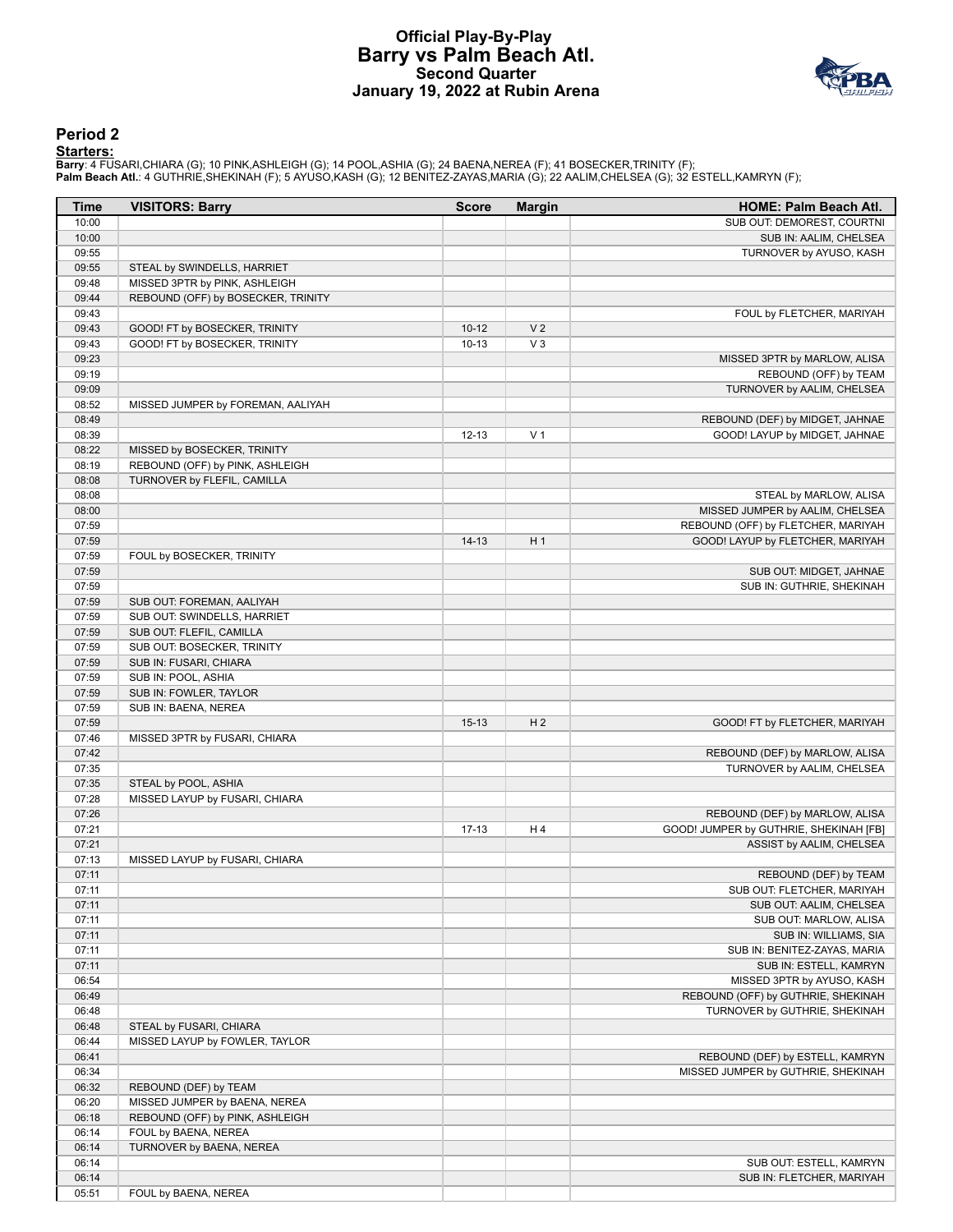| Time  | <b>VISITORS: Barry</b>             | <b>Score</b> | <b>Margin</b>  | <b>HOME: Palm Beach Atl.</b>       |
|-------|------------------------------------|--------------|----------------|------------------------------------|
| 05:51 | SUB OUT: BAENA, NEREA              |              |                |                                    |
| 05:51 | SUB IN: BOSECKER, TRINITY          |              |                |                                    |
| 05:51 |                                    |              |                | MISSED FT by FLETCHER, MARIYAH     |
| 05:51 |                                    |              |                | REBOUND (DEADB) by TEAM            |
| 05:51 |                                    |              |                | MISSED FT by FLETCHER, MARIYAH     |
| 05:49 | REBOUND (DEF) by BOSECKER, TRINITY |              |                |                                    |
| 05:46 | MISSED 3PTR by FUSARI, CHIARA      |              |                |                                    |
| 05:43 |                                    |              |                | REBOUND (DEF) by TEAM              |
| 05:43 |                                    |              |                | FOUL by BENITEZ-ZAYAS, MARIA       |
| 05:43 |                                    |              |                | SUB OUT: GUTHRIE, SHEKINAH         |
| 05:43 |                                    |              |                | SUB OUT: AYUSO, KASH               |
| 05:43 |                                    |              |                | SUB IN: AALIM, CHELSEA             |
| 05:43 |                                    |              |                | SUB IN: MIDGET, JAHNAE             |
| 05:39 | MISSED JUMPER by FUSARI, CHIARA    |              |                |                                    |
| 05:36 |                                    |              |                | REBOUND (DEF) by TEAM              |
| 05:14 |                                    |              |                | MISSED 3PTR by WILLIAMS, SIA       |
| 05:10 | REBOUND (DEF) by FOWLER, TAYLOR    |              |                |                                    |
| 05:06 | MISSED JUMPER by FUSARI, CHIARA    |              |                |                                    |
| 05:04 | REBOUND (OFF) by POOL, ASHIA       |              |                |                                    |
| 04:51 | MISSED JUMPER by BOSECKER, TRINITY |              |                |                                    |
| 04:44 | REBOUND (OFF) by POOL, ASHIA       |              |                |                                    |
| 04:44 |                                    |              |                | FOUL by FLETCHER, MARIYAH          |
| 04:44 | SUB OUT: FUSARI, CHIARA            |              |                |                                    |
| 04:44 | SUB IN: SWINDELLS, HARRIET         |              |                |                                    |
| 04:44 | GOOD! FT by POOL, ASHIA            | $17 - 14$    | $H_3$          |                                    |
| 04:44 | MISSED FT by POOL, ASHIA           |              |                |                                    |
| 04:43 |                                    |              |                | REBOUND (DEF) by FLETCHER, MARIYAH |
| 04:30 | FOUL by PINK, ASHLEIGH             |              |                |                                    |
| 04:30 |                                    |              |                | MISSED FT by BENITEZ-ZAYAS, MARIA  |
| 04:30 |                                    |              |                | REBOUND (DEADB) by TEAM            |
| 04:30 |                                    | $18-14$      | H4             | GOOD! FT by BENITEZ-ZAYAS, MARIA   |
| 04:30 |                                    |              |                | SUB OUT: BENITEZ-ZAYAS, MARIA      |
| 04:30 |                                    |              |                | SUB IN: AYUSO, KASH                |
| 04:23 | TURNOVER by POOL, ASHIA            |              |                |                                    |
| 04:23 |                                    |              |                | STEAL by AYUSO, KASH               |
| 04:16 |                                    |              |                | TURNOVER by AYUSO, KASH            |
| 04:16 | STEAL by PINK, ASHLEIGH            |              |                |                                    |
| 03:52 | MISSED LAYUP by BOSECKER, TRINITY  |              |                |                                    |
| 03:49 |                                    |              |                | REBOUND (DEF) by AYUSO, KASH       |
| 03:44 |                                    |              |                | MISSED 3PTR by MIDGET, JAHNAE      |
| 03:41 | REBOUND (DEF) by TEAM              |              |                |                                    |
| 03:41 | SUB OUT: BOSECKER, TRINITY         |              |                |                                    |
| 03:41 | SUB IN: SANDISON, SKYELER          |              |                |                                    |
| 03:25 | MISSED 3PTR by PINK, ASHLEIGH      |              |                |                                    |
| 03:21 | REBOUND (OFF) by FOWLER, TAYLOR    |              |                |                                    |
| 03:20 | MISSED LAYUP by FOWLER, TAYLOR     |              |                |                                    |
| 03:17 | REBOUND (OFF) by PINK, ASHLEIGH    |              |                |                                    |
| 03:15 | GOOD! 3PTR by SWINDELLS, HARRIET   | 18-17        | H <sub>1</sub> |                                    |
| 03:15 | ASSIST by PINK, ASHLEIGH           |              |                |                                    |
| 03:11 | TIMEOUT 30SEC                      |              |                |                                    |
| 02:44 |                                    |              |                | TURNOVER by WILLIAMS, SIA          |
| 02:44 | STEAL by POOL, ASHIA               |              |                |                                    |
| 02:23 | GOOD! JUMPER by SWINDELLS, HARRIET | 18-19        | V <sub>1</sub> |                                    |
| 02:01 |                                    |              |                | MISSED LAYUP by MIDGET, JAHNAE     |
| 01:57 |                                    |              |                | REBOUND (OFF) by FLETCHER, MARIYAH |
| 01:57 |                                    |              |                | SUB OUT: FLETCHER, MARIYAH         |
| 01:57 |                                    |              |                | SUB IN: GUTHRIE, SHEKINAH          |
| 01:48 |                                    |              |                | MISSED JUMPER by MIDGET, JAHNAE    |
| 01:48 |                                    |              |                | REBOUND (DEADB) by TEAM            |
| 01:48 |                                    |              |                | TURNOVER by TEAM                   |
| 01:35 | GOOD! LAYUP by PINK, ASHLEIGH      | $18-21$      | $V_3$          |                                    |
| 01:03 |                                    |              |                | MISSED JUMPER by GUTHRIE, SHEKINAH |
| 00:55 | REBOUND (DEF) by FOWLER, TAYLOR    |              |                |                                    |
| 00:53 | GOOD! 3PTR by SWINDELLS, HARRIET   | 18-24        | $V_6$          |                                    |
| 00:27 |                                    |              |                | TURNOVER by WILLIAMS, SIA          |
| 00:14 | GOOD! 3PTR by SWINDELLS, HARRIET   | 18-27        | V <sub>9</sub> |                                    |
| 00:14 | ASSIST by POOL, ASHIA              |              |                |                                    |
| 00:02 |                                    |              |                | MISSED 3PTR by AYUSO, KASH         |
| 00:00 | REBOUND (DEF) by SANDISON, SKYELER |              |                |                                    |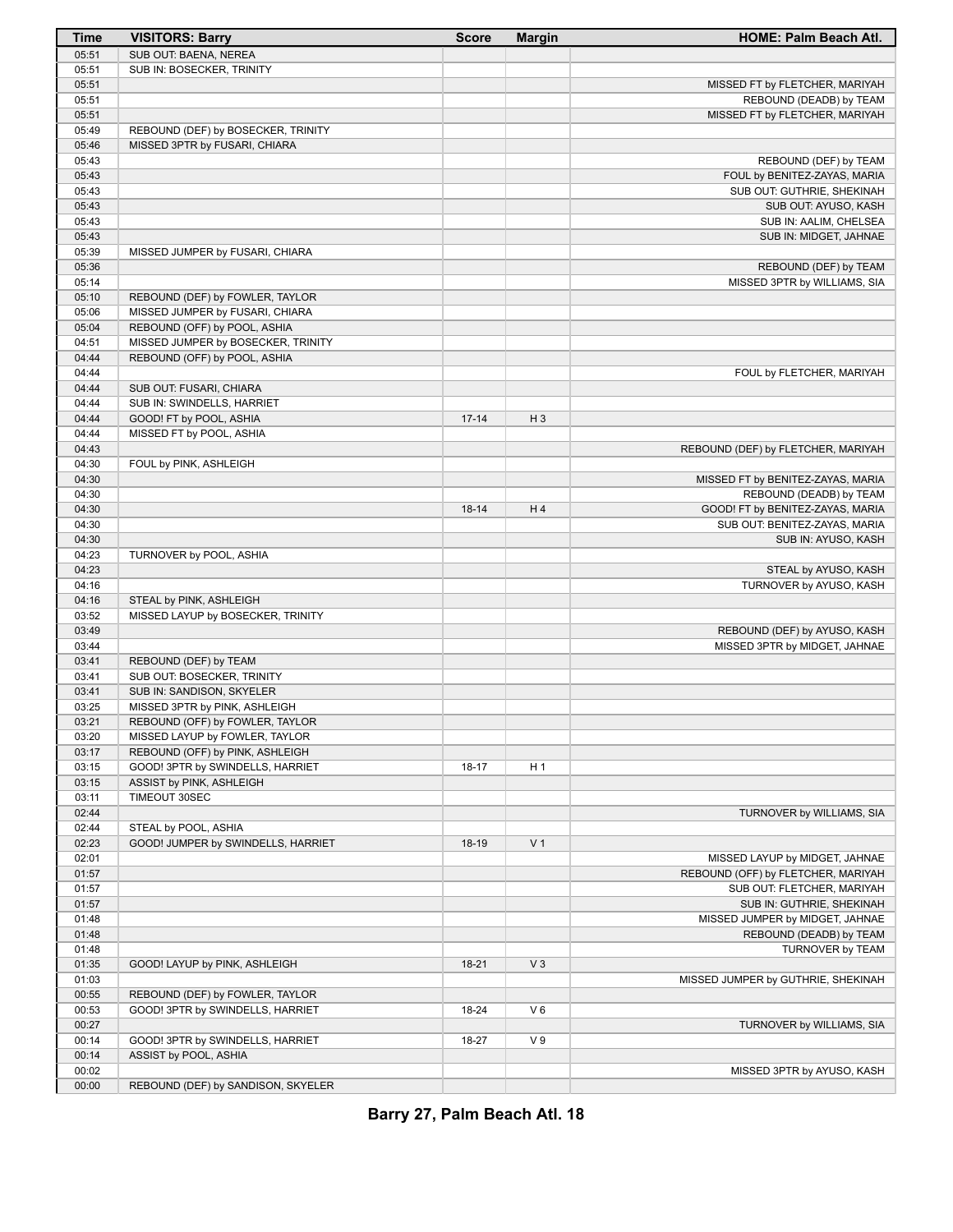| <b>Points (This Period)</b> | BU            | <b>PBA</b>    |
|-----------------------------|---------------|---------------|
| In the Paint                |               |               |
| Off Turns                   |               |               |
| 2nd Chance                  | 6             |               |
| <b>Fast Break</b>           |               |               |
| Bench                       | 11            |               |
| Per Poss                    | 0.889<br>7/18 | 0.400<br>4/20 |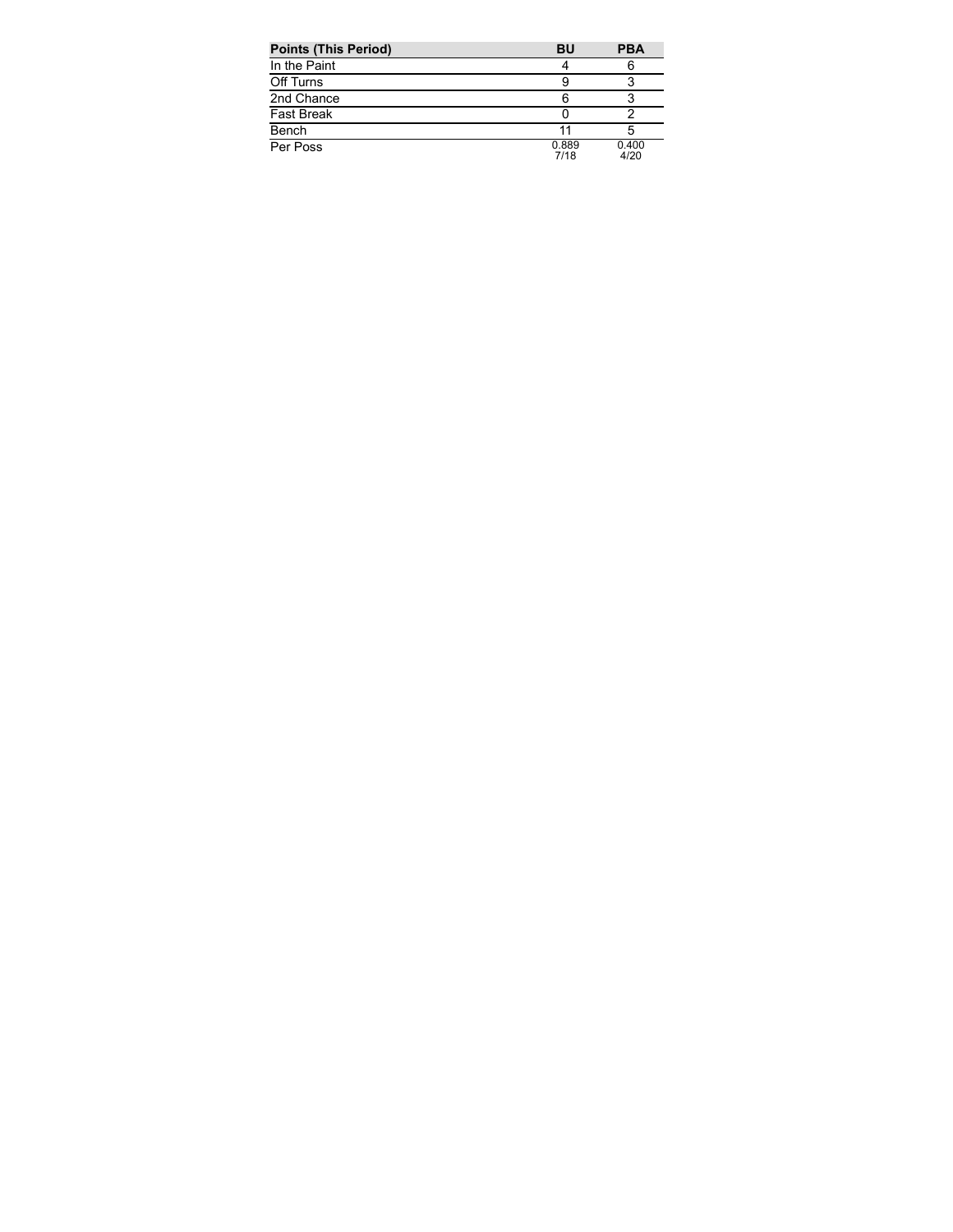# **Official Box Score Barry vs Palm Beach Atl. Second Half Statistics Only January 19, 2022 at Rubin Arena**



# **Barry 35**

| No. | Player                   | S | <b>Pts</b>      | <b>FG</b> | 3FG     | <b>FT</b> | <b>OR</b>    | DR.          | TR             | PF           | A            | TO       | <b>BIK</b> | <b>Stl</b>   | Min            | $+/-$          |
|-----|--------------------------|---|-----------------|-----------|---------|-----------|--------------|--------------|----------------|--------------|--------------|----------|------------|--------------|----------------|----------------|
| 03  | THORNTON, DASIAH         | G | 0               | $0 - 3$   | $0 - 2$ | $0 - 0$   |              | 0            |                | 2            | $\Omega$     | 0        | 0          | 0            | 6              | $-2$           |
| 04  | <b>FUSARI, CHIARA</b>    | G |                 | $0 - 1$   | $0 - 1$ | $1 - 2$   | 0            | $\mathbf{0}$ | 0              | 0            | $\mathbf{0}$ | 0        | 0          |              | 3              | $\overline{2}$ |
| 05  | FOREMAN, AALIYAH         | G | 0               | $0 - 0$   | $0 - 0$ | $0 - 0$   | $\mathbf{0}$ | $\mathbf{0}$ | 0              | 0            | $\Omega$     | $\Omega$ | 0          | $\Omega$     | 5              | -1             |
| 10  | PINK, ASHLEIGH           | G | 5               | $1 - 2$   | $0 - 1$ | $3 - 3$   | 1            | 4            | 5              | 3            | $\mathbf{0}$ | 2        | 0          | $\mathbf{0}$ | 12             | $\overline{4}$ |
| 11  | KAMPP, JOHANNA           | G | $\Omega$        | $0 - 1$   | $0 - 0$ | $0 - 0$   | 1            | 1            | $\overline{2}$ | 1            | $\Omega$     |          | 0          | $\Omega$     | 6              | $-1$           |
| 14  | POOL, ASHIA              | G | 6               | $2 - 2$   | $0 - 0$ | $2 - 6$   | 1            |              | $\overline{2}$ | $\mathbf{0}$ | 2            |          | $\Omega$   | $\mathbf{0}$ | 13             | 1              |
| 15  | SWINDELLS, HARRIET       | G | 5               | $1 - 2$   | $1 - 2$ | $2 - 2$   | $\Omega$     | 1            | 1              | 1            | 2            |          | 0          | $\Omega$     | 12             | $\mathbf{0}$   |
| 20  | <b>FOWLER, TAYLOR</b>    | F | $\overline{2}$  | $1 - 1$   | $0 - 0$ | $0 - 0$   | $\Omega$     | $\Omega$     | 0              | $\Omega$     | $\Omega$     | 0        | $\Omega$   | $\Omega$     | $\overline{4}$ | $-1$           |
| 21  | SANDISON, SKYELER        | C | 0               | $0 - 1$   | $0 - 0$ | $0 - 0$   | $\Omega$     | $\Omega$     | 0              |              | $\Omega$     | 0        | 0          | $\Omega$     | 2              | 0              |
| 23  | FLEFIL, CAMILLA          | G | 0               | $0 - 2$   | $0 - 2$ | $0 - 0$   | 1            | $\Omega$     | $\mathbf{1}$   | 0            | $\Omega$     | $\Omega$ | 0          | $\mathbf{0}$ | 7              | 4              |
| 24  | <b>BAENA, NEREA</b>      | F |                 | $2 - 3$   | $0 - 0$ | $3 - 4$   | 1            | $\Omega$     | 1              |              | 2            |          | 0          | $\Omega$     | 12             | 0              |
| 41  | <b>BOSECKER, TRINITY</b> | F | 9               | $3 - 7$   | $0 - 0$ | $3 - 4$   | $\Omega$     | 4            | 4              | 3            | $\Omega$     | 0        |            | 0            | 16             | $\overline{2}$ |
|     | <b>TEAM</b>              |   | 0               | $0 - 0$   | $0 - 0$ | $0 - 0$   | 2            | 2            | 4              | 0            | 0            | 0        | 0          | $\Omega$     | $\mathbf 0$    | 0              |
|     | <b>TOTALS</b>            |   | 35 <sub>1</sub> | $10 - 25$ | $1 - 8$ | $14 - 21$ | 8            | 13           | 21             | 12           | 6            | 6        |            |              | 98             | $\bf{0}$       |

| <b>Shooting By Period</b><br>Period | FG        | FG%   | 3FG      | 3FG%  |           | FT%   | Last FG Half: BU 4th-00:57 |
|-------------------------------------|-----------|-------|----------|-------|-----------|-------|----------------------------|
| 2nd Half                            | $10 - 25$ | 40%   | 1-8      | 13%   | 14-21     | 67%   |                            |
| Game                                | 18-59     | 30.5% | $6 - 20$ | 30.0% | $20 - 29$ | 69.0% |                            |

# **Palm Beach Atl. 33**

| No. | Plaver                   | S  | Pts | FG       | 3FG     | <b>FT</b> | <b>OR</b> | <b>DR</b> | TR | PF             | A            | TO       | <b>Blk</b> | Stl | Min          | $+/-$          |
|-----|--------------------------|----|-----|----------|---------|-----------|-----------|-----------|----|----------------|--------------|----------|------------|-----|--------------|----------------|
| 02  | <b>WILLIAMS, SIA</b>     | G  | 5   | $2-6$    | $1 - 3$ | $0 - 1$   | 0         | 0         | 0  | 2              | 0            | 0        | 0          | 0   | 15           | $\overline{2}$ |
| 04  | <b>GUTHRIE, SHEKINAH</b> | F  | 6   | $1 - 2$  | $0 - 0$ | $4-6$     |           | 0         | 1  | 3              | 0            |          | 0          | 0   |              | -6             |
| 05  | AYUSO, KASH              | G  | 6   | $2 - 3$  | $0 - 1$ | $2 - 2$   |           | 0         | 1  | 4              | 0            | 0        | 0          | 0   | 17           | 0              |
| 10  | FLETCHER, MARIYAH        | F  | 4   | $0 - 2$  | $0 - 0$ | $4 - 8$   |           | 6         |    | $\overline{2}$ | $\mathbf{0}$ |          | 0          | 3.  | 14           | 1              |
| 12  | BENITEZ-ZAYAS, MARIA     | G  | 2   | 1-1      | $0 - 0$ | $0 - 0$   | 0         | 0         | 0  |                | 3            | 0        |            |     | 8            | $-2$           |
| 15  | DEMOREST, COURTNI        | G  | 0   | $0 - 0$  | $0 - 0$ | $0 - 0$   | 0         | 0         | 0  | 0              | 0            | $\Omega$ | 0          | 0   | 3            | 1              |
| 22  | AALIM, CHELSEA           | G  | 0   | $0 - 1$  | $0 - 0$ | $0 - 0$   | $\Omega$  | 1         | 1  | 1              | 0            | 0        | 0          | 0   | 13           | -3             |
| 23  | MIDGET, JAHNAE           | G  | 10  | $3 - 8$  | $0 - 1$ | $4 - 4$   | 0         | 3         | 3  | $\mathcal{P}$  | $\Omega$     | $\Omega$ | 0          |     | 18           | $-2$           |
| 24  | <b>MARLOW, ALISA</b>     | F  | 0   | $0 - 1$  | $0 - 1$ | $0 - 0$   | $\Omega$  | 0         | 0  | 0              | $\Omega$     |          | 0          | 0   | 3            | $-4$           |
| 32  | <b>ESTELL, KAMRYN</b>    | F. | 0   | $0 - 0$  | $0 - 0$ | $0 - 0$   | 0         | 0         | 0  | 0              | 0            | 0        | 0          | 0   | $\mathbf{0}$ | $-2$           |
|     | <b>TEAM</b>              |    | 0   | $0 - 0$  | $0 - 0$ | $0 - 0$   | 2         | 1         | 3  | 0              | 0            |          | 0          | 0   | 0            | 0              |
|     | <b>TOTALS</b>            |    | 33  | $9 - 24$ | $1 - 6$ | $14 - 21$ | 5         | 11        | 16 | 15             | 3            | Δ        |            | 5   | 98           | $\mathbf{0}$   |

| <b>Shooting By Period</b><br>Period | FG    | FG%   | 3FG      | 3FG%  | FТ        | FT%   | Last FG |
|-------------------------------------|-------|-------|----------|-------|-----------|-------|---------|
| 2nd Half                            | 9-24  | 38%   | 1-6      | 17%   | 14-21     | 67%   |         |
| Game                                | 16-54 | 29.6% | $2 - 15$ | 13.3% | $17 - 28$ | 60.7% |         |

*Last FG Half:* PBA 4th-00:29

| Game Notes:                                                     | <b>Score</b> | 1st. | 2nd | 3rd | 4th | <b>TOT</b> | <b>Points from (This Period)</b> |    | <b>BU PBA</b> |
|-----------------------------------------------------------------|--------------|------|-----|-----|-----|------------|----------------------------------|----|---------------|
| Officials: Jose Medrano, Mevett Wooley, Lacca<br><b>Bromell</b> | BU           |      | 16  | 18  |     | 62         | In the Paint                     | 18 | 16            |
| Attendance: 62                                                  | PBA          | 10   |     | 13  | 20  | 51         | Off Turns                        |    |               |
|                                                                 |              |      |     |     |     |            | 2nd Chance                       |    |               |
| Start Time: 10:30 PM<br>Conference Game;                        |              |      |     |     |     |            | Fast Break                       |    |               |
|                                                                 |              |      |     |     |     |            | Bench                            |    | 19            |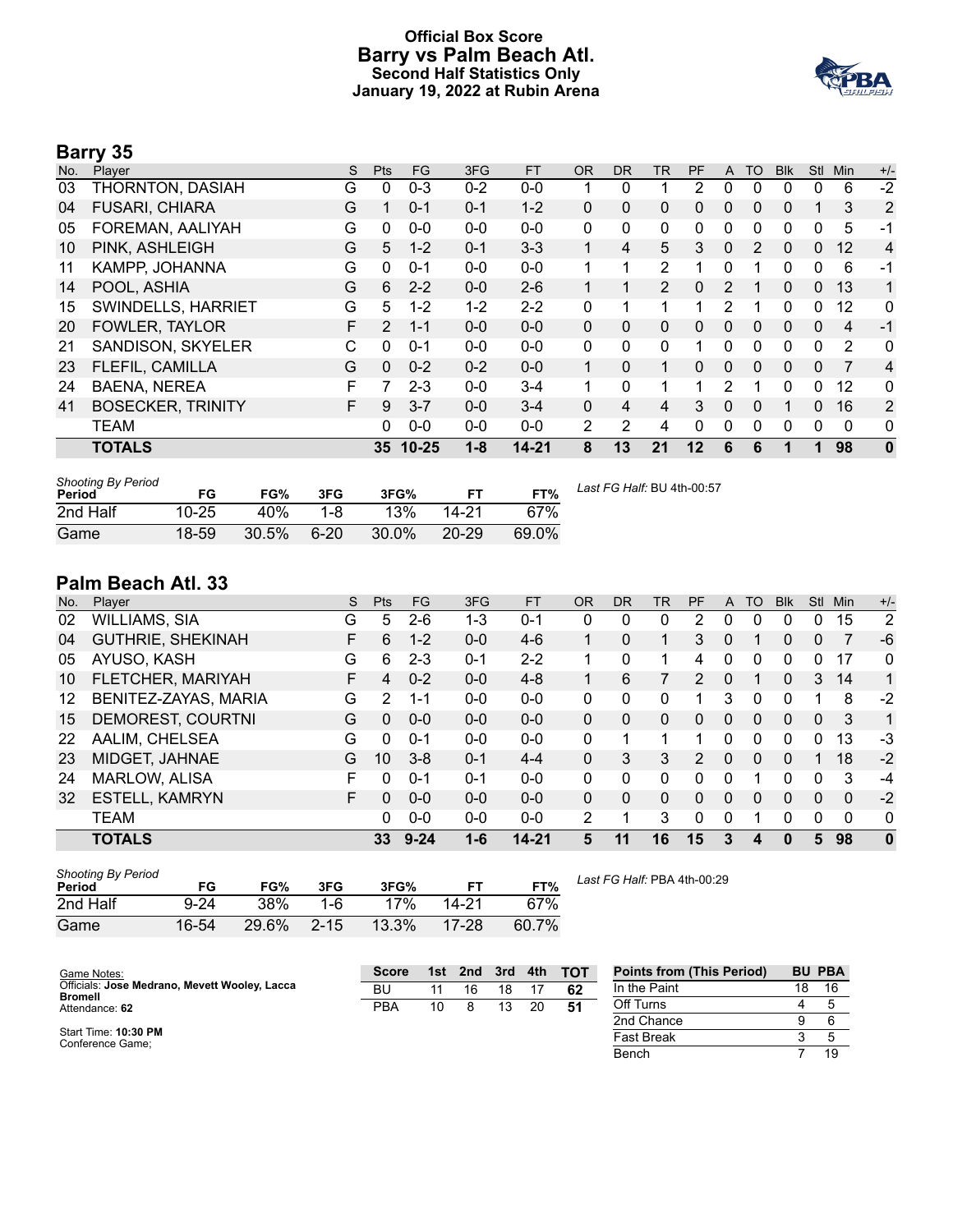# **Official Box Score Barry vs Palm Beach Atl. Third Quarter Statistics Only January 19, 2022 at Rubin Arena**



# **Barry 35**

| No. | Player                   | S | <b>Pts</b> | <b>FG</b> | 3FG     | <b>FT</b> | <b>OR</b>    | D <sub>R</sub> | TR             | PF | A            | TO           | <b>BIK</b> | Stl          | Min | $+/-$          |
|-----|--------------------------|---|------------|-----------|---------|-----------|--------------|----------------|----------------|----|--------------|--------------|------------|--------------|-----|----------------|
| 04  | <b>FUSARI, CHIARA</b>    | G |            | $0 - 1$   | $0 - 1$ | $1 - 2$   | 0            | 0              | 0              | 0  | 0            | $\Omega$     | 0          |              | 3   | 5              |
| 10  | PINK, ASHLEIGH           | G | 0          | $0 - 1$   | $0 - 1$ | $0 - 0$   | $\Omega$     | 2              | $\overline{2}$ |    | 0            |              | 0          | 0            | 6   | 4              |
| 14  | POOL, ASHIA              | G | 3          | $1 - 1$   | $0 - 0$ | $1 - 4$   | 1            | $\mathbf{0}$   | 1              | 0  |              | 0            | 0          | 0            | 7   | 3              |
| 24  | <b>BAENA, NEREA</b>      | F | 2          | $1 - 1$   | $0 - 0$ | $0 - 0$   |              | 0              |                |    | 0            | 0            | 0          | $\mathbf{0}$ | 2   | 3              |
| 41  | <b>BOSECKER, TRINITY</b> | F |            | $3 - 5$   | $0 - 0$ | $1 - 2$   | 0            | 2              | 2              |    | 0            | 0            |            | 0            | 9   | 6              |
| 03  | THORNTON, DASIAH         | G | $\Omega$   | $0 - 2$   | $0 - 2$ | $0 - 0$   |              | $\Omega$       | 1              |    | 0            | $\mathbf{0}$ | 0          | 0            | 2   | $-1$           |
| 05  | FOREMAN, AALIYAH         | G | 0          | $0 - 0$   | $0 - 0$ | $0 - 0$   | 0            | 0              | 0              | 0  | 0            | 0            | 0          | $\Omega$     |     | $-1$           |
| 11  | KAMPP, JOHANNA           | G | $\Omega$   | $0 - 1$   | $0 - 0$ | $0 - 0$   |              |                | $\overline{2}$ |    | 0            |              | 0          | $\Omega$     | 6   | $\overline{2}$ |
| 15  | SWINDELLS, HARRIET       | G | 5          | 1-1       | $1 - 1$ | $2 - 2$   | 0            | 0              | 0              |    | 2            |              | 0          | $\Omega$     | 6   | 1              |
| 20  | <b>FOWLER, TAYLOR</b>    | F | 0          | $0 - 0$   | $0 - 0$ | $0 - 0$   | $\mathbf{0}$ | 0              | 0              | 0  | $\mathbf{0}$ | $\mathbf{0}$ | 0          | $\mathbf{0}$ |     | $-1$           |
| 21  | SANDISON, SKYELER        | C | 0          | $0 - 1$   | $0 - 0$ | $0 - 0$   | 0            | 0              | 0              |    | 0            | 0            | 0          | $\Omega$     | 2   | 0              |
| 23  | FLEFIL, CAMILLA          | G | 0          | $0 - 0$   | $0 - 0$ | $0 - 0$   | $\Omega$     | $\Omega$       | 0              | 0  | $\Omega$     | $\Omega$     | 0          | $\Omega$     | 4   | $\overline{4}$ |
|     | TEAM                     |   |            | $0 - 0$   |         |           | 1            |                | 2              | 0  |              | 0            |            |              |     |                |
|     | <b>TOTALS</b>            |   | 18         | $6 - 14$  | $1 - 5$ | $5 - 10$  | 5            | 6              | 11             | 7  | 3            | 3            | 1          |              | 50  |                |

| <b>Shooting By Period</b><br>Period | FG    | FG%   | 3FG    | 3FG%     |           | FT%   |
|-------------------------------------|-------|-------|--------|----------|-----------|-------|
| 2nd Half                            | ი-ი   | በ%    | ი-ი    | ባ%       | ባ-በ       | $0\%$ |
| Game                                | 18-59 | 30.5% | $6-20$ | $30.0\%$ | $20 - 29$ | 69.0% |

# **Palm Beach Atl. 33**

| No. | Player                   | S  | Pts      | FG.      | 3FG     | <b>FT</b> | <b>OR</b> | DR       | TR | PF            | A              | TO       | <b>Blk</b> | Stl      | Min      | $+/-$ |
|-----|--------------------------|----|----------|----------|---------|-----------|-----------|----------|----|---------------|----------------|----------|------------|----------|----------|-------|
| 04  | <b>GUTHRIE, SHEKINAH</b> | F  |          | $0 - 1$  | $0 - 0$ | $1 - 2$   | 0         | 0        | 0  |               | 0              |          | 0          | 0        | 3        | $-3$  |
| 05  | AYUSO, KASH              | G  | 4        | $1 - 1$  | $0 - 0$ | $2 - 2$   |           | 0        | 1  |               | 0              | 0        | 0          | 0        | 8        | $-3$  |
| 12  | BENITEZ-ZAYAS, MARIA     | G  | 0        | $0-0$    | $0 - 0$ | $0-0$     | 0         | 0        | 0  |               | 0              | 0        | 0          | 0        | 2        | -3    |
| 22  | AALIM, CHELSEA           | G  | 0        | $0 - 0$  | $0 - 0$ | $0 - 0$   | 0         |          | 1. | 0             | $\Omega$       | $\Omega$ | 0          | 0        | 6        | $-4$  |
| 32  | <b>ESTELL, KAMRYN</b>    | F  | $\Omega$ | $0 - 0$  | $0 - 0$ | $0 - 0$   | 0         | $\Omega$ | 0  | 0             | 0              | $\Omega$ | 0          | $\Omega$ | $\Omega$ | -5    |
| 02  | <b>WILLIAMS, SIA</b>     | G  | 0        | $0 - 2$  | $0 - 1$ | $0 - 0$   | $\Omega$  | $\Omega$ | 0  | $\mathcal{P}$ | $\Omega$       | $\Omega$ | 0          | $\Omega$ | 8        | $-2$  |
| 10  | FLETCHER, MARIYAH        | F  | 4        | $0 - 2$  | $0 - 0$ | $4 - 8$   | 1         | 4        | 5  |               | 0              |          | 0          | 2        | 9        | -5    |
| 15  | DEMOREST, COURTNI        | G  | $\Omega$ | $0 - 0$  | $0 - 0$ | $0 - 0$   | $\Omega$  | 0        | 0  | 0             | $\overline{0}$ | $\Omega$ | 0          | $\Omega$ | -3       | 1     |
| 23  | MIDGET, JAHNAE           | G  | 4        | 1-3      | $0 - 0$ | $2 - 2$   | 0         | 1        | 1  | 2             | 0              | ∩        | 0          |          | 8        | $-2$  |
| 24  | <b>MARLOW, ALISA</b>     | F. | 0        | $0 - 1$  | $0 - 1$ | $0 - 0$   | 0         | 0        | 0  | 0             | $\Omega$       |          | 0          | $\Omega$ | 3        | $-4$  |
|     | <b>TEAM</b>              |    |          | $0 - 0$  |         |           | 1         | 1        | 2  | 0             |                | 0        |            |          |          |       |
|     | <b>TOTALS</b>            |    | 13       | $2 - 10$ | $0 - 2$ | $9 - 14$  | 3         |          | 10 | 8             | 0              | 3        | 0          | 3        | 50       |       |

| <b>Shooting By Period</b><br>Period | FG    | FG%   | 3FG      | 3FG%  | FТ        | FT%   |
|-------------------------------------|-------|-------|----------|-------|-----------|-------|
| 2nd Half                            | 0-0   | 0%    | റ-റ      | ገ%    | ი-ი       | $0\%$ |
| Game                                | 16-54 | 29.6% | $2 - 15$ | 13.3% | $17 - 28$ | 60.7% |

| Game Notes:                                                     | <b>Score</b> | 1st | 2nd | $\sqrt{3}$ rd | 4th | <b>TOT</b> | <b>Points (This Period)</b> | BU           | <b>PBA</b>    |
|-----------------------------------------------------------------|--------------|-----|-----|---------------|-----|------------|-----------------------------|--------------|---------------|
| Officials: Jose Medrano, Mevett Wooley, Lacca<br><b>Bromell</b> | BU           |     | 16  | 18            |     | 62         | In the Paint                | 10           |               |
| Attendance: 62                                                  | <b>PBA</b>   | 10  |     | 13            | 20  | 51         | Off Turns                   |              |               |
|                                                                 |              |     |     |               |     |            | 2nd Chance                  |              |               |
| Start Time: 10:30 PM<br>Conference Game:                        |              |     |     |               |     |            | <b>Fast Break</b>           |              |               |
|                                                                 |              |     |     |               |     |            | Bench                       |              |               |
|                                                                 |              |     |     |               |     |            | Per Poss                    | .059<br>9/17 | 0.765<br>7/17 |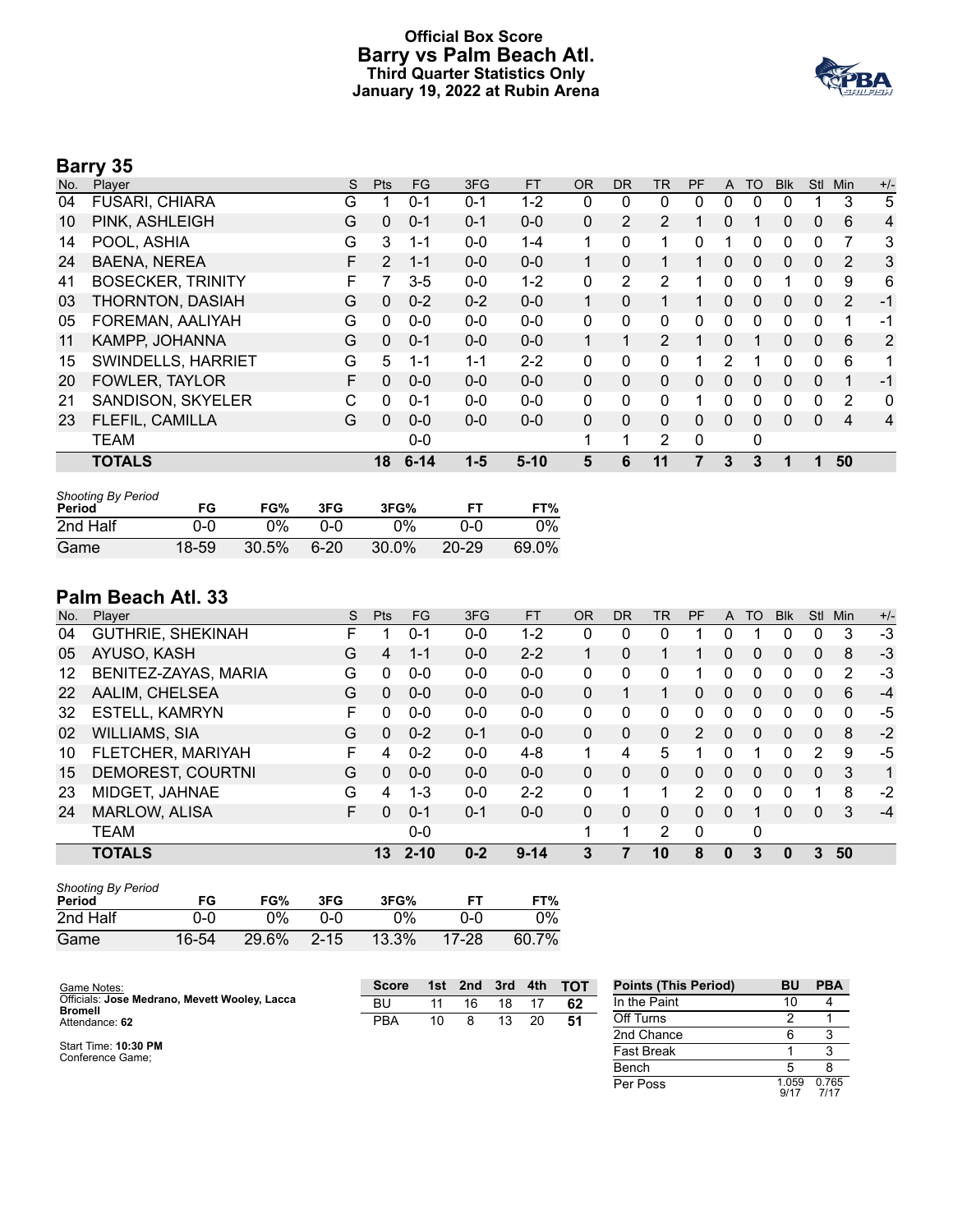# **Official Play-By-Play Barry vs Palm Beach Atl. Third Quarter January 19, 2022 at Rubin Arena**



#### **Period 3**

<mark>Starters:</mark><br>Barry: 4 FUSARI,CHIARA (G); 10 PINK,ASHLEIGH (G); 14 POOL,ASHIA (G); 24 BAENA,NEREA (F); 41 BOSECKER,TRINITY (F);<br>Palm Beach Atl.: 4 GUTHRIE,SHEKINAH (F); 5 AYUSO,KASH (G); 12 BENITEZ-ZAYAS,MARIA (G); 22 AALIM,

| Time  | <b>VISITORS: Barry</b>             | <b>Score</b> | <b>Margin</b>   | <b>HOME: Palm Beach Atl.</b>        |
|-------|------------------------------------|--------------|-----------------|-------------------------------------|
| 10:00 |                                    |              |                 | SUB OUT: WILLIAMS, SIA              |
| 10:00 |                                    |              |                 | SUB OUT: MIDGET, JAHNAE             |
| 10:00 |                                    |              |                 | SUB IN: FLETCHER, MARIYAH           |
| 10:00 |                                    |              |                 | SUB IN: BENITEZ-ZAYAS, MARIA        |
| 10:00 | SUB OUT: SWINDELLS, HARRIET        |              |                 |                                     |
| 10:00 | SUB OUT: FOWLER, TAYLOR            |              |                 |                                     |
| 10:00 | SUB OUT: SANDISON, SKYELER         |              |                 |                                     |
| 10:00 | SUB IN: FUSARI, CHIARA             |              |                 |                                     |
| 10:00 | SUB IN: BAENA, NEREA               |              |                 |                                     |
| 10:00 | SUB IN: BOSECKER, TRINITY          |              |                 |                                     |
| 09:34 | GOOD! by BOSECKER, TRINITY         | 18-29        | $V$ 11          |                                     |
| 09:34 | ASSIST by POOL, ASHIA              |              |                 |                                     |
| 09:05 | FOUL by BAENA, NEREA               |              |                 |                                     |
| 09:05 |                                    |              |                 | MISSED FT by GUTHRIE, SHEKINAH      |
| 09:05 |                                    |              |                 | REBOUND (DEADB) by TEAM             |
| 09:05 |                                    | 19-29        | $V$ 10          | GOOD! FT by GUTHRIE, SHEKINAH       |
| 08:41 | MISSED JUMPER by BOSECKER, TRINITY |              |                 |                                     |
| 08:37 | REBOUND (OFF) by BAENA, NEREA      |              |                 |                                     |
| 08:36 | GOOD! LAYUP by BAENA, NEREA        | 19-31        | V <sub>12</sub> |                                     |
| 08:15 |                                    |              |                 | TURNOVER by GUTHRIE, SHEKINAH       |
| 08:15 | STEAL by FUSARI, CHIARA            |              |                 |                                     |
| 08:10 |                                    |              |                 | FOUL by BENITEZ-ZAYAS, MARIA        |
| 08:10 |                                    |              |                 | SUB OUT: GUTHRIE, SHEKINAH          |
| 08:10 |                                    |              |                 | SUB OUT: BENITEZ-ZAYAS, MARIA       |
| 08:10 |                                    |              |                 | SUB IN: WILLIAMS, SIA               |
| 08:10 |                                    |              |                 | SUB IN: MIDGET, JAHNAE              |
| 08:10 | SUB OUT: BAENA, NEREA              |              |                 |                                     |
| 08:10 | SUB IN: SANDISON, SKYELER          |              |                 |                                     |
| 08:10 | GOOD! FT by FUSARI, CHIARA [FB]    | 19-32        | V <sub>13</sub> |                                     |
| 08:10 | MISSED FT by FUSARI, CHIARA [FB]   |              |                 |                                     |
| 08:10 |                                    |              |                 | REBOUND (DEF) by AALIM, CHELSEA     |
| 07:48 |                                    |              |                 | MISSED JUMPER by MIDGET, JAHNAE     |
| 07:45 | REBOUND (DEF) by PINK, ASHLEIGH    |              |                 |                                     |
| 07:39 | GOOD! LAYUP by POOL, ASHIA         | 19-34        | V <sub>15</sub> |                                     |
| 07:35 |                                    |              |                 | TIMEOUT 30SEC                       |
| 07:14 | FOUL by BOSECKER, TRINITY          |              |                 |                                     |
| 07:14 |                                    |              |                 | MISSED FT by FLETCHER, MARIYAH      |
| 07:14 |                                    |              |                 | REBOUND (DEADB) by TEAM             |
| 07:14 |                                    | 20-34        | V <sub>14</sub> | GOOD! FT by FLETCHER, MARIYAH       |
| 07:06 | MISSED 3PTR by FUSARI, CHIARA      |              |                 |                                     |
| 07:04 |                                    |              |                 |                                     |
| 06:51 | FOUL by SANDISON, SKYELER          |              |                 | REBOUND (DEF) by MIDGET, JAHNAE     |
|       | SUB OUT: FUSARI, CHIARA            |              |                 |                                     |
| 06:51 |                                    |              |                 |                                     |
| 06:51 | SUB IN: SWINDELLS, HARRIET         |              |                 |                                     |
| 06:51 |                                    | 21-34        | V <sub>13</sub> | GOOD! FT by AYUSO, KASH             |
| 06:51 |                                    | 22-34        | V <sub>12</sub> | GOOD! FT by AYUSO, KASH             |
| 06:38 | MISSED LAYUP by SANDISON, SKYELER  |              |                 |                                     |
| 06:37 |                                    |              |                 | REBOUND (DEF) by FLETCHER, MARIYAH  |
| 06:22 |                                    |              |                 | MISSED JUMPER by WILLIAMS, SIA      |
| 06:18 | REBOUND (DEF) by PINK, ASHLEIGH    |              |                 |                                     |
| 06:16 | TURNOVER by SWINDELLS, HARRIET     |              |                 |                                     |
| 06:16 |                                    |              |                 | STEAL by FLETCHER, MARIYAH          |
| 06:11 | FOUL by PINK, ASHLEIGH             |              |                 |                                     |
| 06:11 | SUB OUT: SANDISON, SKYELER         |              |                 |                                     |
| 06:11 | SUB IN: KAMPP, JOHANNA             |              |                 |                                     |
| 06:11 |                                    |              |                 | MISSED FT by FLETCHER, MARIYAH [FB] |
| 06:11 |                                    |              |                 | REBOUND (DEADB) by TEAM             |
| 06:11 |                                    | 23-34        | $V$ 11          | GOOD! FT by FLETCHER, MARIYAH [FB]  |
| 06:11 | SUB OUT: PINK, ASHLEIGH            |              |                 |                                     |
| 06:11 | SUB IN: THORNTON, DASIAH           |              |                 |                                     |
| 06:11 |                                    |              |                 | SUB OUT: FLETCHER, MARIYAH          |
| 06:11 |                                    |              |                 | SUB IN: GUTHRIE, SHEKINAH           |
| 06:11 |                                    |              |                 | FOUL by WILLIAMS, SIA               |
| 05:46 |                                    |              |                 | FOUL by MIDGET, JAHNAE              |
| 05:46 |                                    |              |                 | SUB OUT: AALIM, CHELSEA             |
|       |                                    |              |                 |                                     |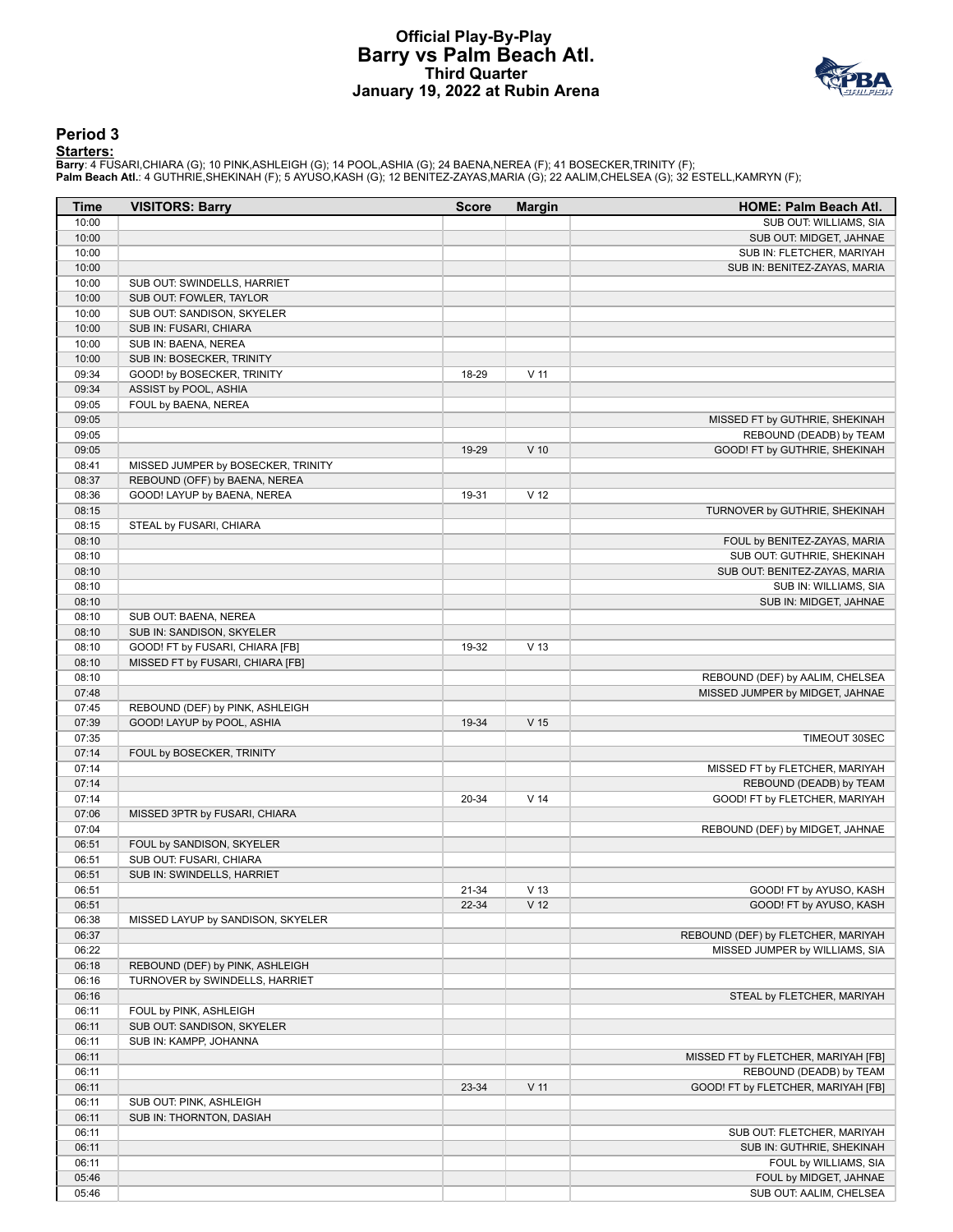| Time           | <b>VISITORS: Barry</b>                                        | <b>Score</b> | <b>Margin</b>   | HOME: Palm Beach Atl.                                      |
|----------------|---------------------------------------------------------------|--------------|-----------------|------------------------------------------------------------|
| 05:46          |                                                               |              |                 | SUB IN: DEMOREST, COURTNI                                  |
| 05:36          | MISSED 3PTR by THORNTON, DASIAH                               |              |                 |                                                            |
| 05:34          | REBOUND (OFF) by THORNTON, DASIAH                             |              |                 |                                                            |
| 05:21          |                                                               |              |                 | FOUL by GUTHRIE, SHEKINAH                                  |
| 05:18          | GOOD! JUMPER by BOSECKER, TRINITY                             | 23-36        | V <sub>13</sub> |                                                            |
| 05:18          | ASSIST by SWINDELLS, HARRIET                                  |              |                 |                                                            |
| 05:02<br>05:00 |                                                               |              |                 | MISSED LAYUP by GUTHRIE, SHEKINAH                          |
| 04:59          |                                                               | 25-36        | V <sub>11</sub> | REBOUND (OFF) by AYUSO, KASH<br>GOOD! LAYUP by AYUSO, KASH |
| 04:45          | MISSED LAYUP by BOSECKER, TRINITY                             |              |                 |                                                            |
| 04:43          |                                                               |              |                 | REBOUND (DEF) by TEAM                                      |
| 04:43          | FOUL by KAMPP, JOHANNA                                        |              |                 |                                                            |
| 04:43          |                                                               |              |                 | SUB OUT: GUTHRIE, SHEKINAH                                 |
| 04:43          |                                                               |              |                 | SUB IN: FLETCHER, MARIYAH                                  |
| 04:43          |                                                               | 26-36        | $V$ 10          | GOOD! FT by MIDGET, JAHNAE [FB]                            |
| 04:43          |                                                               | 27-36        | V <sub>9</sub>  | GOOD! FT by MIDGET, JAHNAE [FB]                            |
| 04:30          |                                                               |              |                 | FOUL by WILLIAMS, SIA                                      |
| 04:30          | GOOD! FT by SWINDELLS, HARRIET                                | 27-37        | $V$ 10          |                                                            |
| 04:30          | GOOD! FT by SWINDELLS, HARRIET                                | 27-38        | V <sub>11</sub> |                                                            |
| 04:13<br>04:13 | FOUL by THORNTON, DASIAH                                      |              | $V$ 10          | GOOD! FT by FLETCHER, MARIYAH                              |
| 04:13          |                                                               | 28-38        |                 | MISSED FT by FLETCHER, MARIYAH                             |
| 04:12          | REBOUND (DEF) by BOSECKER, TRINITY                            |              |                 |                                                            |
| 04:01          | MISSED 3PTR by THORNTON, DASIAH                               |              |                 |                                                            |
| 03:57          | REBOUND (OFF) by POOL, ASHIA                                  |              |                 |                                                            |
| 03:57          |                                                               |              |                 | FOUL by MIDGET, JAHNAE                                     |
| 03:57          | SUB OUT: THORNTON, DASIAH                                     |              |                 |                                                            |
| 03:57          | SUB IN: FLEFIL, CAMILLA                                       |              |                 |                                                            |
| 03:57          | MISSED FT by POOL, ASHIA                                      |              |                 |                                                            |
| 03:57          | REBOUND (DEADB) by TEAM                                       |              |                 |                                                            |
| 03:57          | MISSED FT by POOL, ASHIA                                      |              |                 |                                                            |
| 03:57          |                                                               |              |                 | REBOUND (DEF) by FLETCHER, MARIYAH                         |
| 03:46          |                                                               |              |                 | MISSED 3PTR by WILLIAMS, SIA                               |
| 03:41<br>03:41 | REBOUND (DEF) by KAMPP, JOHANNA<br>TURNOVER by KAMPP, JOHANNA |              |                 |                                                            |
| 03:41          |                                                               |              |                 | STEAL by FLETCHER, MARIYAH                                 |
| 03:32          |                                                               |              |                 | TURNOVER by FLETCHER, MARIYAH                              |
| 03:10          | MISSED LAYUP by KAMPP, JOHANNA                                |              |                 |                                                            |
| 03:07          | REBOUND (OFF) by KAMPP, JOHANNA                               |              |                 |                                                            |
| 02:59          |                                                               |              |                 | FOUL by AYUSO, KASH                                        |
| 02:59          |                                                               |              |                 | SUB OUT: DEMOREST, COURTNI                                 |
| 02:59          |                                                               |              |                 | SUB IN: MARLOW, ALISA                                      |
| 02:59          | GOOD! FT by POOL, ASHIA                                       | 28-39        | V <sub>11</sub> |                                                            |
| 02:59          | MISSED FT by POOL, ASHIA                                      |              |                 |                                                            |
| 02:57          | REBOUND (OFF) by TEAM                                         |              |                 |                                                            |
| 02:57<br>02:57 | GOOD! FT by BOSECKER, TRINITY                                 | 28-40        | V <sub>12</sub> | FOUL by FLETCHER, MARIYAH                                  |
| 02:57          | MISSED FT by BOSECKER, TRINITY                                |              |                 |                                                            |
| 02:57          |                                                               |              |                 | REBOUND (DEF) by FLETCHER, MARIYAH                         |
| 02:39          |                                                               |              |                 | MISSED LAYUP by FLETCHER, MARIYAH                          |
| 02:39          | BLOCK by BOSECKER, TRINITY                                    |              |                 |                                                            |
| 02:38          |                                                               |              |                 | REBOUND (OFF) by TEAM                                      |
| 02:38          | SUB OUT: POOL, ASHIA                                          |              |                 |                                                            |
| 02:38          | SUB IN: PINK, ASHLEIGH                                        |              |                 |                                                            |
| 02:33          |                                                               |              |                 | TURNOVER by MARLOW, ALISA                                  |
| 02:16          |                                                               |              |                 | SUB OUT: AYUSO, KASH                                       |
| 02:16          |                                                               |              |                 | SUB IN: AALIM, CHELSEA                                     |
| 02:09          | MISSED 3PTR by PINK, ASHLEIGH                                 |              |                 |                                                            |
| 02:06          |                                                               |              |                 | REBOUND (DEF) by FLETCHER, MARIYAH                         |
| 01:48<br>01:44 | REBOUND (DEF) by BOSECKER, TRINITY                            |              |                 | MISSED by MIDGET, JAHNAE                                   |
| 01:24          | GOOD! LAYUP by BOSECKER, TRINITY                              | 28-42        | V <sub>14</sub> |                                                            |
| 01:24          | ASSIST by SWINDELLS, HARRIET                                  |              |                 |                                                            |
| 01:11          |                                                               | $30 - 42$    | V <sub>12</sub> | GOOD! LAYUP by MIDGET, JAHNAE                              |
| 00:54          | GOOD! 3PTR by SWINDELLS, HARRIET                              | $30 - 45$    | V <sub>15</sub> |                                                            |
| 00:35          |                                                               |              |                 | MISSED 3PTR by MARLOW, ALISA                               |
| 00:33          |                                                               |              |                 | REBOUND (OFF) by FLETCHER, MARIYAH                         |
| 00:33          | FOUL by SWINDELLS, HARRIET                                    |              |                 |                                                            |
| 00:33          | SUB OUT: SWINDELLS, HARRIET                                   |              |                 |                                                            |
| 00:33          | SUB IN: FOREMAN, AALIYAH                                      |              |                 |                                                            |
| 00:33          | SUB OUT: BOSECKER, TRINITY                                    |              |                 |                                                            |
| 00:33          | SUB IN: FOWLER, TAYLOR                                        |              |                 |                                                            |
| 00:33          |                                                               |              |                 | MISSED FT by FLETCHER, MARIYAH                             |
| 00:33<br>00:33 |                                                               | $31 - 45$    | V <sub>14</sub> | REBOUND (DEADB) by TEAM<br>GOOD! FT by FLETCHER, MARIYAH   |
| 00:27          | TURNOVER by PINK, ASHLEIGH                                    |              |                 |                                                            |
|                |                                                               |              |                 |                                                            |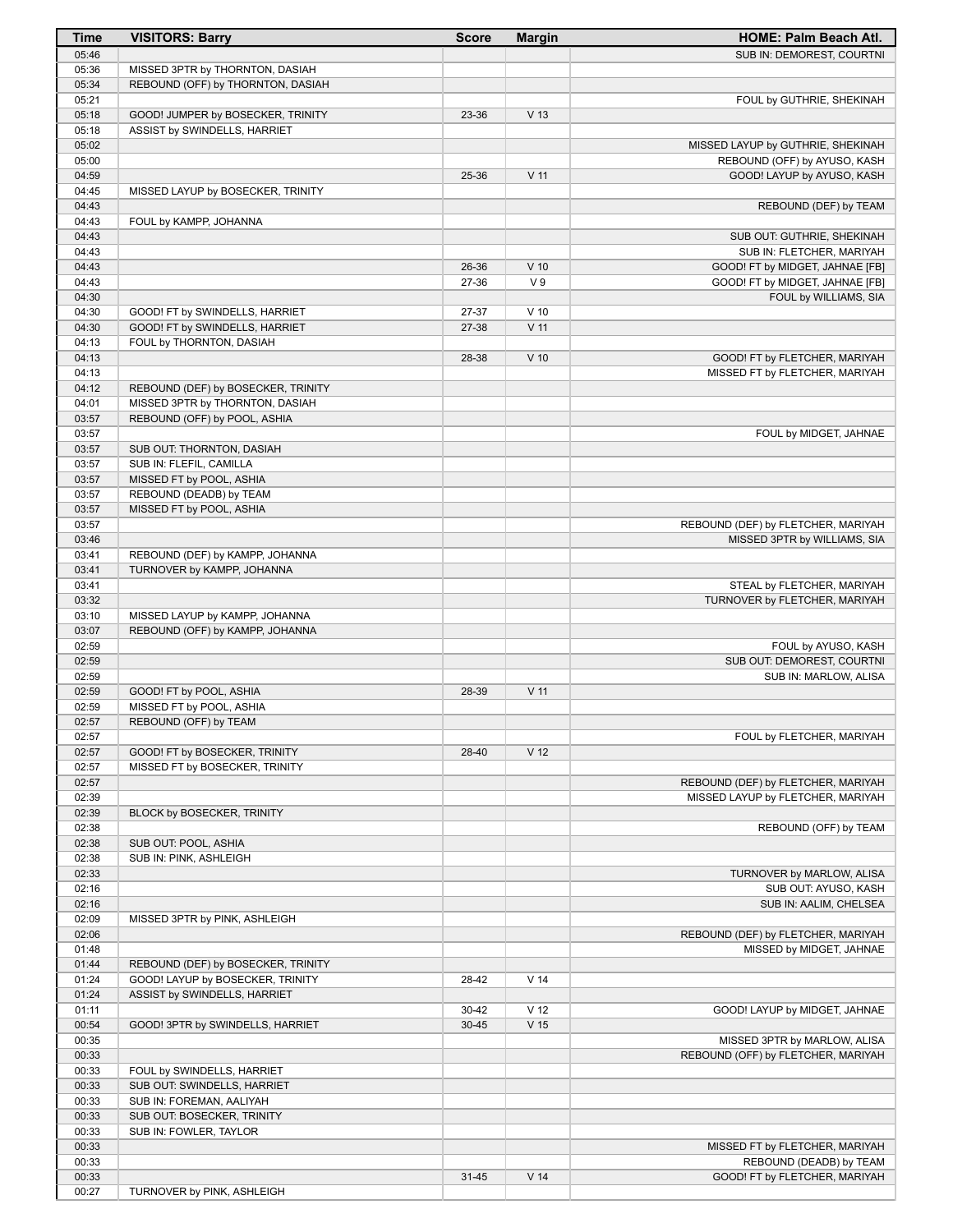| <b>Time</b> | <b>VISITORS: Barry</b>  | <b>Score</b> | <b>Margin</b> | <b>HOME: Palm Beach Atl.</b>      |
|-------------|-------------------------|--------------|---------------|-----------------------------------|
| 00:27       |                         |              |               | STEAL by MIDGET, JAHNAE           |
| 00:02       |                         |              |               | MISSED LAYUP by FLETCHER, MARIYAH |
| 00:00       | REBOUND (DEF) by TEAM   |              |               |                                   |
| 00:00       |                         |              |               | SUB OUT: WILLIAMS, SIA            |
| 00:00       |                         |              |               | SUB OUT: FLETCHER, MARIYAH        |
| 00:00       |                         |              |               | SUB OUT: MARLOW, ALISA            |
| 00:00       |                         |              |               | SUB IN: GUTHRIE, SHEKINAH         |
| 00:00       |                         |              |               | SUB IN: AYUSO, KASH               |
| 00:00       |                         |              |               | SUB IN: BENITEZ-ZAYAS, MARIA      |
| 00:00       | SUB OUT: PINK, ASHLEIGH |              |               |                                   |
| 00:00       | SUB OUT: KAMPP, JOHANNA |              |               |                                   |
| 00:00       | SUB IN: POOL. ASHIA     |              |               |                                   |
| 00:00       | SUB IN: BAENA, NEREA    |              |               |                                   |

# **Barry 45, Palm Beach Atl. 31**

| <b>Points (This Period)</b> | BU            | PBA           |
|-----------------------------|---------------|---------------|
| In the Paint                | 10            |               |
| Off Turns                   |               |               |
| 2nd Chance                  |               |               |
| <b>Fast Break</b>           |               |               |
| Bench                       |               |               |
| Per Poss                    | 1.059<br>9/17 | 0.765<br>7/17 |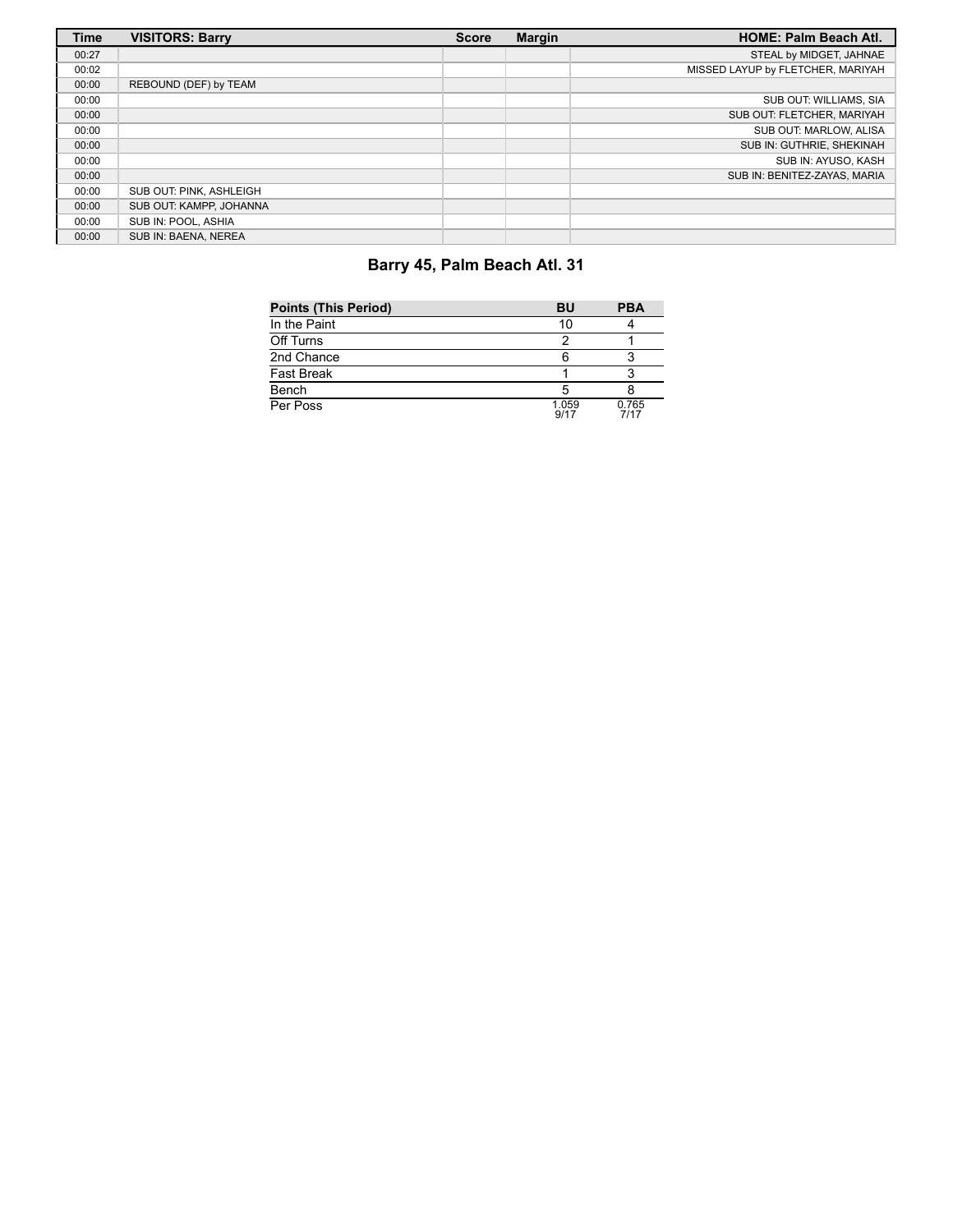# **Official Box Score Barry vs Palm Beach Atl. Fourth Quarter Statistics Only January 19, 2022 at Rubin Arena**



# **Barry 17**

| No. | Player                   | S | <b>Pts</b>    | <b>FG</b> | 3FG     | <b>FT</b> | <b>OR</b>    | <b>DR</b>      | TR             | PF             | A            | TO           | <b>Blk</b> | Stl          | Min            | $+/-$       |
|-----|--------------------------|---|---------------|-----------|---------|-----------|--------------|----------------|----------------|----------------|--------------|--------------|------------|--------------|----------------|-------------|
| 04  | <b>FUSARI, CHIARA</b>    | G | 0             | $0 - 0$   | $0 - 0$ | $0 - 0$   | 0            | 0              | 0              | 0              | 0            | $\Omega$     | 0          | 0            | 0              | $-3$        |
| 10  | PINK, ASHLEIGH           | G | 5             | $1 - 1$   | $0 - 0$ | $3 - 3$   | 1            | 2              | 3              | $\overline{2}$ | $\mathbf{0}$ |              | 0          | $\mathbf{0}$ | 6              | $\mathbf 0$ |
| 14  | POOL, ASHIA              | G | 3             | $1 - 1$   | $0 - 0$ | $1 - 2$   | 0            | 1              | 1              | 0              |              |              | 0          | 0            | 6              | $-2$        |
| 24  | <b>BAENA, NEREA</b>      | F | 5             | $1 - 2$   | $0 - 0$ | $3 - 4$   | $\Omega$     | 0              | 0              | 0              | 2            |              | 0          | 0            | 10             | $-3$        |
| 41  | <b>BOSECKER, TRINITY</b> | F | $\mathcal{P}$ | $0 - 2$   | $0 - 0$ | $2 - 2$   | $\Omega$     | $\overline{2}$ | $\overline{2}$ | 2              | $\Omega$     | $\Omega$     | 0          | 0            | 7              | $-4$        |
| 03  | THORNTON, DASIAH         | G | 0             | $0 - 1$   | $0 - 0$ | $0 - 0$   | $\Omega$     | $\mathbf{0}$   | 0              |                | $\mathbf{0}$ | $\Omega$     | $\Omega$   | $\mathbf{0}$ | $\overline{4}$ | $-1$        |
| 05  | FOREMAN, AALIYAH         | G | $\Omega$      | $0 - 0$   | $0 - 0$ | $0 - 0$   | $\mathbf{0}$ | $\Omega$       | 0              | 0              | 0            | $\Omega$     | 0          | 0            | 4              | $\mathbf 0$ |
| 11  | KAMPP, JOHANNA           | G | $\Omega$      | $0 - 0$   | $0 - 0$ | $0 - 0$   | $\Omega$     | $\Omega$       | 0              | 0              | $\mathbf{0}$ | $\Omega$     | $\Omega$   | $\Omega$     | $\mathbf{0}$   | $-3$        |
| 15  | SWINDELLS, HARRIET       | G | $\Omega$      | $0 - 1$   | $0 - 1$ | $0 - 0$   | 0            |                | 1              | 0              | $\mathbf{0}$ | $\Omega$     | 0          | $\Omega$     | 6              | $-1$        |
| 20  | <b>FOWLER, TAYLOR</b>    | F | 2             | $1 - 1$   | $0 - 0$ | $0 - 0$   | $\mathbf{0}$ | $\mathbf{0}$   | 0              | 0              | 0            | $\Omega$     | 0          | $\Omega$     | 3              | $\Omega$    |
| 21  | SANDISON, SKYELER        | С | 0             | $0 - 0$   | $0 - 0$ | $0 - 0$   | $\mathbf{0}$ | $\Omega$       | 0              | 0              | $\mathbf{0}$ | $\Omega$     | 0          | 0            | 0              | 0           |
| 23  | FLEFIL, CAMILLA          | G | $\Omega$      | $0 - 2$   | $0 - 2$ | $0 - 0$   | $\mathbf{1}$ | $\Omega$       | 1              | 0              | $\mathbf{0}$ | $\Omega$     | $\Omega$   | $\mathbf{0}$ | 3              | $\mathbf 0$ |
|     | <b>TEAM</b>              |   |               | $0 - 0$   |         |           |              |                | 2              | 0              |              | $\mathbf{0}$ |            |              |                |             |
|     | <b>TOTALS</b>            |   | 17            | $4 - 11$  | $0 - 3$ | $9 - 11$  | 3            | 7              | 10             | 5              | 3            | 3            | 0          | 0            | 48             |             |

| <b>Shooting By Period</b> |       |       |          |       |       |       |
|---------------------------|-------|-------|----------|-------|-------|-------|
| Period                    | FG    | FG%   | 3FG      | 3FG%  | FТ    | FT%   |
| Game                      | 18-59 | 30.5% | $6 - 20$ | 30.0% | 20-29 | 69.0% |

# **Palm Beach Atl. 20**

| No. | Player                   | S  | <b>Pts</b> | FG       | 3FG     | <b>FT</b> | <b>OR</b>    | DR | TR | PF | A            | TO          | <b>BIK</b> | Stl          | Min      | $+/-$        |
|-----|--------------------------|----|------------|----------|---------|-----------|--------------|----|----|----|--------------|-------------|------------|--------------|----------|--------------|
| 04  | <b>GUTHRIE, SHEKINAH</b> | F. | 5          | 1-1      | $0 - 0$ | $3 - 4$   |              | 0  |    | 2  | 0            | 0           | 0          | 0            | 4        | $-3$         |
| 05  | AYUSO, KASH              | G  | 2          | $1 - 2$  | $0 - 1$ | $0 - 0$   | $\mathbf{0}$ | 0  | 0  | 3  | $\mathbf{0}$ | 0           | 0          | $\mathbf{0}$ | 9        | 3            |
| 12  | BENITEZ-ZAYAS, MARIA     | G  | 2          | 1-1      | $0 - 0$ | $0-0$     | 0            | 0  | 0  | 0  | 3            | $\mathbf 0$ | 0          |              | 6        | 1            |
| 22  | AALIM, CHELSEA           | G  | 0          | $0 - 1$  | $0 - 0$ | $0 - 0$   | $\Omega$     | 0  | 0  |    | 0            | 0           | 0          | $\mathbf{0}$ | 7        | 1            |
| 32  | <b>ESTELL, KAMRYN</b>    | F  | 0          | $0 - 0$  | $0 - 0$ | $0 - 0$   | 0            | 0  | 0  | 0  | 0            | 0           | 0          | 0            | $\Omega$ | 3            |
| 02  | <b>WILLIAMS, SIA</b>     | G  | 5          | $2 - 4$  | $1 - 2$ | $0 - 1$   | $\mathbf{0}$ | 0  | 0  | 0  | $\mathbf{0}$ | 0           | 0          | $\mathbf{0}$ | 7        | 4            |
| 10  | FLETCHER, MARIYAH        | F. | 0          | $0 - 0$  | $0 - 0$ | $0-0$     | 0            | 2  | 2  |    | 0            | 0           | 0          |              | 5        | 6            |
| 15  | <b>DEMOREST, COURTNI</b> | G  | $\Omega$   | $0 - 0$  | $0 - 0$ | $0 - 0$   | $\Omega$     | 0  | 0  | 0  | $\Omega$     | 0           | 0          | $\Omega$     | $\Omega$ | $\mathbf{0}$ |
| 23  | MIDGET, JAHNAE           | G  | 6          | $2 - 5$  | $0 - 1$ | $2 - 2$   | 0            | 2  | 2  | 0  | 0            | 0           | 0          | 0            | 10       | $\mathbf{0}$ |
| 24  | <b>MARLOW, ALISA</b>     | F. | 0          | $0 - 0$  | $0 - 0$ | $0 - 0$   | $\Omega$     | 0  | 0  | 0  | $\Omega$     | 0           | 0          | 0            | $\Omega$ | $\mathbf{0}$ |
|     | TEAM                     |    |            | $0 - 0$  |         |           | 1            | 0  | 1  | 0  |              | 1           |            |              |          |              |
|     | <b>TOTALS</b>            |    | 20         | $7 - 14$ | $1 - 4$ | $5 - 7$   | 2            | 4  | 6  |    | 3            |             | 0          | 2            | 48       |              |

| <b>Shooting By Period</b> |       |     |     |                        |     |       |
|---------------------------|-------|-----|-----|------------------------|-----|-------|
| Period                    | FG.   | FG% | 3FG | 3FG%                   | FT. | FT%   |
| Game                      | 16-54 |     |     | 29.6% 2-15 13.3% 17-28 |     | 60.7% |

| Game Notes:                                                     | <b>Score</b> |    | 1st 2nd | 3rd | 4th | тот | <b>Points (This Period)</b> | <b>BU</b>    | <b>PBA</b>     |
|-----------------------------------------------------------------|--------------|----|---------|-----|-----|-----|-----------------------------|--------------|----------------|
| Officials: Jose Medrano, Mevett Wooley, Lacca<br><b>Bromell</b> | BU           |    | 16      | 18  |     | 62  | In the Paint                |              | 12             |
| Attendance: 62                                                  | <b>PBA</b>   | 10 |         | 13  | 20  | 51  | Off Turns                   |              |                |
|                                                                 |              |    |         |     |     |     | 2nd Chance                  |              |                |
| Start Time: 10:30 PM<br>Conference Game:                        |              |    |         |     |     |     | <b>Fast Break</b>           |              |                |
|                                                                 |              |    |         |     |     |     | Bench                       |              |                |
|                                                                 |              |    |         |     |     |     | Per Poss                    | .063<br>9/16 | 1.176<br>10/17 |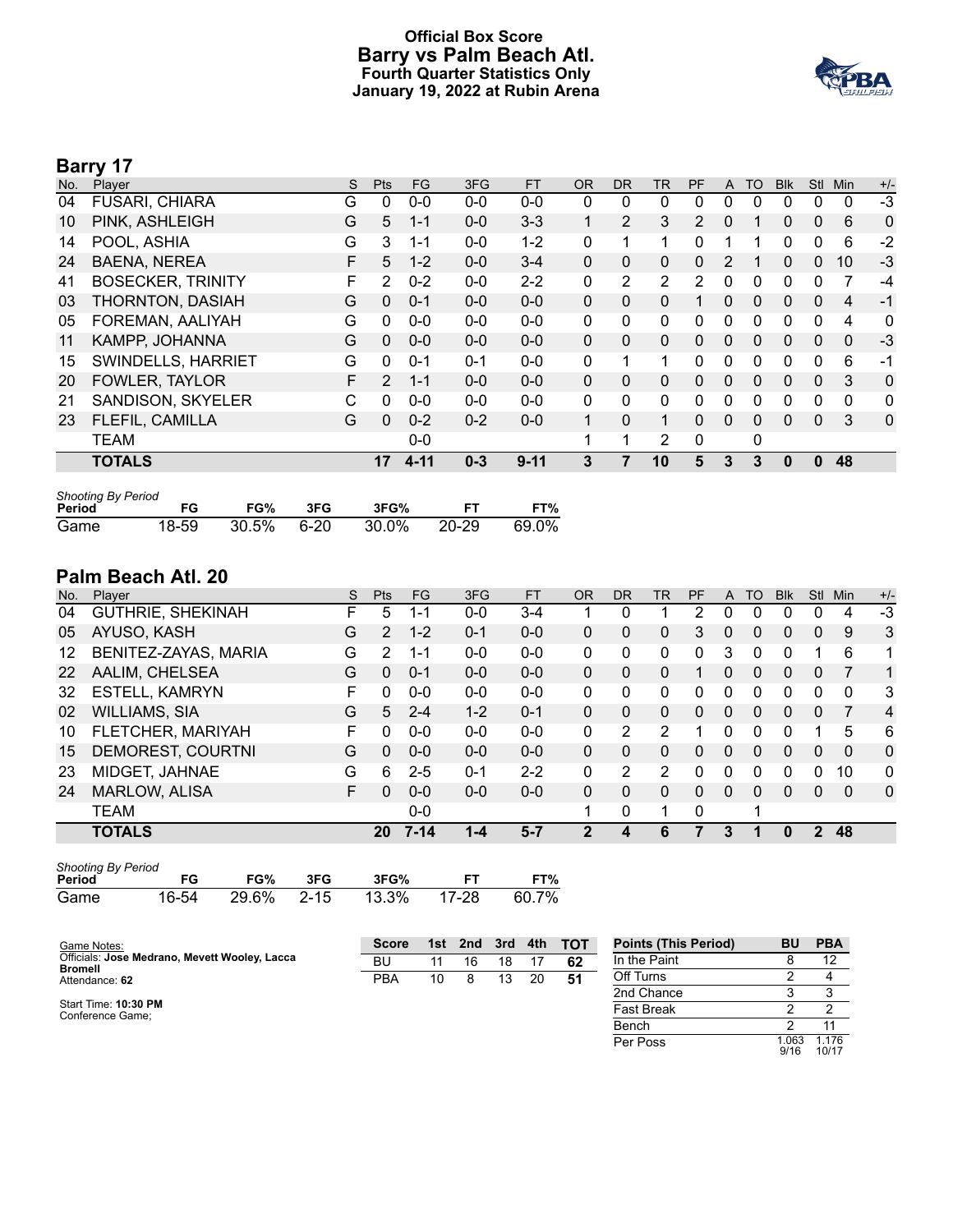# **Official Play-By-Play Barry vs Palm Beach Atl. Fourth Quarter January 19, 2022 at Rubin Arena**



#### **Period 4**

<mark>Starters:</mark><br>Barry: 4 FUSARI,CHIARA (G); 10 PINK,ASHLEIGH (G); 14 POOL,ASHIA (G); 24 BAENA,NEREA (F); 41 BOSECKER,TRINITY (F);<br>Palm Beach Atl.: 4 GUTHRIE,SHEKINAH (F); 5 AYUSO,KASH (G); 12 BENITEZ-ZAYAS,MARIA (G); 22 AALIM,

| Time           | <b>VISITORS: Barry</b>                                                | <b>Score</b> | <b>Margin</b>   | <b>HOME: Palm Beach Atl.</b>             |
|----------------|-----------------------------------------------------------------------|--------------|-----------------|------------------------------------------|
| 09:59          | GOOD! LAYUP by BAENA, NEREA                                           | $31 - 47$    | $V$ 16          |                                          |
| 09:59          | ASSIST by POOL, ASHIA                                                 |              |                 |                                          |
| 09:42          |                                                                       |              |                 | MISSED LAYUP by MIDGET, JAHNAE           |
| 09:40          |                                                                       |              |                 | REBOUND (OFF) by GUTHRIE, SHEKINAH       |
| 09:18          |                                                                       |              |                 | TURNOVER by TEAM                         |
| 09:11          | MISSED 3PTR by FLEFIL, CAMILLA                                        |              |                 |                                          |
| 09:08          | REBOUND (OFF) by FLEFIL, CAMILLA                                      |              |                 |                                          |
| 09:02          | GOOD! LAYUP by FOWLER, TAYLOR                                         | $31 - 49$    | V 18            |                                          |
| 09:02          | ASSIST by BAENA, NEREA                                                |              |                 |                                          |
| 08:40          |                                                                       |              |                 | MISSED 3PTR by AYUSO, KASH               |
| 08:36          | REBOUND (DEF) by POOL, ASHIA                                          |              |                 |                                          |
| 08:26          | MISSED 3PTR by FLEFIL, CAMILLA                                        |              |                 |                                          |
| 08:22          | REBOUND (OFF) by TEAM                                                 |              |                 |                                          |
| 08:19          |                                                                       |              |                 | FOUL by GUTHRIE, SHEKINAH                |
| 08:19          | MISSED FT by BAENA, NEREA                                             |              |                 |                                          |
| 08:19          | REBOUND (DEADB) by TEAM                                               |              |                 |                                          |
| 08:19          | GOOD! FT by BAENA, NEREA                                              | 31-50        | $V$ 19          |                                          |
| 08:19          |                                                                       |              |                 | SUB OUT: GUTHRIE, SHEKINAH               |
| 08:19          |                                                                       |              |                 | SUB IN: FLETCHER, MARIYAH                |
| 07:52          |                                                                       | 33-50        | V 17            | GOOD! JUMPER by AYUSO, KASH              |
| 07:28          | TURNOVER by BAENA, NEREA                                              |              |                 |                                          |
| 07:28          |                                                                       |              |                 | STEAL by BENITEZ-ZAYAS, MARIA            |
| 07:24          |                                                                       | 35-50        | V <sub>15</sub> | GOOD! LAYUP by BENITEZ-ZAYAS, MARIA [FB] |
| 07:07          | TURNOVER by POOL, ASHIA                                               |              |                 |                                          |
| 07:07          |                                                                       |              |                 | STEAL by FLETCHER, MARIYAH               |
| 07:01          |                                                                       |              |                 | SUB OUT: BENITEZ-ZAYAS, MARIA            |
| 07:01          |                                                                       |              |                 | SUB IN: WILLIAMS, SIA                    |
| 07:01          | SUB OUT: POOL, ASHIA                                                  |              |                 |                                          |
| 07:01          | SUB OUT: FOWLER, TAYLOR                                               |              |                 |                                          |
| 07:01          | SUB OUT: FLEFIL, CAMILLA                                              |              |                 |                                          |
| 07:01          | SUB IN: THORNTON, DASIAH                                              |              |                 |                                          |
| 07:01          | SUB IN: SWINDELLS, HARRIET                                            |              |                 |                                          |
| 07:01          | SUB IN: BOSECKER, TRINITY                                             |              |                 |                                          |
| 06:51          | FOUL by BOSECKER, TRINITY                                             |              |                 |                                          |
| 06:51          |                                                                       | 36-50        | V <sub>14</sub> | GOOD! FT by MIDGET, JAHNAE               |
| 06:51          |                                                                       | 37-50        | V <sub>13</sub> | GOOD! FT by MIDGET, JAHNAE               |
| 06:34          | MISSED LAYUP by THORNTON, DASIAH                                      |              |                 |                                          |
| 06:30          |                                                                       |              |                 | REBOUND (DEF) by FLETCHER, MARIYAH       |
| 06:18          |                                                                       | 39-50        | V <sub>11</sub> | GOOD! LAYUP by WILLIAMS, SIA             |
| 06:16          | FOUL by THORNTON, DASIAH                                              |              |                 |                                          |
| 06:16          | SUB OUT: FOREMAN, AALIYAH                                             |              |                 |                                          |
| 06:16          | SUB IN: PINK, ASHLEIGH                                                |              |                 |                                          |
| 06:16          |                                                                       |              |                 | MISSED FT by WILLIAMS, SIA               |
| 06:15          | REBOUND (DEF) by SWINDELLS, HARRIET                                   |              |                 |                                          |
| 06:04          | MISSED JUMPER by BOSECKER, TRINITY<br>REBOUND (OFF) by PINK, ASHLEIGH |              |                 |                                          |
| 06:00          | FOUL by PINK, ASHLEIGH                                                |              |                 |                                          |
| 05:48<br>05:48 | TURNOVER by PINK, ASHLEIGH                                            |              |                 |                                          |
| 05:22          |                                                                       |              |                 | MISSED JUMPER by MIDGET, JAHNAE          |
| 05:19          | REBOUND (DEF) by PINK, ASHLEIGH                                       |              |                 |                                          |
| 05:01          | MISSED by BAENA, NEREA                                                |              |                 |                                          |
| 04:57          |                                                                       |              |                 | REBOUND (DEF) by FLETCHER, MARIYAH       |
| 04:52          |                                                                       |              |                 | MISSED LAYUP by AALIM, CHELSEA           |
| 04:51          | REBOUND (DEF) by TEAM                                                 |              |                 |                                          |
| 04:51          |                                                                       |              |                 | FOUL by AYUSO, KASH                      |
| 04:51          |                                                                       |              |                 | FOUL by AYUSO, KASH                      |
| 04:41          | GOOD! FT by BAENA, NEREA                                              | 39-51        | V <sub>12</sub> |                                          |
| 04:41          | GOOD! FT by BAENA, NEREA                                              | 39-52        | V <sub>13</sub> |                                          |
| 04:24          |                                                                       | 41-52        | $V$ 11          | GOOD! LAYUP by MIDGET, JAHNAE            |
| 03:56          | MISSED JUMPER by BOSECKER, TRINITY                                    |              |                 |                                          |
| 03:51          |                                                                       |              |                 | REBOUND (DEF) by MIDGET, JAHNAE          |
| 03:40          |                                                                       |              |                 | MISSED 3PTR by MIDGET, JAHNAE            |
| 03:36          | REBOUND (DEF) by PINK, ASHLEIGH                                       |              |                 |                                          |
| 03:26          | GOOD! LAYUP by PINK, ASHLEIGH                                         | 41-54        | V <sub>13</sub> |                                          |
| 03:26          | ASSIST by BAENA, NEREA                                                |              |                 |                                          |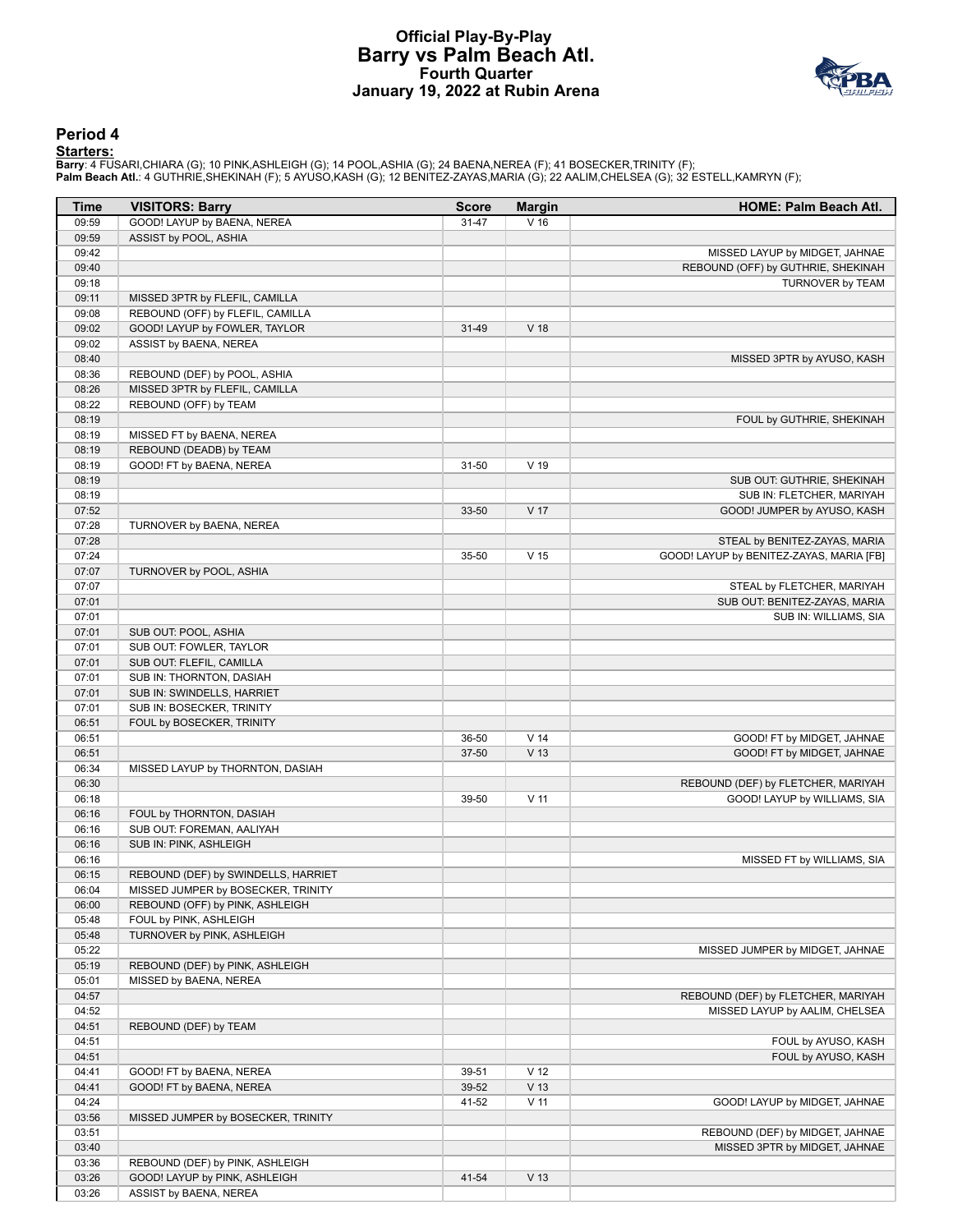| <b>Time</b> | <b>VISITORS: Barry</b>             | <b>Score</b> | <b>Margin</b>   | HOME: Palm Beach Atl.             |
|-------------|------------------------------------|--------------|-----------------|-----------------------------------|
| 03:26       |                                    |              |                 | FOUL by FLETCHER, MARIYAH         |
| 03:26       |                                    |              |                 | SUB OUT: FLETCHER, MARIYAH        |
| 03:26       |                                    |              |                 | SUB OUT: AALIM, CHELSEA           |
| 03:26       |                                    |              |                 | SUB IN: GUTHRIE, SHEKINAH         |
| 03:26       |                                    |              |                 | SUB IN: BENITEZ-ZAYAS, MARIA      |
| 03:26       | GOOD! FT by PINK, ASHLEIGH         | 41-55        | V <sub>14</sub> |                                   |
| 03:10       | FOUL by BOSECKER, TRINITY          |              |                 |                                   |
| 03:09       | SUB OUT: THORNTON, DASIAH          |              |                 |                                   |
| 03:09       | SUB IN: POOL, ASHIA                |              |                 |                                   |
| 03:09       |                                    | 42-55        | V <sub>13</sub> | GOOD! FT by GUTHRIE, SHEKINAH     |
| 03:09       |                                    |              |                 | MISSED FT by GUTHRIE, SHEKINAH    |
| 03:08       | REBOUND (DEF) by BOSECKER, TRINITY |              |                 |                                   |
| 02:56       |                                    |              |                 | FOUL by AYUSO, KASH               |
| 02:56       | GOOD! FT by PINK, ASHLEIGH         | 42-56        | V <sub>14</sub> |                                   |
| 02:56       | GOOD! FT by PINK, ASHLEIGH         | 42-57        | V <sub>15</sub> |                                   |
| 02:33       | FOUL by PINK, ASHLEIGH             |              |                 |                                   |
| 02:33       |                                    | 43-57        | V <sub>14</sub> | GOOD! FT by GUTHRIE, SHEKINAH     |
| 02:33       |                                    | 44-57        | V <sub>13</sub> | GOOD! FT by GUTHRIE, SHEKINAH     |
| 02:33       |                                    |              |                 | TIMEOUT 30SEC                     |
| 02:33       |                                    |              |                 | SUB OUT: AYUSO, KASH              |
| 02:33       |                                    |              |                 | SUB IN: AALIM, CHELSEA            |
| 02:23       |                                    |              |                 | FOUL by AALIM, CHELSEA            |
| 02:23       |                                    |              |                 | SUB OUT: AALIM, CHELSEA           |
| 02:23       |                                    |              |                 | SUB IN: AYUSO, KASH               |
| 02:23       | MISSED FT by POOL, ASHIA           |              |                 |                                   |
| 02:23       | REBOUND (DEADB) by TEAM            |              |                 |                                   |
| 02:23       | GOOD! FT by POOL, ASHIA            | 44-58        | V <sub>14</sub> |                                   |
| 02:10       |                                    | 46-58        | V <sub>12</sub> | GOOD! LAYUP by MIDGET, JAHNAE     |
| 02:10       |                                    |              |                 | ASSIST by BENITEZ-ZAYAS, MARIA    |
| 01:37       | MISSED 3PTR by SWINDELLS, HARRIET  |              |                 |                                   |
| 01:34       |                                    |              |                 | REBOUND (DEF) by MIDGET, JAHNAE   |
| 01:28       |                                    |              |                 | TIMEOUT 30SEC                     |
| 01:27       |                                    | 48-58        | $V$ 10          | GOOD! JUMPER by GUTHRIE, SHEKINAH |
| 01:27       |                                    |              |                 | ASSIST by BENITEZ-ZAYAS, MARIA    |
| 00:57       | GOOD! LAYUP by POOL, ASHIA         | 48-60        | V <sub>12</sub> |                                   |
| 00:46       |                                    |              |                 | MISSED LAYUP by WILLIAMS, SIA     |
| 00:45       | REBOUND (DEF) by BOSECKER, TRINITY |              |                 |                                   |
| 00:45       |                                    |              |                 | FOUL by GUTHRIE, SHEKINAH         |
| 00:45       | GOOD! FT by BOSECKER, TRINITY [FB] | 48-61        | V <sub>13</sub> |                                   |
| 00:45       | GOOD! FT by BOSECKER, TRINITY [FB] | 48-62        | V <sub>14</sub> |                                   |
| 00:36       |                                    |              |                 | MISSED 3PTR by WILLIAMS, SIA      |
| 00:32       |                                    |              |                 | REBOUND (OFF) by TEAM             |
| 00:32       | SUB OUT: SWINDELLS, HARRIET        |              |                 |                                   |
| 00:32       | SUB IN: KAMPP, JOHANNA             |              |                 |                                   |
| 00:29       |                                    | 51-62        | $V$ 11          | GOOD! 3PTR by WILLIAMS, SIA       |
| 00:29       |                                    |              |                 | ASSIST by BENITEZ-ZAYAS, MARIA    |

# **Barry 62, Palm Beach Atl. 51**

| <b>Points (This Period)</b> | <b>BU</b>     | <b>PBA</b>     |
|-----------------------------|---------------|----------------|
| In the Paint                |               | 12             |
| Off Turns                   |               |                |
| 2nd Chance                  |               |                |
| Fast Break                  |               |                |
| Bench                       |               |                |
| Per Poss                    | 1.063<br>9/16 | 1.176<br>10/17 |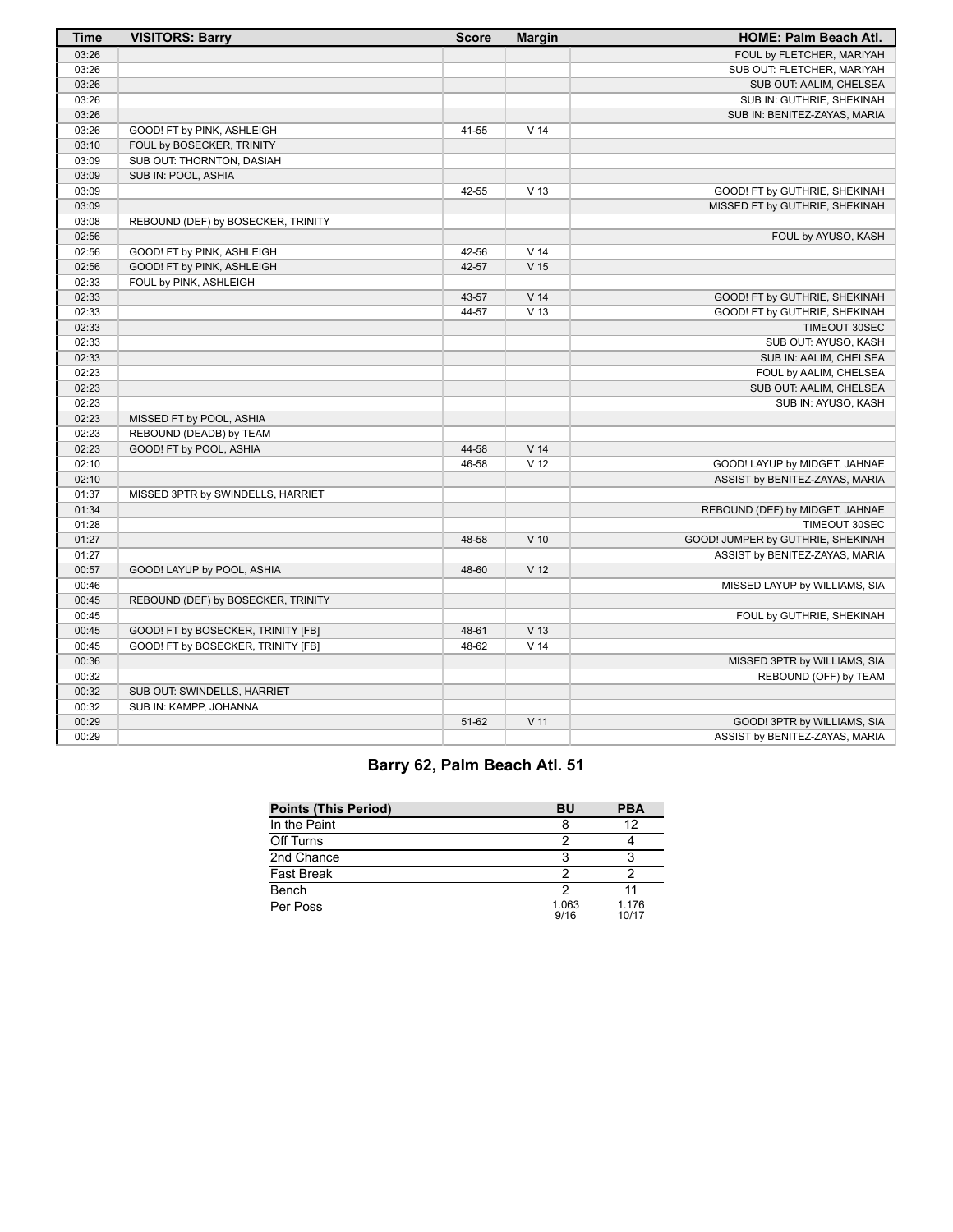# **Official Scoring/Possession Reference Chart Barry vs Palm Beach Atl. Period 1 January 19, 2022 at Rubin Arena**



#### **Period 1**

#### **Starters:**

Barry: 4 FUSARI,CHIARA (G); 10 PINK,ASHLEIGH (G); 14 POOL,ASHIA (G); 24 BAENA,NEREA (F); 41 BOSECKER,TRINITY (F);<br>Palm Beach Atl.: 4 GUTHRIE,SHEKINAH (F); 5 AYUSO,KASH (G); 12 BENITEZ-ZAYAS,MARIA (G); 22 AALIM,CHELSEA (G);

| <b>Time</b> | <b>VISITORS: Barry</b>           | <b>Score</b> | <b>Margin</b>  | <b>HOME: Palm Beach Atl.</b>       |
|-------------|----------------------------------|--------------|----------------|------------------------------------|
| 09:21       |                                  | $2 - 0$      | H <sub>2</sub> | GOOD! LAYUP by ESTELL, KAMRYN [FB] |
| 08:47       |                                  | $5-0$        | H <sub>5</sub> | GOOD! 3PTR by AYUSO, KASH          |
| 07:50       |                                  | $7-0$        | H <sub>7</sub> | GOOD! LAYUP by AYUSO, KASH         |
| 06:36       | GOOD! FT by BAENA, NEREA         | $7 - 1$      | H 6            |                                    |
| 06:36       | GOOD! FT by BAENA, NEREA         | $7-2$        | H <sub>5</sub> |                                    |
| 05:57       | GOOD! LAYUP by SANDISON, SKYELER | $7 - 4$      | $H_3$          |                                    |
| 04:29       | GOOD! FT by FUSARI, CHIARA [FB]  | $7-5$        | H <sub>2</sub> |                                    |
| 02:04       | GOOD! 3PTR by THORNTON, DASIAH   | $7-8$        | V <sub>1</sub> |                                    |
| 01:40       |                                  | $9 - 8$      | H <sub>1</sub> | GOOD! JUMPER by AYUSO, KASH        |
| 01:04       |                                  | $10-8$       | H <sub>2</sub> | GOOD! FT by MIDGET, JAHNAE         |
| 00:37       | GOOD! 3PTR by SWINDELLS, HARRIET | $10 - 11$    | V <sub>1</sub> |                                    |

**Barry 11, Palm Beach Atl. 10**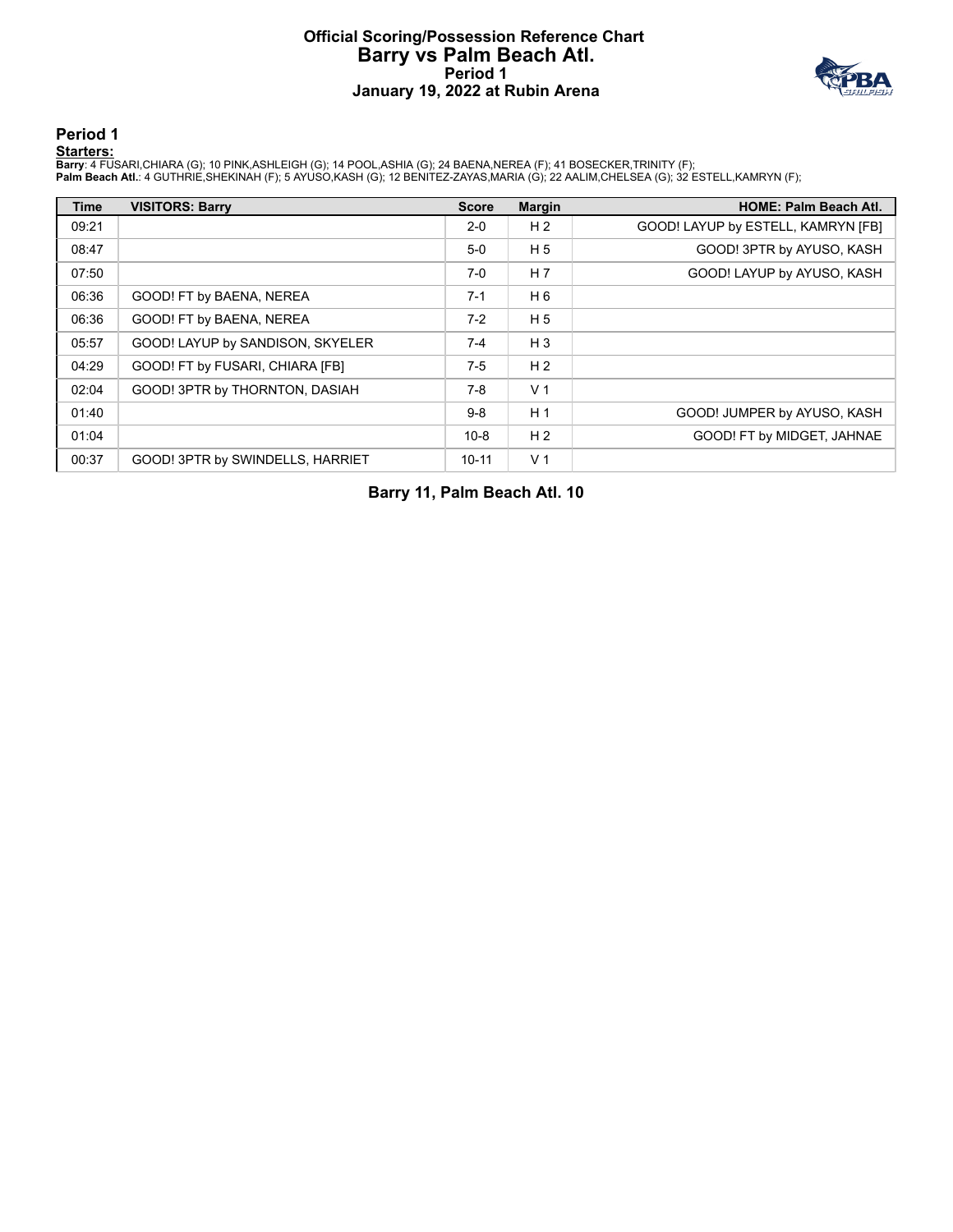# **Official Scoring/Possession Reference Chart Barry vs Palm Beach Atl. Period 2 January 19, 2022 at Rubin Arena**



### **Period 2**

#### **Starters:**

Barry: 4 FUSARI,CHIARA (G); 10 PINK,ASHLEIGH (G); 14 POOL,ASHIA (G); 24 BAENA,NEREA (F); 41 BOSECKER,TRINITY (F);<br>Palm Beach Atl.: 4 GUTHRIE,SHEKINAH (F); 5 AYUSO,KASH (G); 12 BENITEZ-ZAYAS,MARIA (G); 22 AALIM,CHELSEA (G);

| <b>Time</b> | <b>VISITORS: Barry</b>             | <b>Score</b> | <b>Margin</b>  | <b>HOME: Palm Beach Atl.</b>           |
|-------------|------------------------------------|--------------|----------------|----------------------------------------|
| 09:43       | GOOD! FT by BOSECKER, TRINITY      | $10 - 12$    | V <sub>2</sub> |                                        |
| 09:43       | GOOD! FT by BOSECKER, TRINITY      | $10 - 13$    | V <sub>3</sub> |                                        |
| 08:39       |                                    | $12 - 13$    | V <sub>1</sub> | GOOD! LAYUP by MIDGET, JAHNAE          |
| 07:59       |                                    | $14 - 13$    | H <sub>1</sub> | GOOD! LAYUP by FLETCHER, MARIYAH       |
| 07:59       |                                    | $15 - 13$    | H <sub>2</sub> | GOOD! FT by FLETCHER, MARIYAH          |
| 07:21       |                                    | $17-13$      | H4             | GOOD! JUMPER by GUTHRIE, SHEKINAH [FB] |
| 04:44       | GOOD! FT by POOL, ASHIA            | $17 - 14$    | $H_3$          |                                        |
| 04:30       |                                    | $18 - 14$    | H4             | GOOD! FT by BENITEZ-ZAYAS, MARIA       |
| 03:15       | GOOD! 3PTR by SWINDELLS, HARRIET   | $18 - 17$    | H <sub>1</sub> |                                        |
| 02:23       | GOOD! JUMPER by SWINDELLS, HARRIET | $18-19$      | V <sub>1</sub> |                                        |
| 01:35       | GOOD! LAYUP by PINK, ASHLEIGH      | $18 - 21$    | V <sub>3</sub> |                                        |
| 00:53       | GOOD! 3PTR by SWINDELLS, HARRIET   | $18 - 24$    | $V_6$          |                                        |
| 00:14       | GOOD! 3PTR by SWINDELLS, HARRIET   | 18-27        | V <sub>9</sub> |                                        |

**Barry 27, Palm Beach Atl. 18**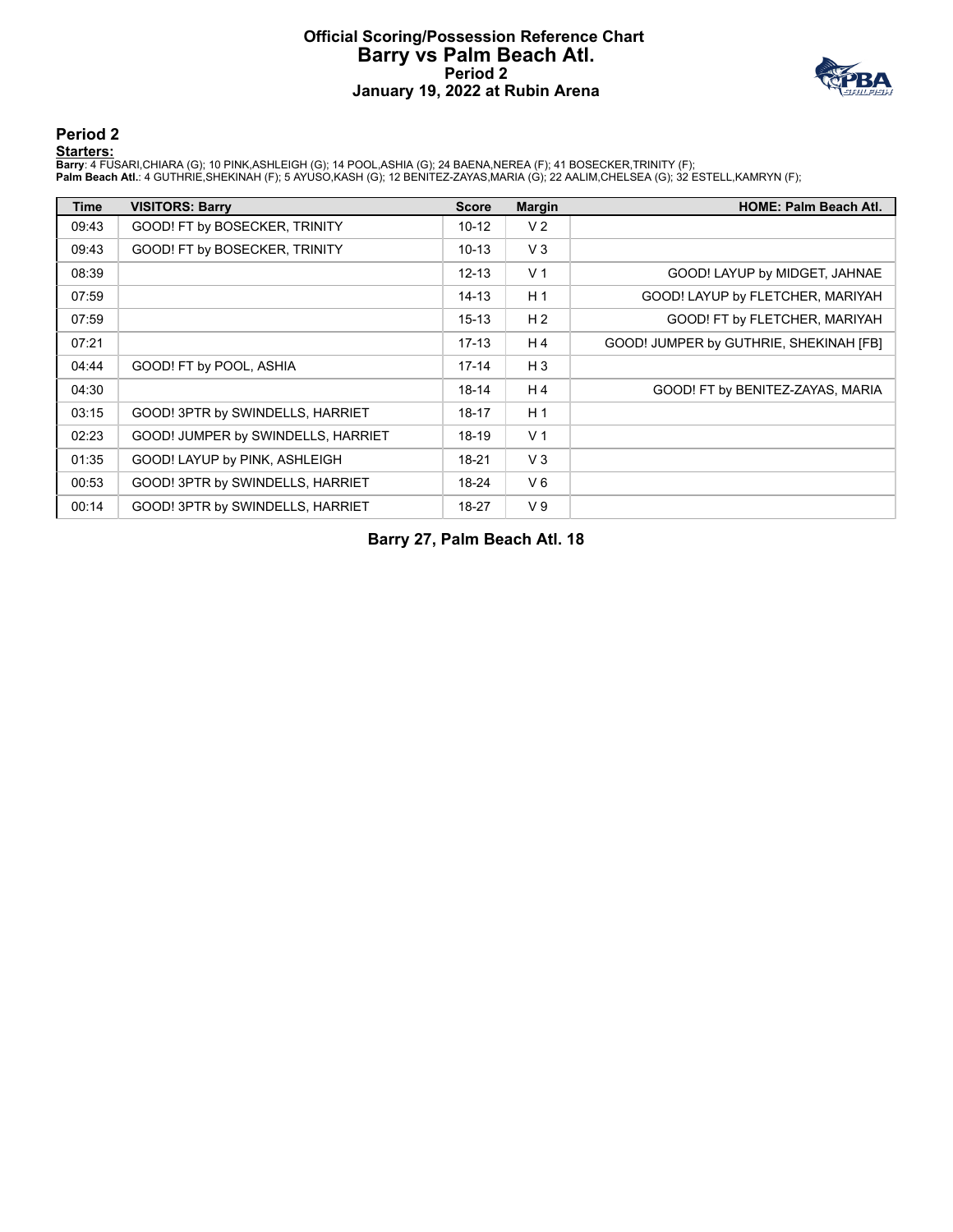# **Official Scoring/Possession Reference Chart Barry vs Palm Beach Atl. Period 3 January 19, 2022 at Rubin Arena**



#### **Period 3**

#### **Starters:**

Barry: 4 FUSARI,CHIARA (G); 10 PINK,ASHLEIGH (G); 14 POOL,ASHIA (G); 24 BAENA,NEREA (F); 41 BOSECKER,TRINITY (F);<br>Palm Beach Atl.: 4 GUTHRIE,SHEKINAH (F); 5 AYUSO,KASH (G); 12 BENITEZ-ZAYAS,MARIA (G); 22 AALIM,CHELSEA (G);

| <b>Time</b> | <b>VISITORS: Barry</b>            | <b>Score</b> | <b>Margin</b>   | <b>HOME: Palm Beach Atl.</b>       |
|-------------|-----------------------------------|--------------|-----------------|------------------------------------|
| 09:34       | GOOD! by BOSECKER, TRINITY        | 18-29        | V <sub>11</sub> |                                    |
| 09:05       |                                   | 19-29        | $V$ 10          | GOOD! FT by GUTHRIE, SHEKINAH      |
| 08:36       | GOOD! LAYUP by BAENA, NEREA       | 19-31        | V <sub>12</sub> |                                    |
| 08:10       | GOOD! FT by FUSARI, CHIARA [FB]   | 19-32        | V <sub>13</sub> |                                    |
| 07:39       | GOOD! LAYUP by POOL, ASHIA        | 19-34        | V <sub>15</sub> |                                    |
| 07:14       |                                   | 20-34        | V <sub>14</sub> | GOOD! FT by FLETCHER, MARIYAH      |
| 06:51       |                                   | $21 - 34$    | V <sub>13</sub> | GOOD! FT by AYUSO, KASH            |
| 06:51       |                                   | 22-34        | V <sub>12</sub> | GOOD! FT by AYUSO, KASH            |
| 06:11       |                                   | 23-34        | V <sub>11</sub> | GOOD! FT by FLETCHER, MARIYAH [FB] |
| 05:18       | GOOD! JUMPER by BOSECKER, TRINITY | 23-36        | V <sub>13</sub> |                                    |
| 04:59       |                                   | 25-36        | V <sub>11</sub> | GOOD! LAYUP by AYUSO, KASH         |
| 04:43       |                                   | 26-36        | $V$ 10          | GOOD! FT by MIDGET, JAHNAE [FB]    |
| 04:43       |                                   | 27-36        | V <sub>9</sub>  | GOOD! FT by MIDGET, JAHNAE [FB]    |
| 04:30       | GOOD! FT by SWINDELLS, HARRIET    | 27-37        | $V$ 10          |                                    |
| 04:30       | GOOD! FT by SWINDELLS, HARRIET    | 27-38        | V <sub>11</sub> |                                    |
| 04:13       |                                   | 28-38        | V <sub>10</sub> | GOOD! FT by FLETCHER, MARIYAH      |
| 02:59       | GOOD! FT by POOL, ASHIA           | 28-39        | V <sub>11</sub> |                                    |
| 02:57       | GOOD! FT by BOSECKER, TRINITY     | 28-40        | V <sub>12</sub> |                                    |
| 01:24       | GOOD! LAYUP by BOSECKER, TRINITY  | 28-42        | V <sub>14</sub> |                                    |
| 01:11       |                                   | $30 - 42$    | V <sub>12</sub> | GOOD! LAYUP by MIDGET, JAHNAE      |
| 00:54       | GOOD! 3PTR by SWINDELLS, HARRIET  | $30 - 45$    | V <sub>15</sub> |                                    |
| 00:33       |                                   | $31 - 45$    | V <sub>14</sub> | GOOD! FT by FLETCHER, MARIYAH      |

**Barry 45, Palm Beach Atl. 31**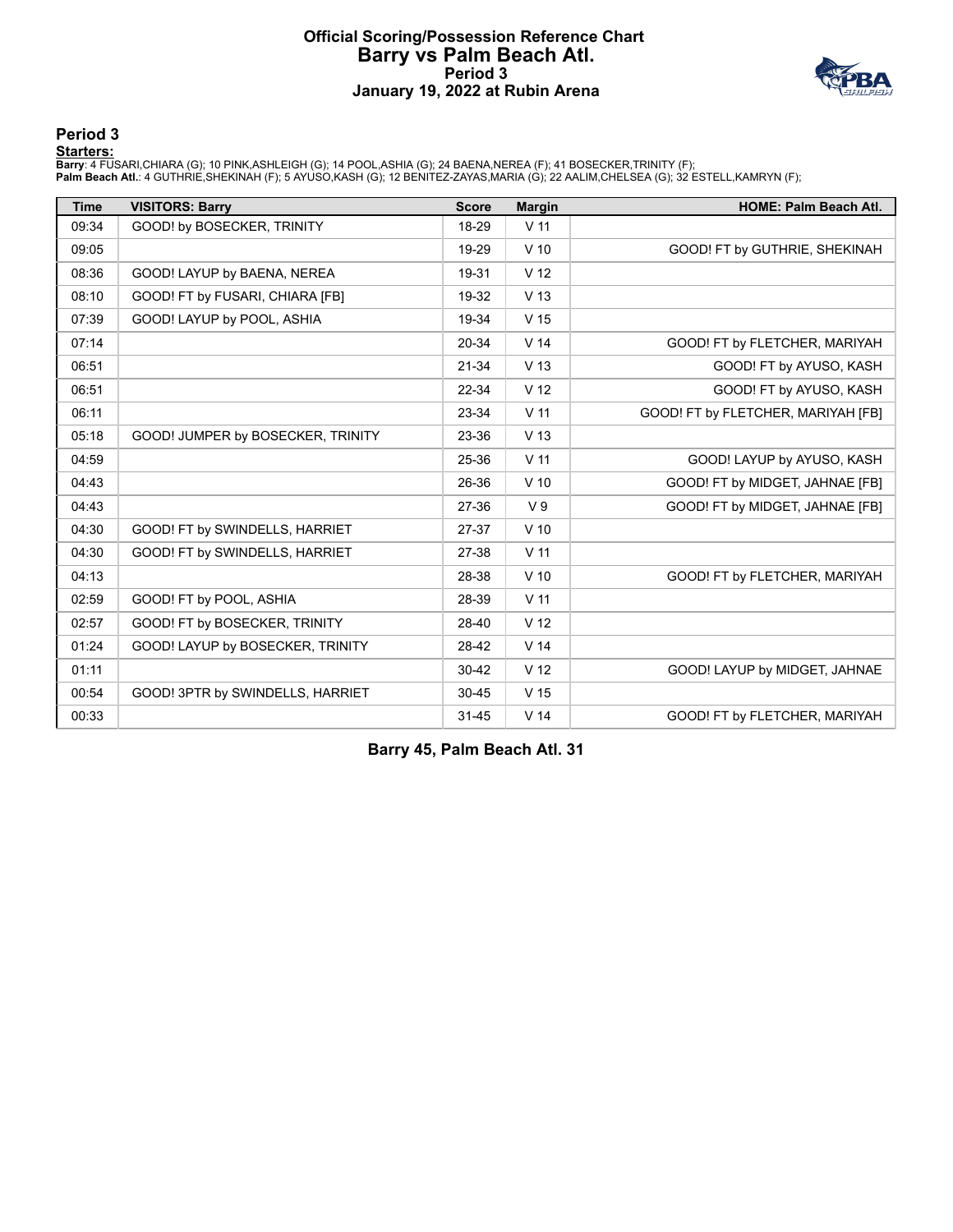# **Official Scoring/Possession Reference Chart Barry vs Palm Beach Atl. Period 4 January 19, 2022 at Rubin Arena**



### **Period 4**

#### **Starters:**

Barry: 4 FUSARI,CHIARA (G); 10 PINK,ASHLEIGH (G); 14 POOL,ASHIA (G); 24 BAENA,NEREA (F); 41 BOSECKER,TRINITY (F);<br>Palm Beach Atl.: 4 GUTHRIE,SHEKINAH (F); 5 AYUSO,KASH (G); 12 BENITEZ-ZAYAS,MARIA (G); 22 AALIM,CHELSEA (G);

| <b>Time</b> | <b>VISITORS: Barry</b>             | <b>Score</b> | <b>Margin</b>   | HOME: Palm Beach Atl.                    |
|-------------|------------------------------------|--------------|-----------------|------------------------------------------|
| 09:59       | GOOD! LAYUP by BAENA, NEREA        | $31 - 47$    | V <sub>16</sub> |                                          |
| 09:02       | GOOD! LAYUP by FOWLER, TAYLOR      | $31 - 49$    | V 18            |                                          |
| 08:19       | GOOD! FT by BAENA, NEREA           | $31 - 50$    | V <sub>19</sub> |                                          |
| 07:52       |                                    | 33-50        | V <sub>17</sub> | GOOD! JUMPER by AYUSO, KASH              |
| 07:24       |                                    | 35-50        | V <sub>15</sub> | GOOD! LAYUP by BENITEZ-ZAYAS, MARIA [FB] |
| 06:51       |                                    | 36-50        | V <sub>14</sub> | GOOD! FT by MIDGET, JAHNAE               |
| 06:51       |                                    | $37 - 50$    | V <sub>13</sub> | GOOD! FT by MIDGET, JAHNAE               |
| 06:18       |                                    | 39-50        | V <sub>11</sub> | GOOD! LAYUP by WILLIAMS, SIA             |
| 04:41       | GOOD! FT by BAENA, NEREA           | 39-51        | V <sub>12</sub> |                                          |
| 04:41       | GOOD! FT by BAENA, NEREA           | 39-52        | V <sub>13</sub> |                                          |
| 04:24       |                                    | 41-52        | V <sub>11</sub> | GOOD! LAYUP by MIDGET, JAHNAE            |
| 03:26       | GOOD! LAYUP by PINK, ASHLEIGH      | 41-54        | V <sub>13</sub> |                                          |
| 03:26       | GOOD! FT by PINK, ASHLEIGH         | 41-55        | V <sub>14</sub> |                                          |
| 03:09       |                                    | 42-55        | V <sub>13</sub> | GOOD! FT by GUTHRIE, SHEKINAH            |
| 02:56       | GOOD! FT by PINK, ASHLEIGH         | 42-56        | V <sub>14</sub> |                                          |
| 02:56       | GOOD! FT by PINK, ASHLEIGH         | 42-57        | V <sub>15</sub> |                                          |
| 02:33       |                                    | 43-57        | V <sub>14</sub> | GOOD! FT by GUTHRIE, SHEKINAH            |
| 02:33       |                                    | 44-57        | V <sub>13</sub> | GOOD! FT by GUTHRIE, SHEKINAH            |
| 02:23       | GOOD! FT by POOL, ASHIA            | 44-58        | V <sub>14</sub> |                                          |
| 02:10       |                                    | 46-58        | V <sub>12</sub> | GOOD! LAYUP by MIDGET, JAHNAE            |
| 01:27       |                                    | 48-58        | $V$ 10          | GOOD! JUMPER by GUTHRIE, SHEKINAH        |
| 00:57       | GOOD! LAYUP by POOL, ASHIA         | 48-60        | V <sub>12</sub> |                                          |
| 00:45       | GOOD! FT by BOSECKER, TRINITY [FB] | 48-61        | V <sub>13</sub> |                                          |
| 00:45       | GOOD! FT by BOSECKER, TRINITY [FB] | 48-62        | V <sub>14</sub> |                                          |
| 00:29       |                                    | 51-62        | $V$ 11          | GOOD! 3PTR by WILLIAMS, SIA              |

**Barry 62, Palm Beach Atl. 51**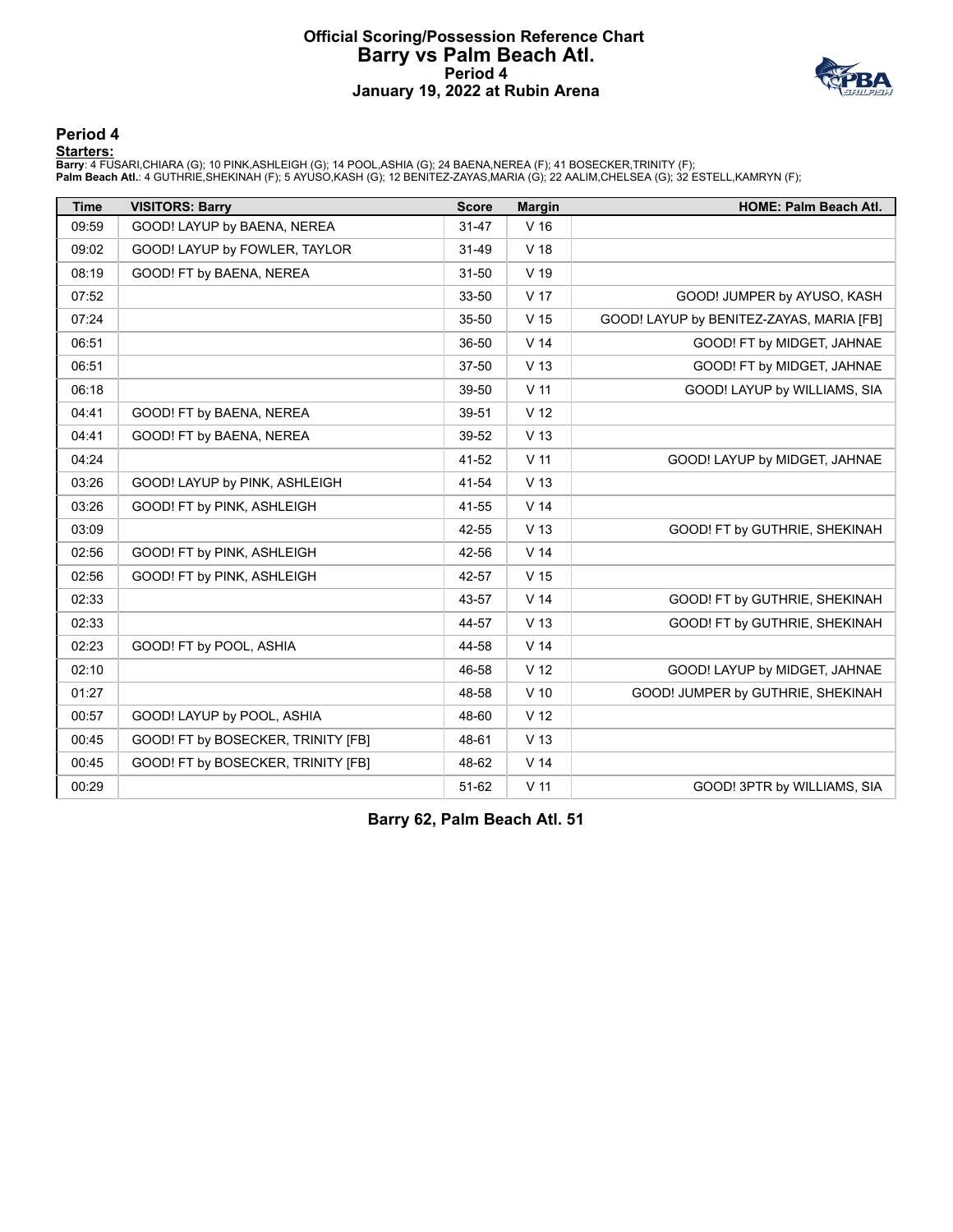### **Official Substitutions Log Barry vs Palm Beach Atl. Period 1 January 19, 2022 at Rubin Arena**



| <b>VISITORS: Barry</b>        | <b>Time</b> | <b>Score</b> | HOME: Palm Beach Atl.         |
|-------------------------------|-------------|--------------|-------------------------------|
| 4 FUSARI.CHIARA               |             |              | 4 GUTHRIE.SHEKINAH            |
| 10 PINK, ASHLEIGH             |             |              | 5 AYUSO, KASH                 |
| 14 POOL, ASHIA                |             |              | 12 BENITEZ-ZAYAS, MARIA       |
| 24 BAENA, NEREA               |             |              | 22 AALIM, CHELSEA             |
| 41 BOSECKER, TRINITY          |             |              | 32 ESTELL, KAMRYN             |
|                               | 07:12       | $0 - 7$      | SUB OUT: ESTELL, KAMRYN       |
|                               | 07:12       |              | SUB IN: FLETCHER, MARIYAH     |
| SUB OUT: 14 POOL, ASHIA       | 07:12       |              |                               |
| SUB IN: 15 SWINDELLS, HARRIET | 07:12       |              |                               |
|                               | 06:36       | $0 - 7$      | SUB OUT: GUTHRIE, SHEKINAH    |
|                               | 06:36       |              | SUB IN: MIDGET, JAHNAE        |
| SUB OUT: 41 BOSECKER, TRINITY | 06:36       |              |                               |
| SUB IN: 21 SANDISON, SKYELER  | 06:36       |              |                               |
|                               | 06:09       | $2 - 7$      | SUB OUT: AALIM, CHELSEA       |
|                               | 06:09       |              | SUB IN: WILLIAMS, SIA         |
|                               | 04:59       | $4 - 7$      | SUB OUT: AYUSO.KASH           |
|                               | 04:59       |              | SUB OUT: FLETCHER, MARIYAH    |
|                               | 04:59       |              | SUB IN: DEMOREST, COURTNI     |
|                               | 04:59       |              | SUB IN: ESTELL, KAMRYN        |
| SUB OUT: 10 PINK, ASHLEIGH    | 04:29       | $4 - 7$      |                               |
| SUB IN: 11 KAMPP, JOHANNA     | 04:29       |              |                               |
| SUB OUT: 4 FUSARI, CHIARA     | 03:35       | $5 - 7$      |                               |
| SUB IN: 3 THORNTON.DASIAH     | 03:35       |              |                               |
|                               | 02:50       | $5 - 7$      | SUB OUT: BENITEZ-ZAYAS, MARIA |
|                               | 02:50       |              | SUB IN: AYUSO, KASH           |
| SUB OUT: 21 SANDISON, SKYELER | 02:50       |              |                               |
| SUB OUT: 24 BAENA, NEREA      | 02:50       |              |                               |
| SUB IN: 5 FOREMAN, AALIYAH    | 02:50       |              |                               |
| SUB IN: 41 BOSECKER, TRINITY  | 02:50       |              |                               |
|                               | 01:04       | $8-9$        | SUB OUT: WILLIAMS, SIA        |
|                               | 01:04       |              | SUB OUT: ESTELL, KAMRYN       |
|                               | 01:04       |              | SUB IN: FLETCHER, MARIYAH     |
|                               | 01:04       |              | SUB IN: MARLOW, ALISA         |
| SUB OUT: 11 KAMPP, JOHANNA    | 00:38       | $8 - 10$     |                               |
| SUB IN: 10 PINK, ASHLEIGH     | 00:38       |              |                               |
| SUB OUT: 3 THORNTON, DASIAH   | 00:32       | $11 - 10$    |                               |
| SUB IN: 23 FLEFIL, CAMILLA    | 00:32       |              |                               |

**Barry 11, Palm Beach Atl. 10**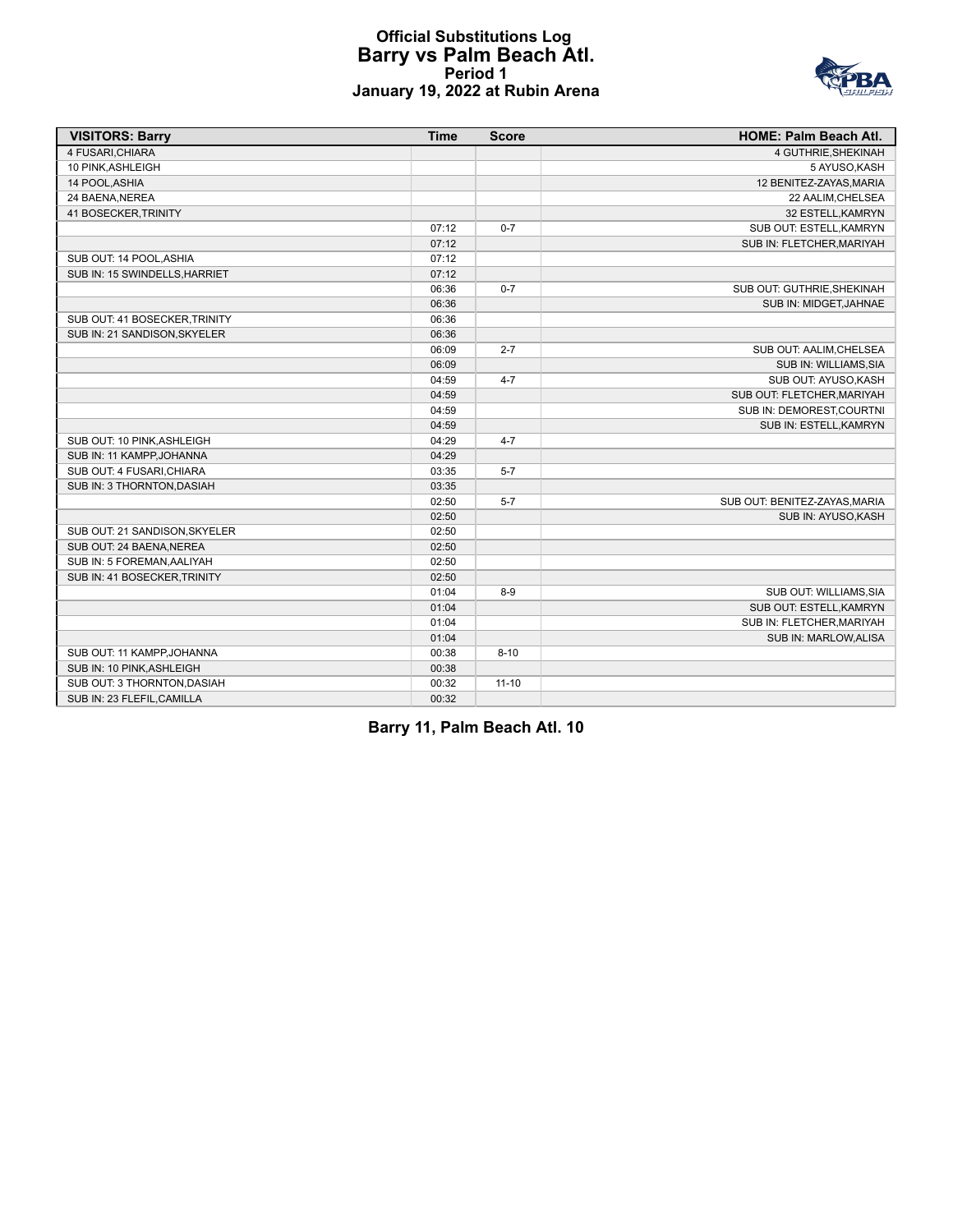### **Official Substitutions Log Barry vs Palm Beach Atl. Period 2 January 19, 2022 at Rubin Arena**



| <b>VISITORS: Barry</b>         | <b>Time</b> | <b>Score</b>             | <b>HOME: Palm Beach Atl.</b> |
|--------------------------------|-------------|--------------------------|------------------------------|
| 4 FUSARI, CHIARA               |             |                          | 4 GUTHRIE, SHEKINAH          |
| 10 PINK, ASHLEIGH              |             |                          | 5 AYUSO, KASH                |
| 14 POOL, ASHIA                 |             |                          | 12 BENITEZ-ZAYAS, MARIA      |
| 24 BAENA, NEREA                |             |                          | 22 AALIM, CHELSEA            |
| 41 BOSECKER, TRINITY           |             |                          | 32 ESTELL, KAMRYN            |
|                                | 10:00       | $\overline{\phantom{a}}$ | SUB OUT: DEMOREST, COURTNI   |
|                                | 10:00       |                          | SUB IN: AALIM, CHELSEA       |
|                                | 07:59       | $13 - 14$                | SUB OUT: MIDGET, JAHNAE      |
|                                | 07:59       |                          | SUB IN: GUTHRIE, SHEKINAH    |
| SUB OUT: 5 FOREMAN, AALIYAH    | 07:59       |                          |                              |
| SUB OUT: 15 SWINDELLS, HARRIET | 07:59       |                          |                              |
| SUB OUT: 23 FLEFIL, CAMILLA    | 07:59       |                          |                              |
| SUB OUT: 41 BOSECKER, TRINITY  | 07:59       |                          |                              |
| SUB IN: 4 FUSARI, CHIARA       | 07:59       |                          |                              |
| SUB IN: 14 POOL, ASHIA         | 07:59       |                          |                              |
| SUB IN: 20 FOWLER, TAYLOR      | 07:59       |                          |                              |
| SUB IN: 24 BAENA, NEREA        | 07:59       |                          |                              |
|                                | 07:11       | $13 - 17$                | SUB OUT: FLETCHER, MARIYAH   |
|                                | 07:11       |                          | SUB OUT: AALIM, CHELSEA      |
|                                | 07:11       |                          | SUB OUT: MARLOW, ALISA       |
|                                | 07:11       |                          | SUB IN: WILLIAMS, SIA        |
|                                | 07:11       |                          | SUB IN: BENITEZ-ZAYAS, MARIA |
|                                | 07:11       |                          | SUB IN: ESTELL, KAMRYN       |
|                                | 06:14       | $13 - 17$                | SUB OUT: ESTELL, KAMRYN      |
|                                | 06:14       |                          | SUB IN: FLETCHER, MARIYAH    |
| SUB OUT: 24 BAENA, NEREA       | 05:51       | $13 - 17$                |                              |
| SUB IN: 41 BOSECKER, TRINITY   | 05:51       |                          |                              |
|                                | 05:43       | $13 - 17$                | SUB OUT: GUTHRIE, SHEKINAH   |
|                                | 05:43       |                          | SUB OUT: AYUSO, KASH         |
|                                | 05:43       |                          | SUB IN: AALIM, CHELSEA       |
|                                | 05:43       |                          | SUB IN: MIDGET, JAHNAE       |
| SUB OUT: 4 FUSARI, CHIARA      | 04:44       | $13 - 17$                |                              |
| SUB IN: 15 SWINDELLS, HARRIET  | 04:44       |                          |                              |
|                                | 04:30       | $14 - 18$                | SUB OUT: BENITEZ-ZAYAS.MARIA |
|                                | 04:30       |                          | SUB IN: AYUSO, KASH          |
| SUB OUT: 41 BOSECKER, TRINITY  | 03:41       | $14 - 18$                |                              |
| SUB IN: 21 SANDISON, SKYELER   | 03:41       |                          |                              |
|                                | 01:57       | 19-18                    | SUB OUT: FLETCHER, MARIYAH   |
|                                | 01:57       |                          | SUB IN: GUTHRIE, SHEKINAH    |

**Barry 27, Palm Beach Atl. 18**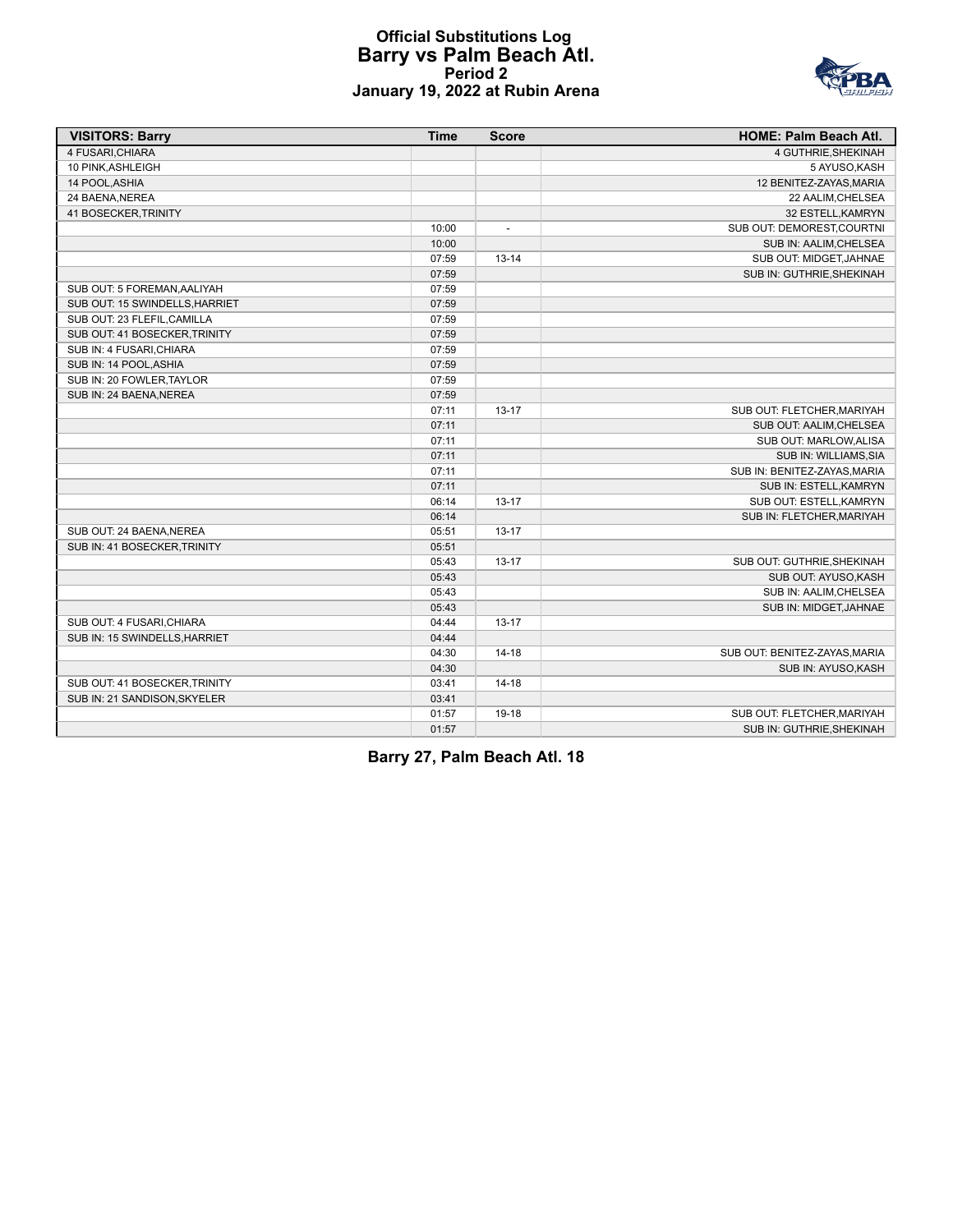#### **Official Substitutions Log Barry vs Palm Beach Atl. Period 3 January 19, 2022 at Rubin Arena**



| <b>VISITORS: Barry</b>         | Time  | <b>Score</b>             | <b>HOME: Palm Beach Atl.</b>                        |
|--------------------------------|-------|--------------------------|-----------------------------------------------------|
| 4 FUSARI, CHIARA               |       |                          | 4 GUTHRIE, SHEKINAH                                 |
| 10 PINK, ASHLEIGH              |       |                          | 5 AYUSO,KASH                                        |
| 14 POOL, ASHIA                 |       |                          | 12 BENITEZ-ZAYAS, MARIA                             |
| 24 BAENA, NEREA                |       |                          | 22 AALIM, CHELSEA                                   |
| 41 BOSECKER, TRINITY           |       |                          | 32 ESTELL, KAMRYN                                   |
|                                | 10:00 | $\overline{\phantom{a}}$ | SUB OUT: WILLIAMS, SIA                              |
|                                | 10:00 |                          | SUB OUT: MIDGET, JAHNAE                             |
|                                | 10:00 |                          | SUB IN: FLETCHER, MARIYAH                           |
|                                | 10:00 |                          | SUB IN: BENITEZ-ZAYAS, MARIA                        |
| SUB OUT: 15 SWINDELLS, HARRIET | 10:00 |                          |                                                     |
| SUB OUT: 20 FOWLER, TAYLOR     | 10:00 |                          |                                                     |
| SUB OUT: 21 SANDISON, SKYELER  | 10:00 |                          |                                                     |
| SUB IN: 4 FUSARI, CHIARA       | 10:00 |                          |                                                     |
| SUB IN: 24 BAENA, NEREA        | 10:00 |                          |                                                     |
| SUB IN: 41 BOSECKER, TRINITY   | 10:00 |                          |                                                     |
|                                | 08:10 | $31 - 19$                | SUB OUT: GUTHRIE, SHEKINAH                          |
|                                | 08:10 |                          | SUB OUT: BENITEZ-ZAYAS, MARIA                       |
|                                | 08:10 |                          | SUB IN: WILLIAMS, SIA                               |
|                                | 08:10 |                          | SUB IN: MIDGET, JAHNAE                              |
| SUB OUT: 24 BAENA, NEREA       | 08:10 |                          |                                                     |
| SUB IN: 21 SANDISON, SKYELER   | 08:10 |                          |                                                     |
| SUB OUT: 4 FUSARI, CHIARA      | 06:51 | 34-20                    |                                                     |
| SUB IN: 15 SWINDELLS, HARRIET  | 06:51 |                          |                                                     |
| SUB OUT: 21 SANDISON, SKYELER  | 06:11 | 34-22                    |                                                     |
| SUB IN: 11 KAMPP, JOHANNA      | 06:11 |                          |                                                     |
| SUB OUT: 10 PINK, ASHLEIGH     | 06:11 |                          |                                                     |
| SUB IN: 3 THORNTON, DASIAH     | 06:11 |                          |                                                     |
|                                | 06:11 |                          | SUB OUT: FLETCHER, MARIYAH                          |
|                                | 06:11 |                          | SUB IN: GUTHRIE, SHEKINAH                           |
|                                | 05:46 | 34-23                    | SUB OUT: AALIM, CHELSEA                             |
|                                | 05:46 |                          | SUB IN: DEMOREST, COURTNI                           |
|                                | 04:43 | 36-25                    | SUB OUT: GUTHRIE, SHEKINAH                          |
|                                | 04:43 |                          | SUB IN: FLETCHER, MARIYAH                           |
| SUB OUT: 3 THORNTON, DASIAH    | 03:57 | 38-28                    |                                                     |
| SUB IN: 23 FLEFIL, CAMILLA     | 03:57 |                          |                                                     |
|                                | 02:59 | 38-28                    | SUB OUT: DEMOREST, COURTNI                          |
|                                | 02:59 |                          | SUB IN: MARLOW, ALISA                               |
| SUB OUT: 14 POOL, ASHIA        | 02:38 | 40-28                    |                                                     |
| SUB IN: 10 PINK, ASHLEIGH      | 02:38 |                          |                                                     |
|                                | 02:16 | 40-28                    | SUB OUT: AYUSO.KASH                                 |
|                                | 02:16 |                          | SUB IN: AALIM, CHELSEA                              |
| SUB OUT: 15 SWINDELLS, HARRIET | 00:33 | 45-30                    |                                                     |
| SUB IN: 5 FOREMAN, AALIYAH     | 00:33 |                          |                                                     |
| SUB OUT: 41 BOSECKER, TRINITY  | 00:33 |                          |                                                     |
| SUB IN: 20 FOWLER, TAYLOR      | 00:33 |                          |                                                     |
|                                | 00:00 | 45-31                    | SUB OUT: WILLIAMS, SIA                              |
|                                | 00:00 |                          | SUB OUT: FLETCHER, MARIYAH                          |
|                                | 00:00 |                          | SUB OUT: MARLOW, ALISA                              |
|                                | 00:00 |                          | SUB IN: GUTHRIE, SHEKINAH                           |
|                                | 00:00 |                          |                                                     |
|                                |       |                          | SUB IN: AYUSO, KASH<br>SUB IN: BENITEZ-ZAYAS, MARIA |
|                                | 00:00 |                          |                                                     |
| SUB OUT: 10 PINK, ASHLEIGH     | 00:00 |                          |                                                     |
| SUB OUT: 11 KAMPP, JOHANNA     | 00:00 |                          |                                                     |
| SUB IN: 14 POOL, ASHIA         | 00:00 |                          |                                                     |
| SUB IN: 24 BAENA, NEREA        | 00:00 |                          |                                                     |

**Barry 45, Palm Beach Atl. 31**